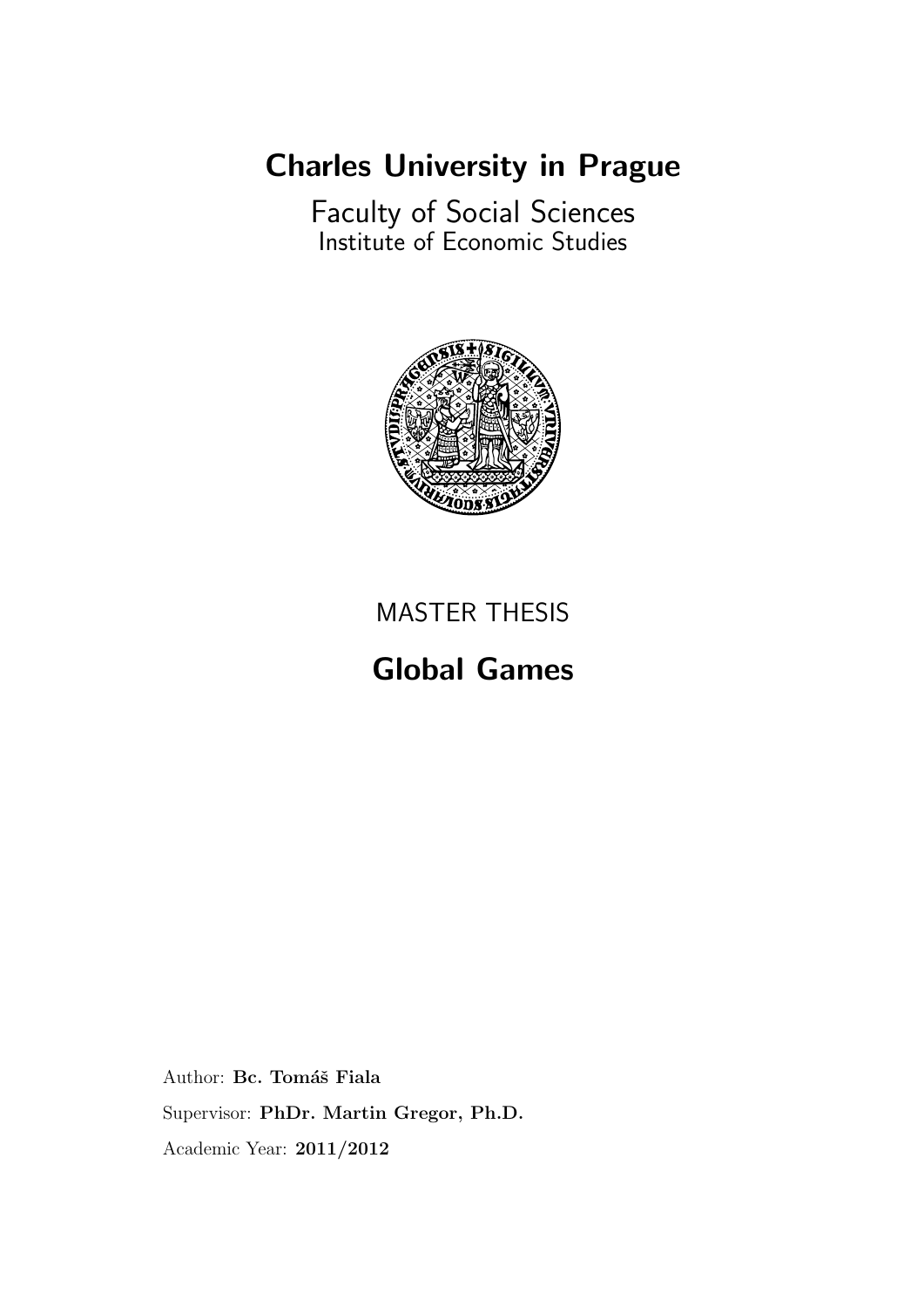## Declaration of Authorship

The author hereby declares that he compiled this thesis independently using only the listed resources and literature and that he has not used this thesis to obtain another degree.

The author grants to Charles University permission to reproduce and to distribute copies of this thesis document in whole or in part.

Prague, July 31, 2012

Signature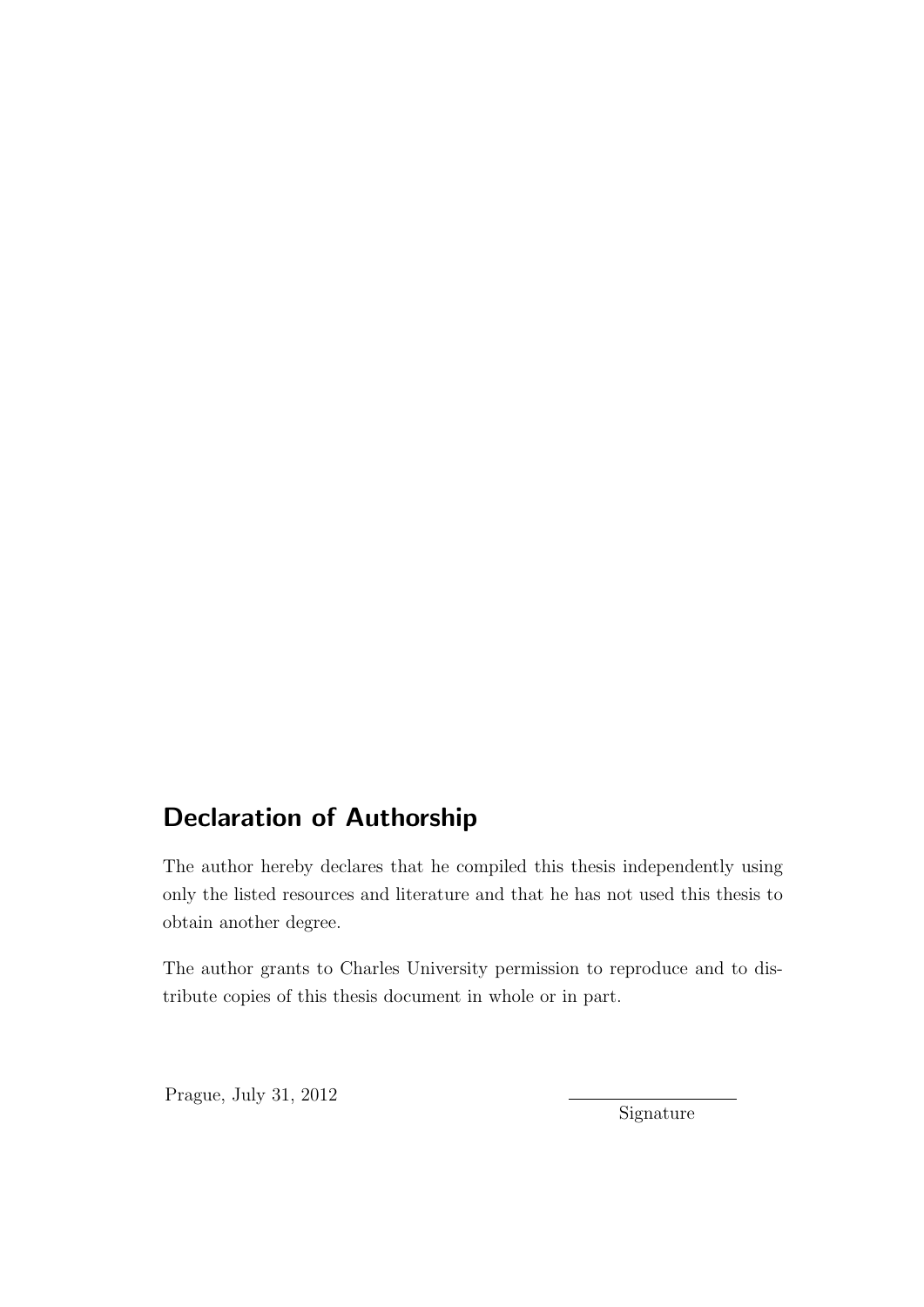## Acknowledgments

I am grateful to my advisor Martin Gregor for his valuable comments.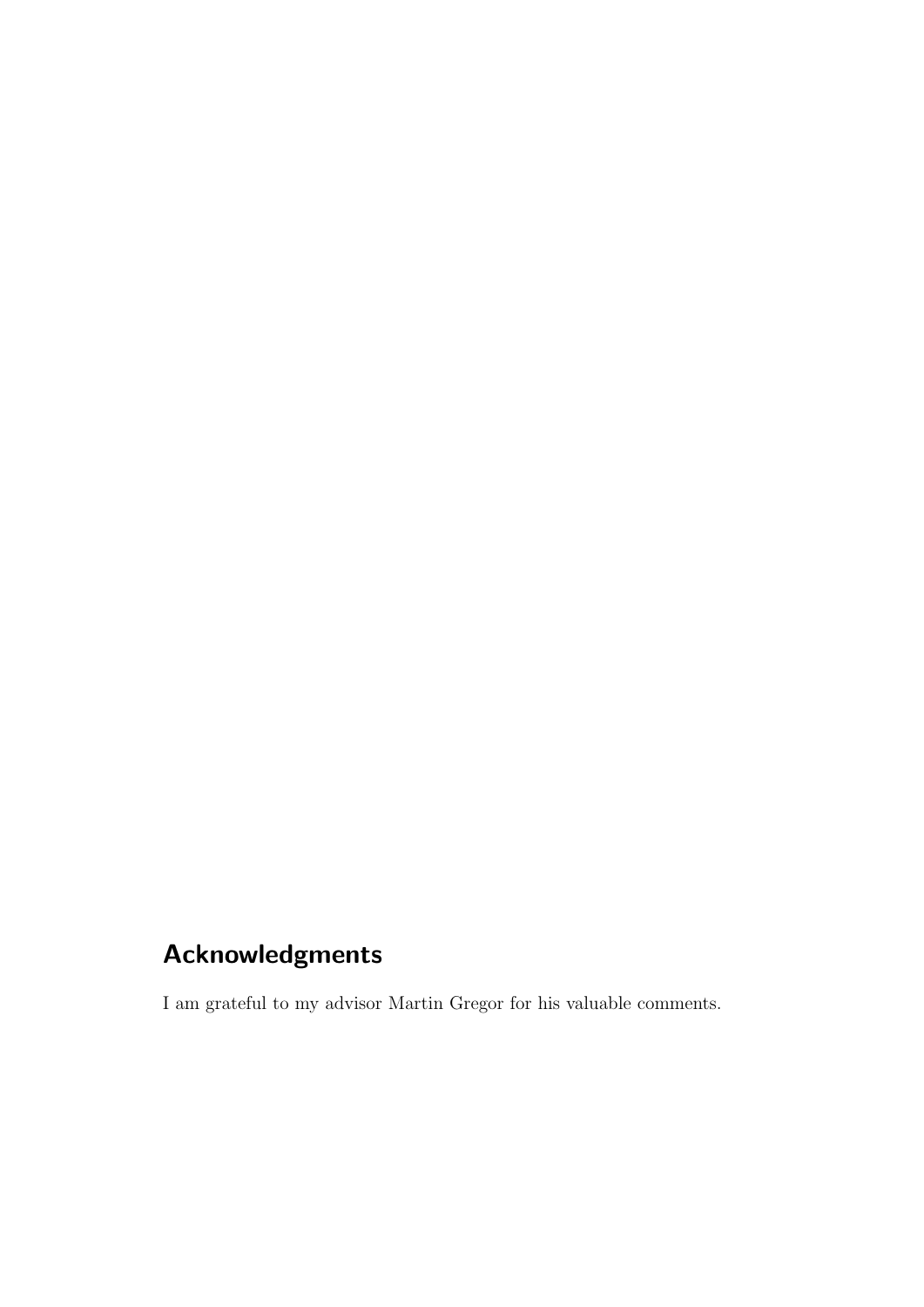## Abstract

In this thesis we review literature about the coordination problem under an uncertainty. We set up a continuum player model of collective action, in which part of the population must coordinate on an action in order to achieve a mutual benefit. The complete information version of the model features multiple equilibria. We study the role of various sources of uncertainty in the model and compare them. We also examine the role of private and public information.

We discuss particularly the global game, the coordination game of incomplete information in which agents received different but correlated signals about the state. We demonstrate that in the global game an unique equilibrium can be found by iterated elimination of dominated strategies. We compare the global game to related models and examine the consequences of relaxing the assumptions of global game.

In addition we show some practical implication of the model for revolutions and currency crises.

Keywords: Global game, coordination problem, collective action, higher order beliefs, revolutions, currency crisis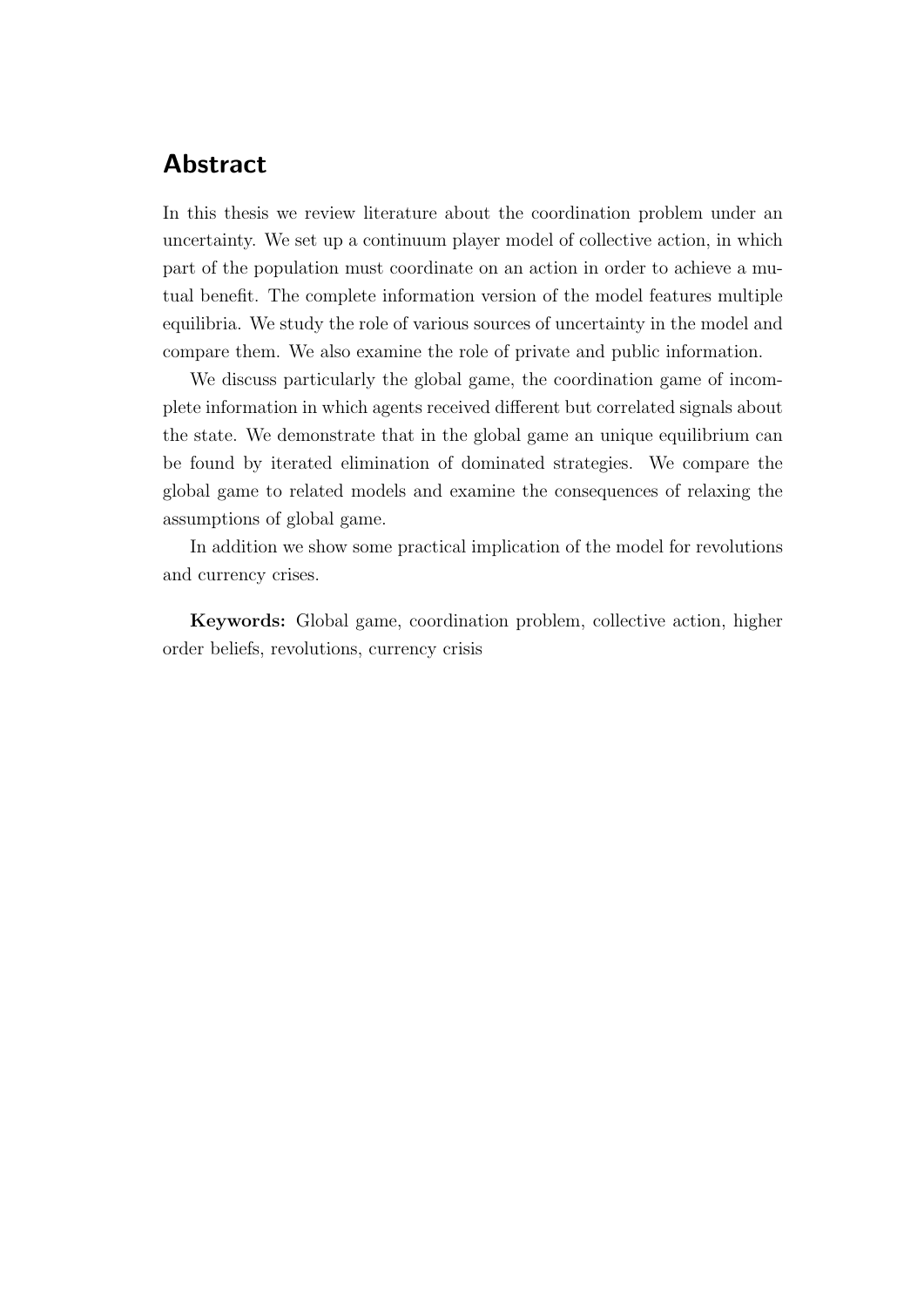## Abstrakt

Tato diplomová práce se zabývá koordinačním problémem za nejistoty. Zabýváme se modelem koordinační hry s kontinuem hráčů, ve kterém určitá část hráčů musí zvolit stejnou akci, aby docílila změny režimu. Verze tohoto modelu s dokonalou informovaností má dvě Nashovy rovnováhy. Zavádíme do tohoto modelu nedokonalou informovanost a porovnáváme důsledky nejistoty o různých parametrech tohoto modelu. Dále zkoumáme roli privátních a společných informací.

Především se zabýváme tak zvanou globální hrou, verzí tohoto modelu s nedokonalou informovaností, ve které hráči pozorují rozdílné, ale korelované signály. Ukážeme, že v tomto případě má model jedinou Nashovu rovnováhu. Dále se zabýváme podobnými modely a na jejich příkladě ukážeme klíčové vlastnosti, které způsobí jednoznačnost rovnováhy v globální hře.

Nakonec ukážeme některé aplikace tohoto modelu na revoluce a měnové krize.

Klíčová slova: Globální hry, koordinační problém, kolektivní akce, nejistota vyššího řádu, revoluce, měnové krize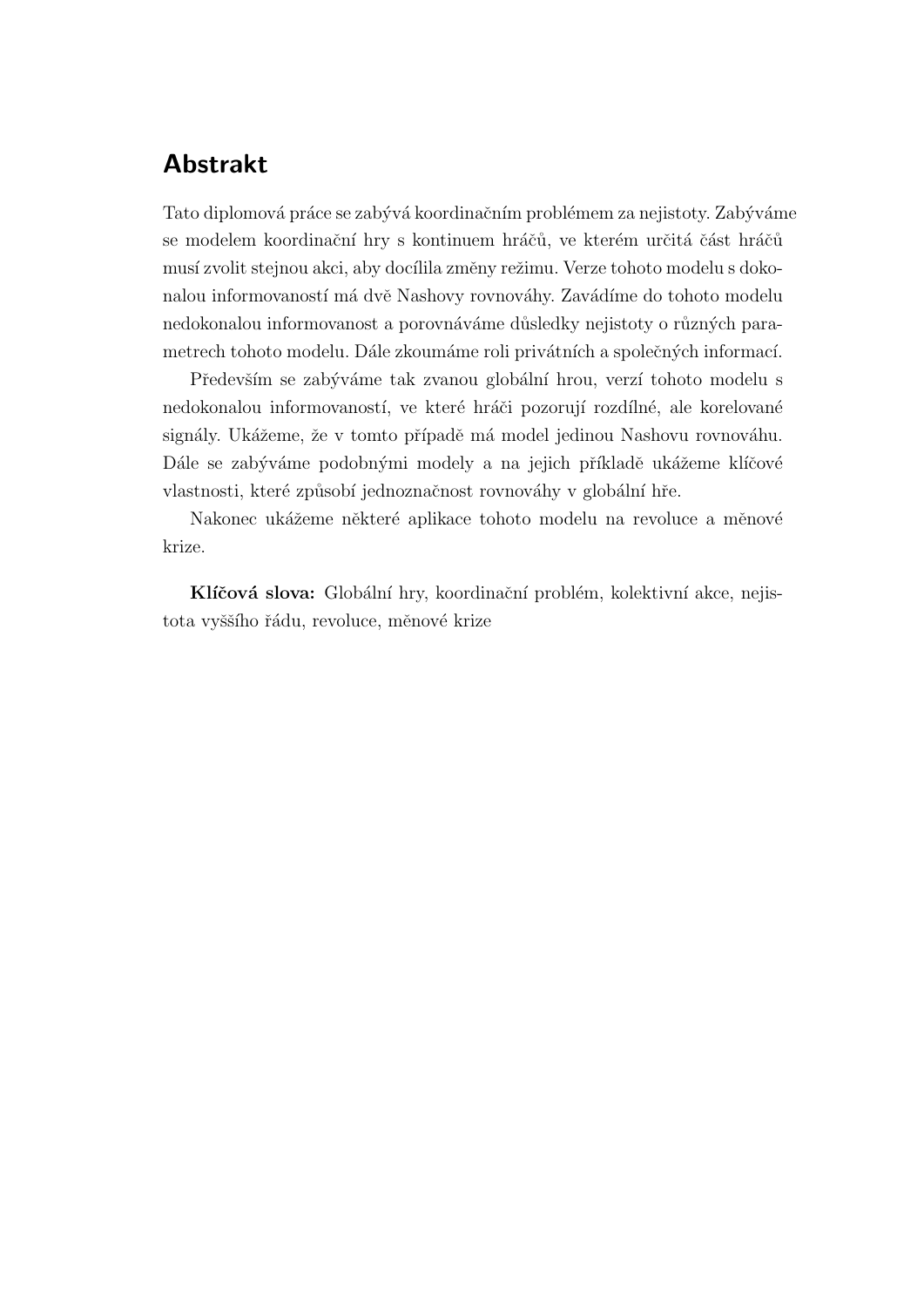# **Contents**

|          |     | List of Tables  |                                                                                  | viii           |
|----------|-----|-----------------|----------------------------------------------------------------------------------|----------------|
|          |     | List of Figures |                                                                                  | ix             |
| 1        |     | Introduction    |                                                                                  | $\mathbf{1}$   |
| $\bf{2}$ |     |                 | <b>Coordination Game</b>                                                         | 3              |
|          | 2.1 |                 |                                                                                  | $\overline{4}$ |
|          |     | 2.1.1           | Instability of a Mixed equilibrium                                               | $\overline{4}$ |
|          |     | 2.1.2           |                                                                                  | 6              |
|          |     | 2.1.3           | Payoff and Risk Dominance                                                        | $\overline{7}$ |
|          |     | 2.1.4           | Rationale for Risk Dominance                                                     | 8              |
|          |     | 2.1.5           |                                                                                  | 9              |
|          | 2.2 |                 | Global Game                                                                      | 10             |
|          |     | 2.2.1           |                                                                                  | 11             |
|          |     | 2.2.2           |                                                                                  | 13             |
|          |     | 2.2.3           | General Global Game and Risk Dominance                                           | 16             |
|          | 2.3 |                 |                                                                                  | 17             |
|          |     | 2.3.1           | Information Structure                                                            | 19             |
|          |     | 2.3.2           | <b>Beliefs</b><br><u>. Kanada ana kaominina amin'ny fivondronan-kaominin'i A</u> | 19             |
|          |     | 2.3.3           | The Effect of Beliefs in a Global Game                                           | 20             |
|          | 2.4 | Summary         |                                                                                  | 22             |
| 3        |     |                 | The Model of Collective Action                                                   | 23             |
|          | 3.1 |                 |                                                                                  | 23             |
|          |     | 3.1.1           |                                                                                  | 24             |
|          |     | 3.1.2           | Strategies and Equilibrium                                                       | 25             |
|          | 3.2 |                 | Complete Information                                                             | 26             |
|          | 3.3 |                 | Uncertainty about the Threshold                                                  | 26             |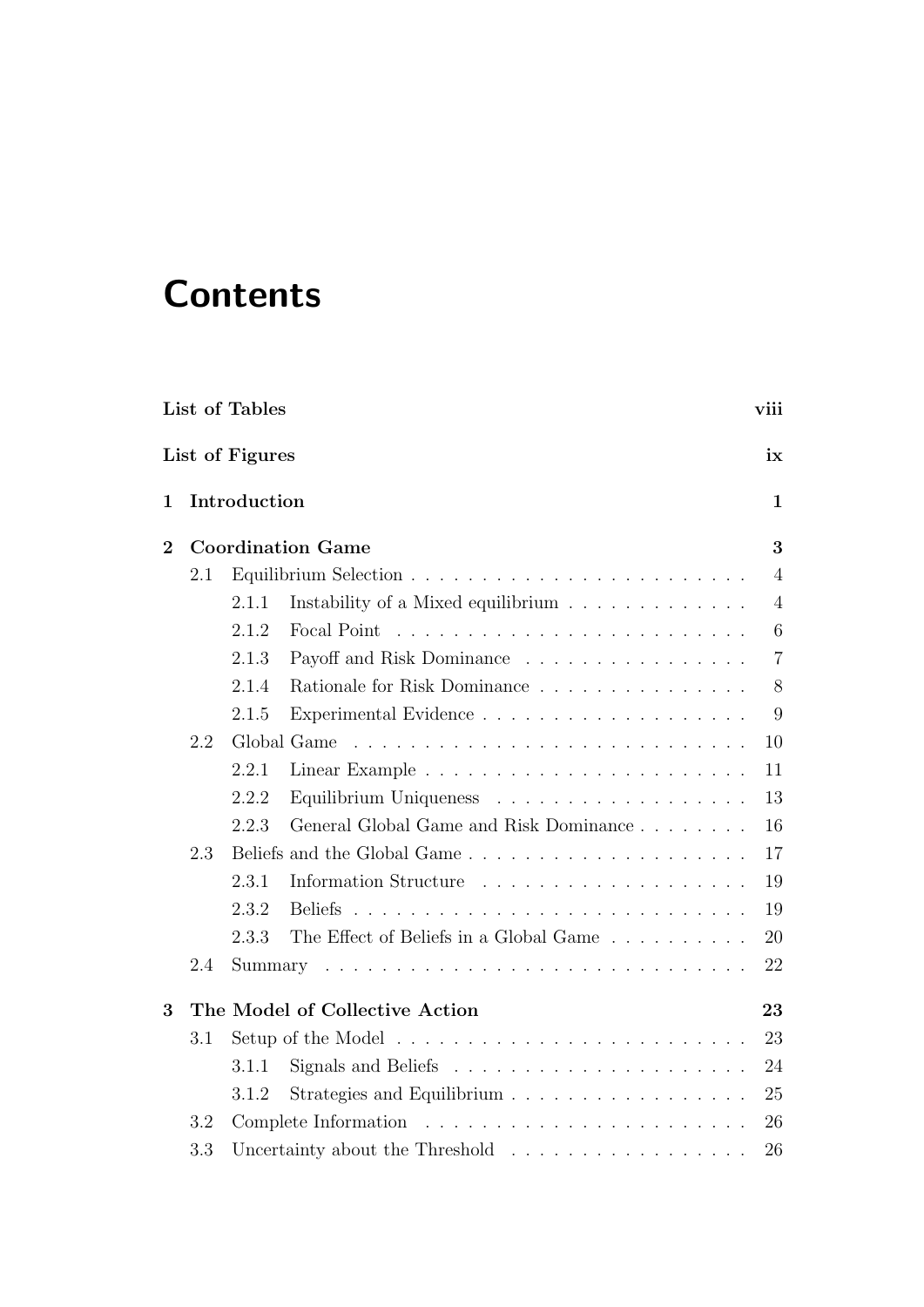|                | 3.3.1                                                                             |  |  |  |
|----------------|-----------------------------------------------------------------------------------|--|--|--|
|                | Solution with Private Information Only $\ldots \ldots \ldots$<br>3.3.2            |  |  |  |
|                | Solution with Private and Public Information $\ldots \ldots$<br>3.3.3             |  |  |  |
|                | Effect of the Public Signal<br>3.3.4                                              |  |  |  |
|                | Solution with Public Information Only $\ldots \ldots \ldots$<br>3.3.5             |  |  |  |
| 3.4            |                                                                                   |  |  |  |
| 4              | <b>Heterogeneity in Payoffs</b>                                                   |  |  |  |
| 4.1            | The Setup $\ldots \ldots \ldots \ldots \ldots \ldots \ldots \ldots \ldots \ldots$ |  |  |  |
| 4.2            |                                                                                   |  |  |  |
| 4.3            |                                                                                   |  |  |  |
|                | 4.3.1                                                                             |  |  |  |
|                | Solution with Private and Public Information<br>4.3.2                             |  |  |  |
|                | 4.3.3                                                                             |  |  |  |
|                | 4.3.4<br>The Effect of the Public Signal                                          |  |  |  |
| 4.4            |                                                                                   |  |  |  |
| $\overline{5}$ | Applications                                                                      |  |  |  |
| 5.1            |                                                                                   |  |  |  |
| 5.2            |                                                                                   |  |  |  |
|                | 5.2.1                                                                             |  |  |  |
| 6              | Conclusion                                                                        |  |  |  |
|                | <b>Bibliography</b>                                                               |  |  |  |
|                | A Appendix                                                                        |  |  |  |
| A.1            |                                                                                   |  |  |  |
| A.2            | Cutoff Equilibria with Heterogeneous Payoffs                                      |  |  |  |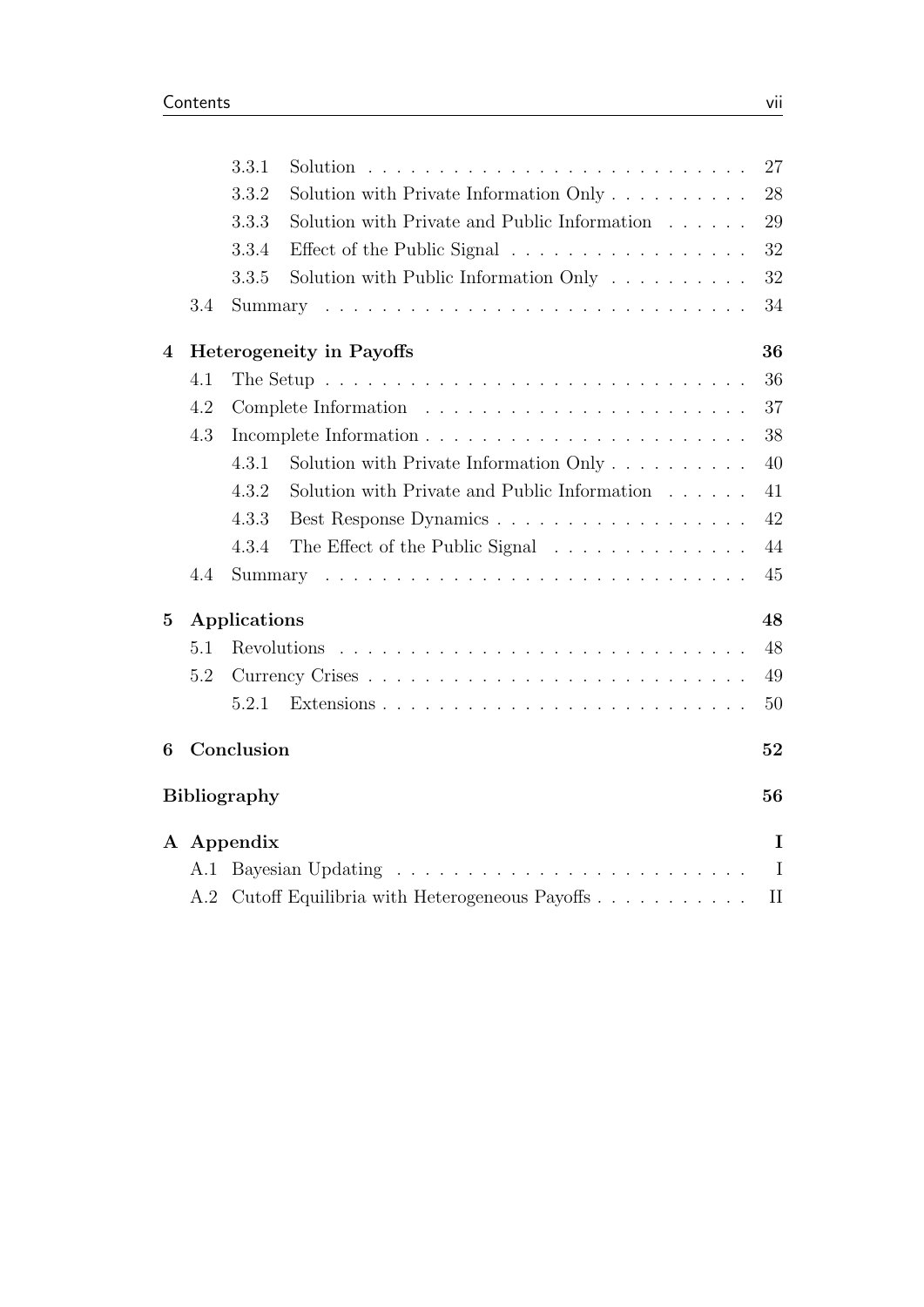# <span id="page-7-0"></span>List of Tables

| 2.1 Payoff Matrix of the Coordination Game 3                                         |  |
|--------------------------------------------------------------------------------------|--|
| 2.2 The Payoffs in the Experiment of Cooper <i>et al.</i> $(1992) \ldots$ 10         |  |
| 2.3 Payoff Matrix of the Linear Example 11                                           |  |
| 3.1 The Payoffs in the Model of Collective Action 24                                 |  |
| 4.1 The Payoffs of a Player of Type $x \dots \dots \dots \dots \dots \dots \dots$ 37 |  |
| 5.1 The Payoffs in the Model of Currency Crises  50                                  |  |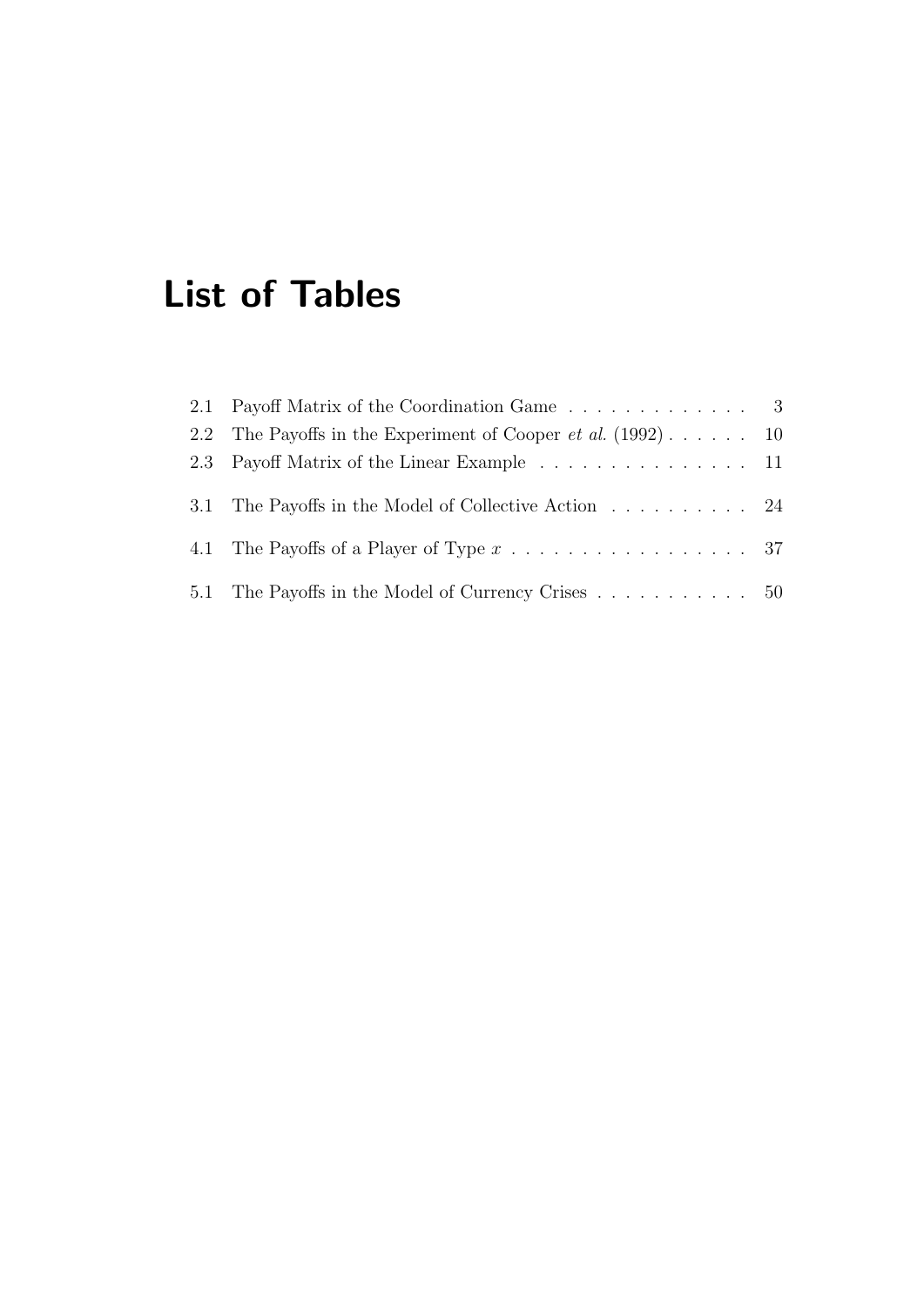# <span id="page-8-0"></span>List of Figures

| 3.1 The Effect of the Precision of the Public Signal 30                                  |  |
|------------------------------------------------------------------------------------------|--|
| 3.2 The Effect of the Public Signal 33                                                   |  |
| 4.1 Function $A(\theta)$ and the Threshold $T \dots \dots \dots \dots \dots \dots \dots$ |  |
|                                                                                          |  |
| 4.3 The Effect of the Public Signal 45                                                   |  |
| 4.4 The Effect of the Precision of the Public Signal 46                                  |  |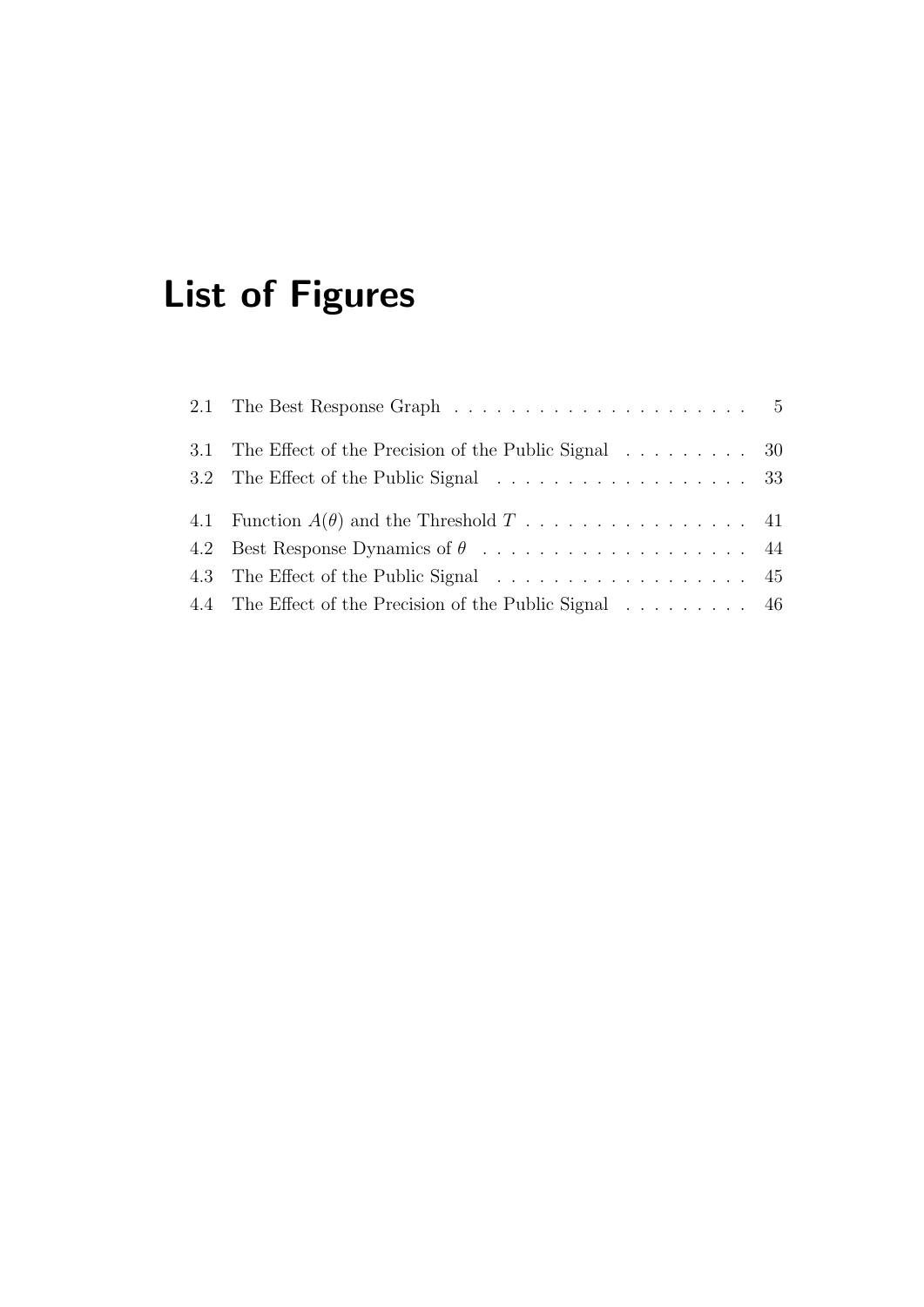## <span id="page-9-0"></span>Chapter 1

## Introduction

In many situations, group of people can reach mutual gain only if they manage to coordinate. One of such situation is a revolution. When citizens disagree with a government and want to overthrow it, they must act against the government in coordinated fashion. The government can defend small revolt, but if all people participate on the revolution, he has to give up. The people are willing to take the actions only if everyone else participates as well.

The need for a coordination also arises in many economic settings. Take for example a speculative attack against a currency. When large number of investors speculate on a depreciation of a pegged currency, they short sell large amount of the currency, force the central bank to abandon the fixed exchange rate regime and the investors earn money from the speculation. They can earn the gain, however, only if large number of the investors short sells the currency simultaneously. Other examples include debt crises, bank runs or network externalities.

The results of such situations are self-fulfilling. The beliefs of the people determine the outcome. If the investors believe that the bank will abandon the peg, they will speculate on the depreciation of the currency and eventually force the bank to depreciate. If, however, the investors believe that the bank will maintain the fixed exchange rate regime, nobody participates on the speculation and the bank is able to peg the currency. There are multiple coherent beliefs and based on the theory of Nash equilibria, we cannot predict the outcomes.

In the real world, however, neither the people nor the outsider can be exactly sure about the all aspects of the situation. It has been long tradition in the game theory to examine a slightly perturbed model. Interestingly the perturbation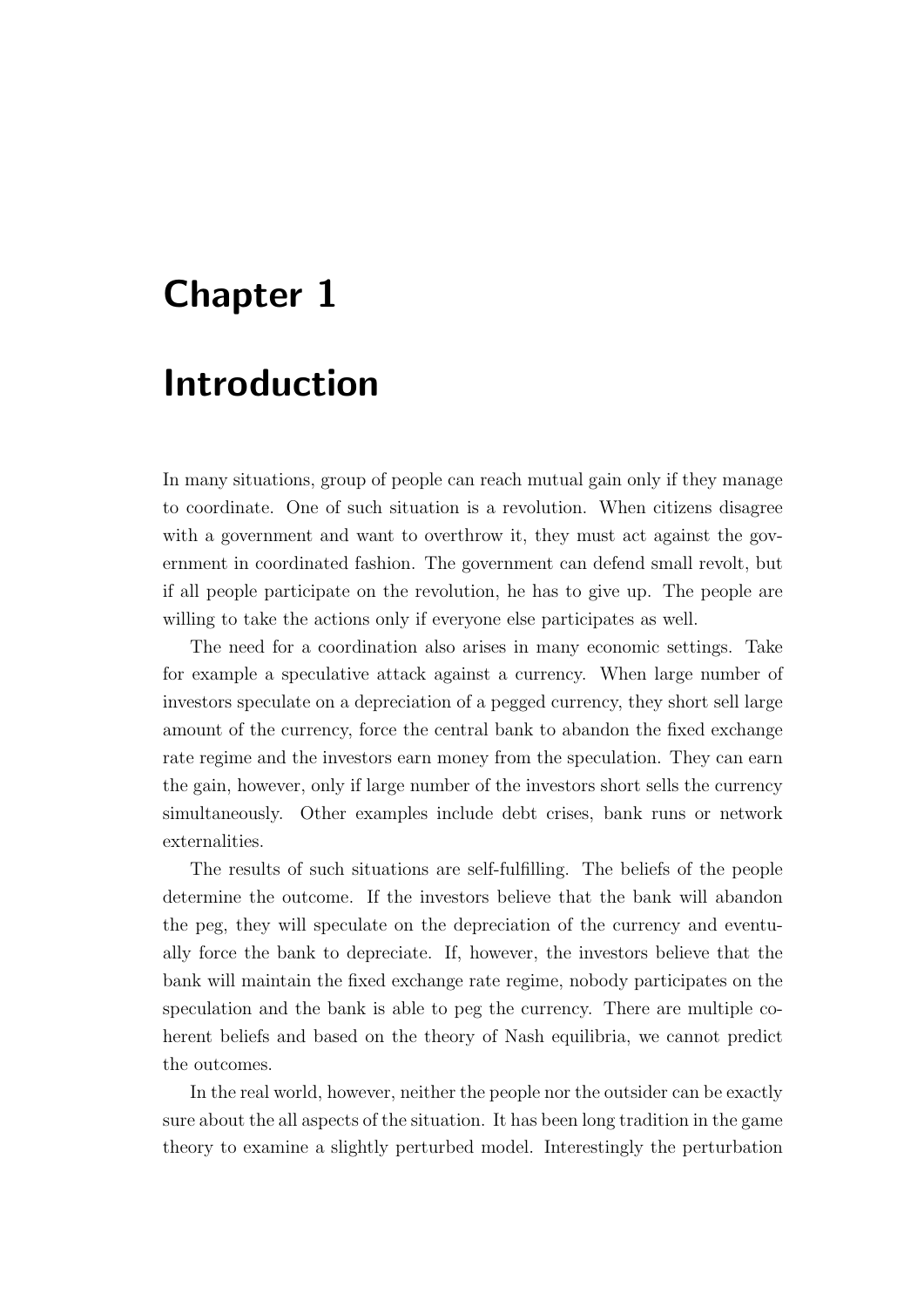sometimes leads to an unique prediction.

In this thesis we will examine such perturbed model of a situation that requires coordination. We will examine the coordination game under uncertainty, in which the players receive idiosyncratic but correlated signals about the game. [Carlsson & van Damme](#page-62-2) [\(1993\)](#page-62-2) call such a perturbed game a global game, because it assumes that the players take in account large class of games rather then one generally known game. There are two advantages to this approach. For one thing, it can often provide unique prediction in the coordination game and for the other, it gives us easy framework how to model the impact of information.

In this thesis we survey the theoretical literature on the global game and related approaches. We introduce various models that appeared in literature and introduce them under a common framework of a model of collective action. We look at a complete information model of collective action and then consider the effect of various sources of uncertainty. We compare models that are global games and that are not and illustrate on them the key properties that drive the result of uniqueness in the global game.

In the next chapter we introduce the coordination problem in the simplest setting of  $2 \times 2$  coordination game. We review approaches to equilibrium selection in the coordination game. We introduce the global game and comment on the intuition behind the uniqueness of equilibrium.

In the third chapter we introduce a continuum player counterpart of the  $2\times 2$ coordination game. In the model, a sufficient proportion of the population must coordinate on an action to achieve a change of regime. We introduce uncertainty about the strength of the regime into the model. We investigate the model under various information structure. In fourth chapter we look at consequences of uncertainty that stems from heterogeneity in the benefits from the change of the regime.

In the fifth chapter we show two practical implications of the model. We show that the model gives rationale of terrorist action as a way to communicate information and we apply the findings of our model to a model of currency crisis. The last chapter concludes.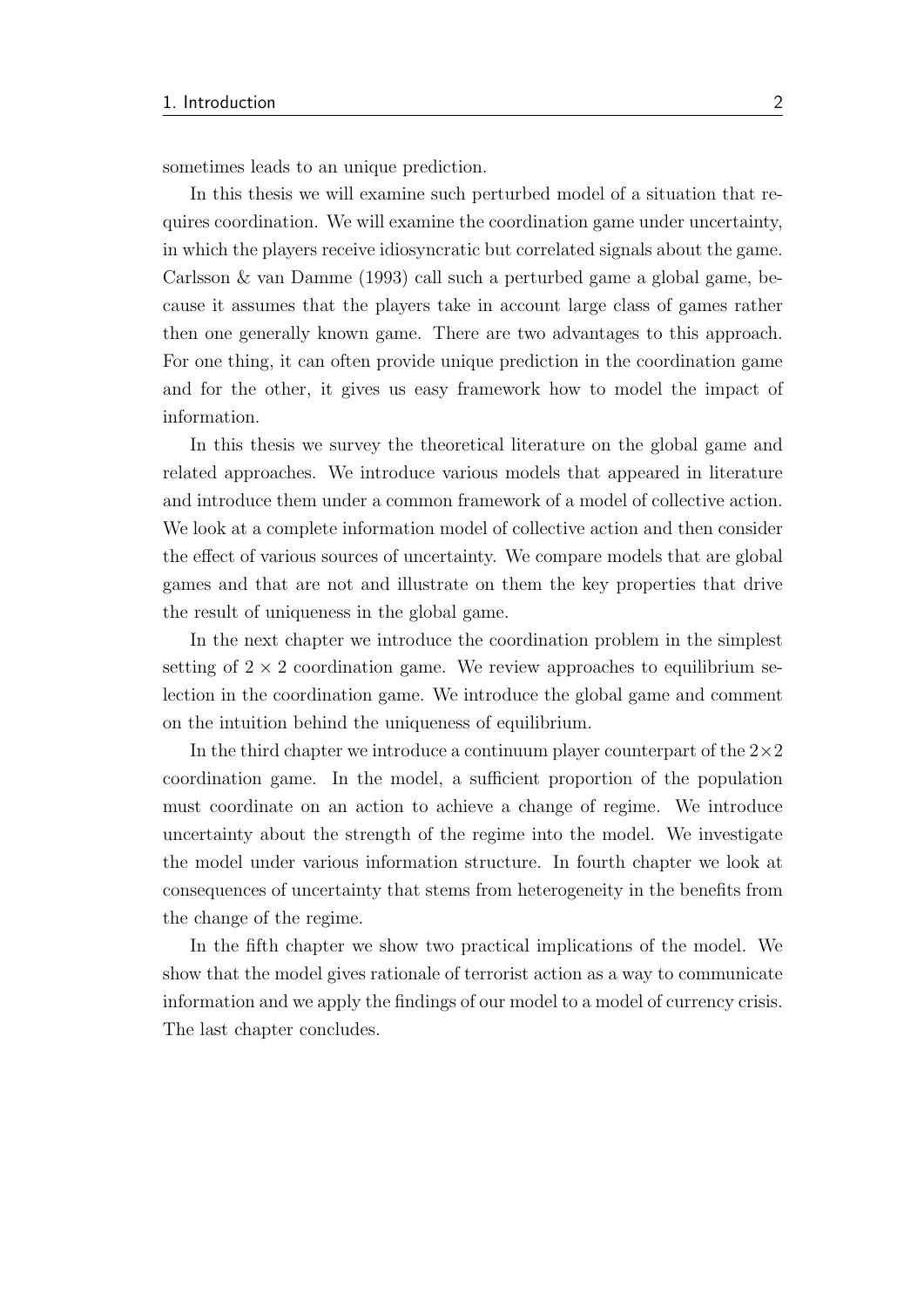## <span id="page-11-0"></span>Chapter 2

## Coordination Game

The goal of this chapter is to outline a problem of coordination and show that beliefs and informations play a vital role in it. We present a simple game that illustrates the key aspects of coordination. We interpret the game as an attempt to overthrow a leader or government, although the model is far more general and permits other interpretations as well.

We suppose that there are two players who want to overthrow a leader. They decide simultaneously whether to revolt against the leader or abstain. The leader is strong and can withstand one man revolt. Player who revolts just by himself does not have sufficient power to threaten the current regime. For the revolution to be successful both of the players must revolt. Each of the players gets a positive reward of utility  $B$ , when the regime is overthrown. The leader punishes the unsuccessful revolution by lowering the utility of the revolting player to  $-c$ , where  $c > 0$ . If a player abstains he risks nothing and receives payoff 0 independently of what the other player does. We summarize the payoffs of the game in the table [2.1.](#page-11-1)

This game is a classical example of a coordination game (also called assurance game or a stag hunt game). It describes a situation in which players must coordinate on some action (revolting) to achieve a Pareto superior outcome. The unsuccessful attempt to coordinate is costly, however, so the players must decide between taking the safe action that gives sure payoff or trying to reach

|         | revolt    | abstain |
|---------|-----------|---------|
| revolt  | $B$ , $B$ | $-c,0$  |
| abstain | $0,-c$    | 0,0     |

<span id="page-11-1"></span>Table 2.1: Payoff Matrix of the Coordination Game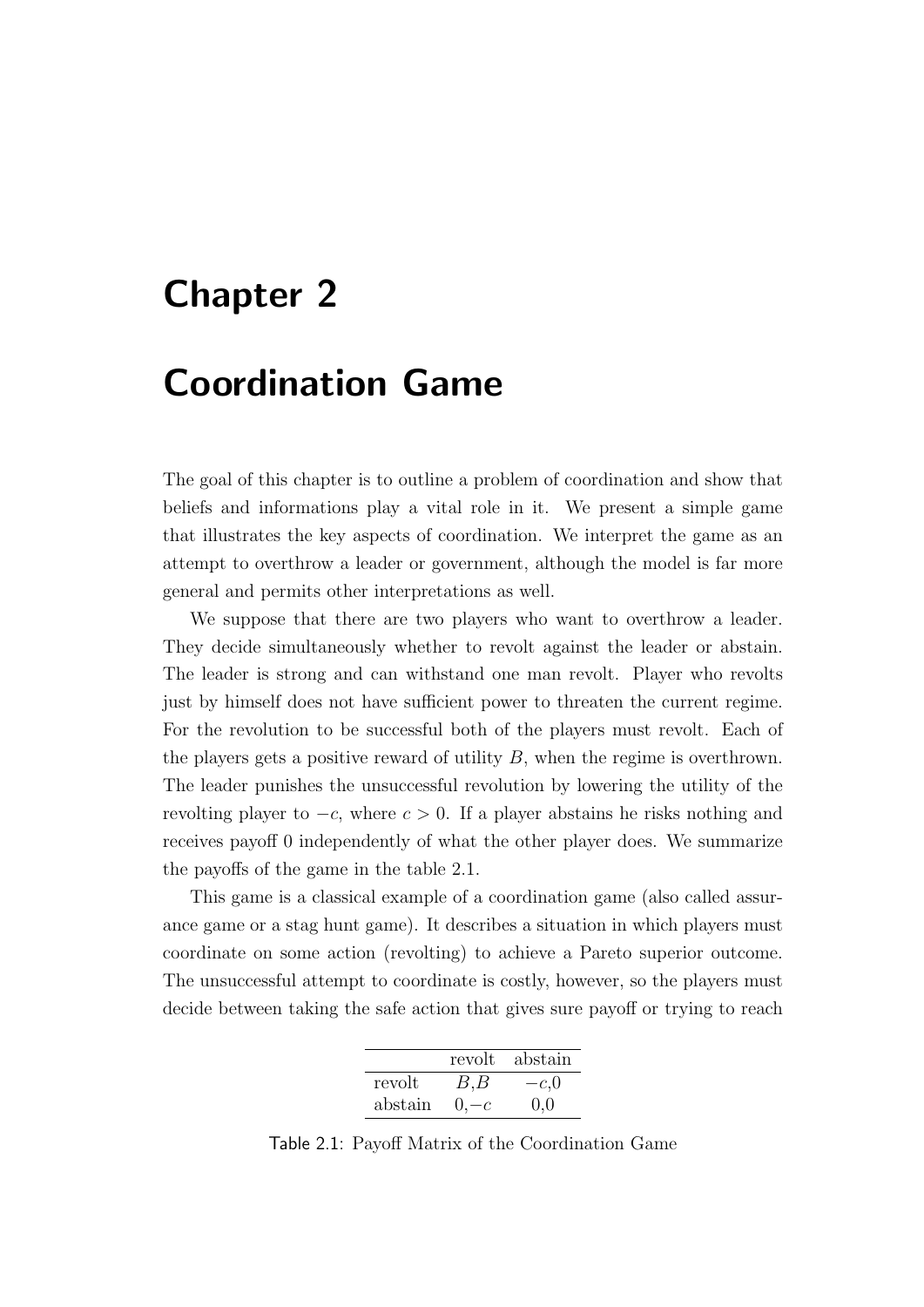the highest payoffs. When he decides to get the highest benefit, he relies on the other player that he chooses the same action.

The game features two pure Nash equilibria. In one Nash equilibrium both players coordinate, in the second both abstain. In addition there is a mixed Nash equilibrium. The multiplicity of equilibria gives rise to the indeterminacy of the outcome. An outside observer cannot predict what happens solely on the basis of a Nash equilibrium . Also the players themselves cannot be sure about the actions of others. In such game each player wants to choose the same action as the other player and the outcomes are self-fulling. If a player expects the other one to revolt, he will also revolt. Every outcome is possible and it depends only on the expectations of the players which one will be realized. Such situation poses problem both for an observer who cannot make predictions and for the players who must select their action amid uncertainty about the choices of others. Hence we dub such circumstances as coordination problem.

While the indeterminate nature of coordination game poses a difficulty for a prediction, it can also explain why an outcome of a game can change unexpectedly without any change in the underlying parameters of the game. The change in expectations about other players induces a change in the outcome even if the payoffs themselves stay the same. This trait is often seen during revolutions, but there many other economic or political examples. [Shiller](#page-64-0) [\(2000\)](#page-64-0) describes how self-fulfilling prophecies of the type of coordination game give rise to bubbles and crashes in financial markets. [Cooper](#page-62-1) et al. [\(1992\)](#page-62-1) surveys the role of self-fulfilling prophecies in macroeconomics. We will give some examples of important economic situations in which such coordination problem arise in chapter [5.](#page-56-0) In this chapter we will survey theoretical approaches that attempted to identify the actions that the players would be most likely to select.

### <span id="page-12-0"></span>2.1 Equilibrium Selection

### <span id="page-12-1"></span>2.1.1 Instability of a Mixed equilibrium

We already noted that in the game there are two pure strategy Nash equilibria and that there is also a mixed equilibrium. This equilibrium, however, appear not to be a good prediction of actual behaviour. In this section we argue for the exclusion of the mixed equilibrium.

First, we characterize the mixed equilibrium. We describe the strategies of player one and two by  $p_1$  and  $p_2$ , the probabilities with which players one and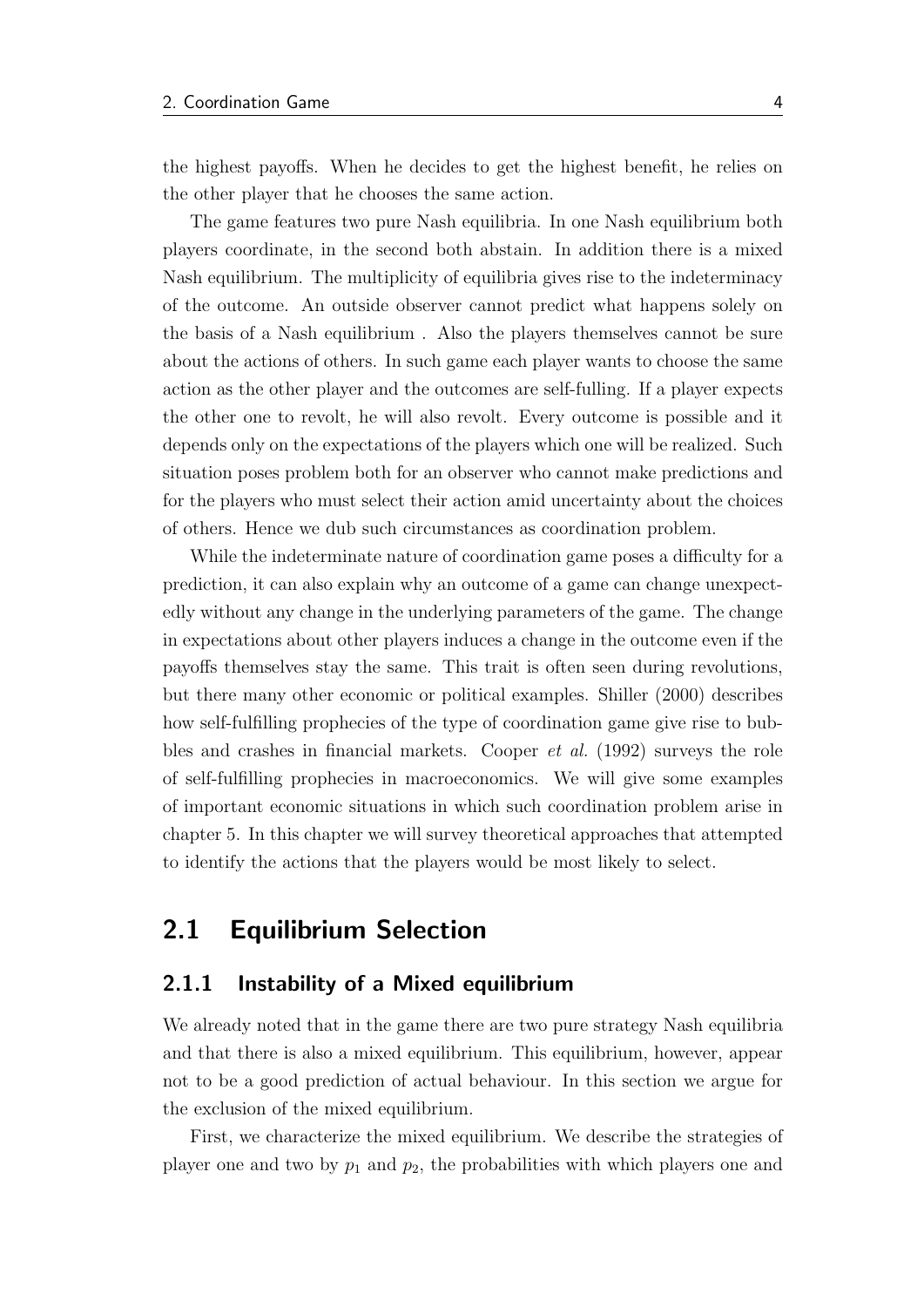two revolt. Player one revolts if his expected utility from revolting is greater than from abstaining. Therefore if:

$$
p_2B - (1 - p_2)c \ge 0
$$

Solving for  $p_2$  gives us condition that player one revolts if:

$$
p_2 \ge \frac{c}{B+c}
$$

Therefore player one revolts if player two revolts with high probability. By symmetry of the game, we obtain that player two revolts only for high  $p_1$  as well. Thus, the player one (two) revolts whenever the probability of revolting of player two (one) is higher then threshold  $\bar{p}_2$  ( $\bar{p}_1$ ), where the thresholds are given as:

$$
\overline{p}_1 = \overline{p}_2 = \frac{c}{B+c}
$$

<span id="page-13-0"></span>We can summarize the best response correspondences in a standard best response graph in figure [2.1.](#page-13-0) The best responses are represented by solid thick lines and the intersections of the best responses form Nash equilibria. We denote them by black circles. Thus revolting with probability  $\bar{p}_1$  is the mixed equilibrium strategy for both players.



Figure 2.1: The Best Response Graph

[Echenique & Edlin](#page-63-0) [\(2004\)](#page-63-0) argued that the mixed equilibrium in our setting is unstable. For the mixed strategy to be an equilibrium each player must believe with that the other revolt exact probability  $\bar{p}_1$ . Even a infinitesimal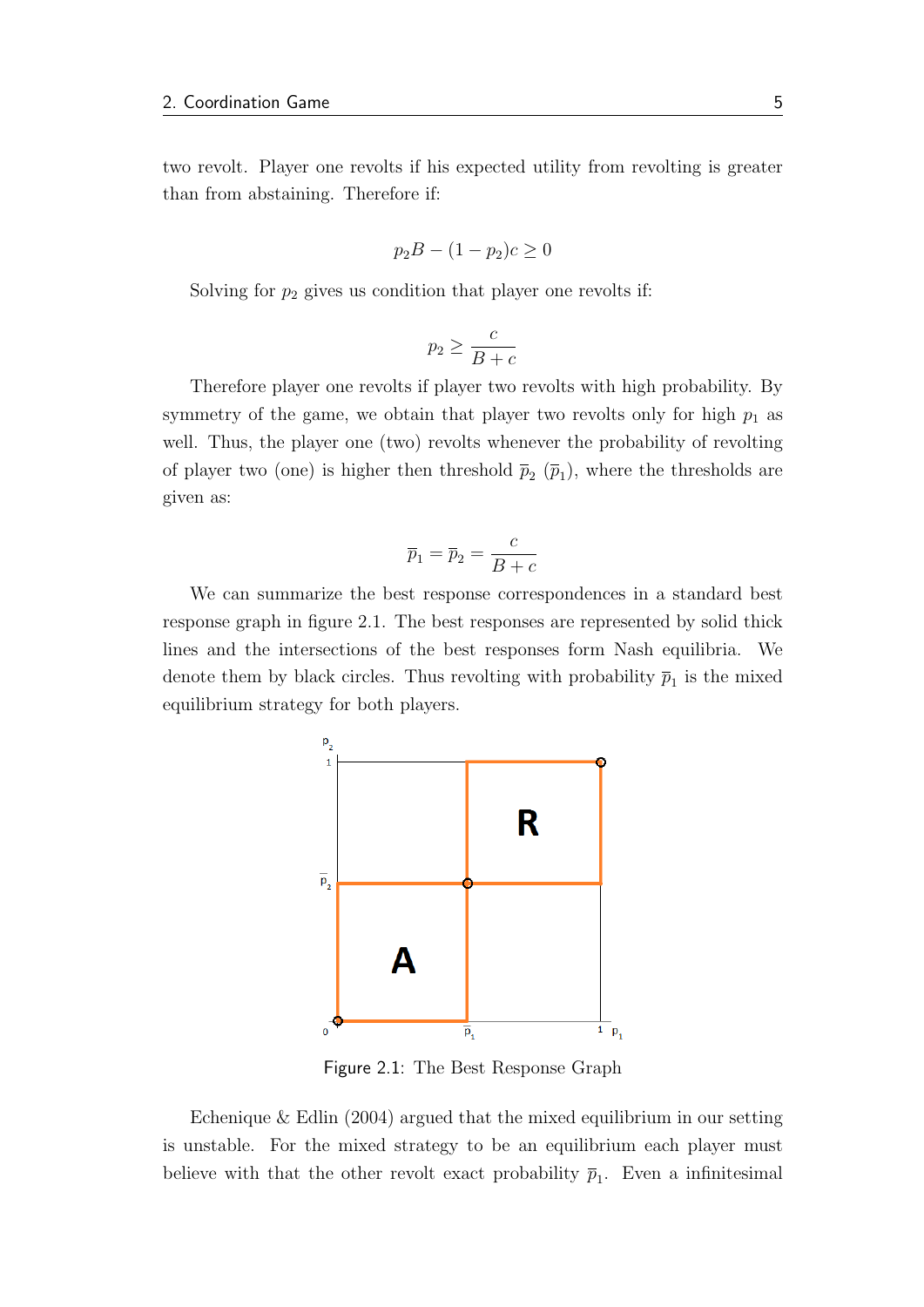change in beliefs induces a player to adopt a pure strategy. Suppose that we perturb the beliefs downwards, then both players play the pure strategy abstain, which in turn forms the new equilibrium.

After any perturbation of the mixed equilibrium beliefs the best response takes the strategies away from the mixed equilibrium. In addition [Echenique](#page-63-0) [& Edlin](#page-63-0) [\(2004\)](#page-63-0) argue that when players play mixed strategies, then after several plays in which player repeatedly abstained, the players might revise their beliefs downwards and hence switch to pure strategy equilibrium. [Echenique](#page-63-0) [& Edlin](#page-63-0) [\(2004\)](#page-63-0) show that the argument holds for a broad class of learning dynamics. The mixed equilibrium does not seem to be a sensible prediction and in what follows we will be concerned only with the choice between pure strategy equilibria.

### <span id="page-14-0"></span>2.1.2 Focal Point

[Schelling](#page-64-1) [\(1980\)](#page-64-1) asserts that in many coordination problems there is a natural choice of behaviour. Imagine an example of man and wife lost in the city. The couple got lost in a foreign city and they do not know where is the other one. Both desire to meet the other, but they cannot communicate. Hence they need to choose a place where they expect the other one to be. The choice of the place where to meet poses a coordination problem similar the one outlined above. Although there is infinite number of possibilities where to wait, some places appear more natural than others. In such situation one would most likely choose to meet at a railway station, main square or other important place. [Schelling](#page-64-1) [\(1980\)](#page-64-1) posed similar question to a sample of people from New Heaven. He asked them where and when they would meet with other person in New York. Majority of them answered that they would meet at information booth at Central Railway Station and virtually all of them at 12 noon.

[Schelling](#page-64-1) [\(1980\)](#page-64-1) gives other examples of coordination problems, where people manage to coordinate because they prefer for whatever reason one particular action over another. This indicates that experience with similar coordination problems has led to establish some actions that are expected to be played by others. Such a collection of actions that are likely to be selected forms a focal point.

The players can also cooperate on exogenous signals. Some publicly observed signal can form expectation that other will revolt and thus induce me to revolt and further strengthen the motivation of the other player to participate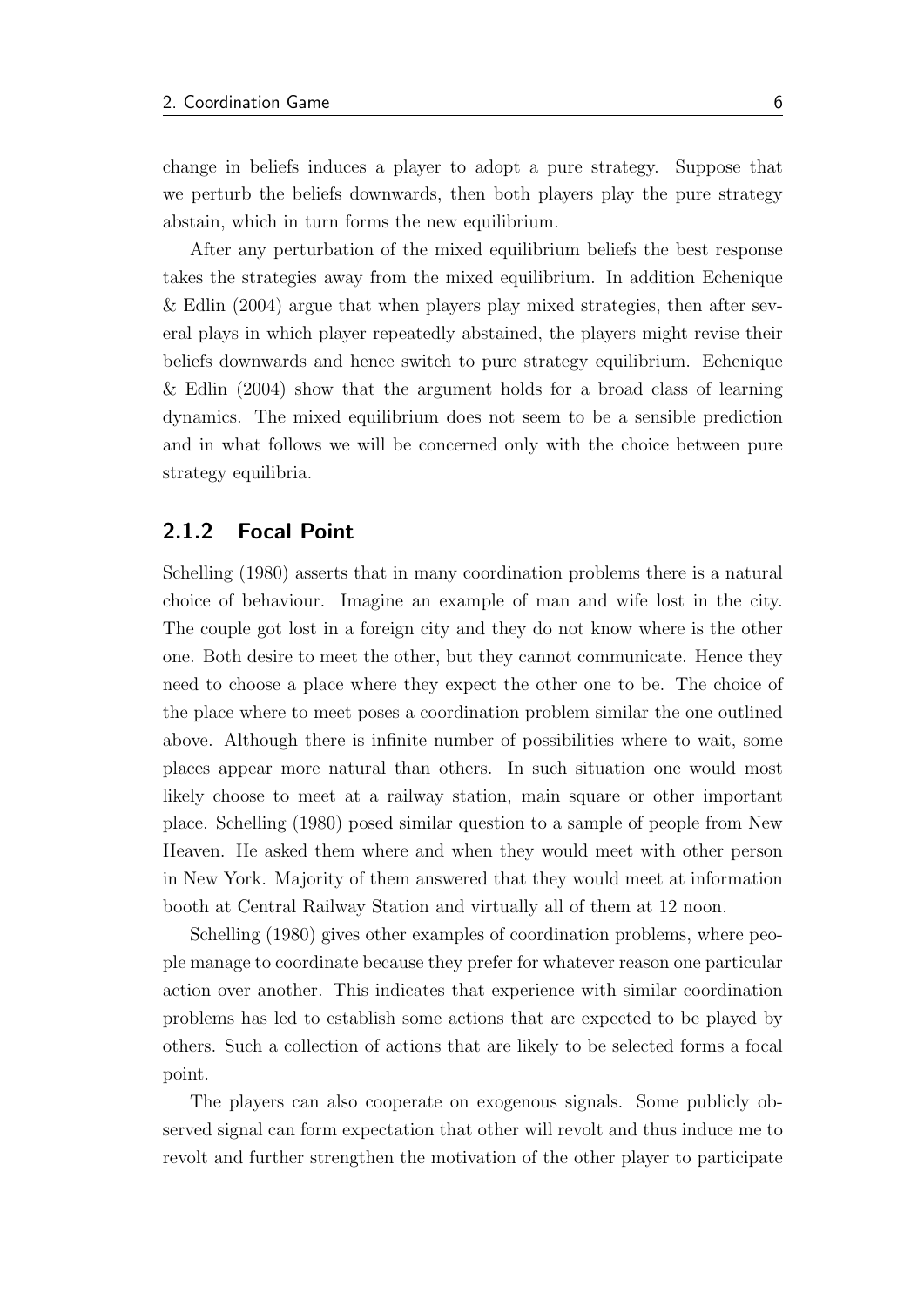on the revolt. Such outcome changing signal could be irrelevant to the setting of the game in terms of payoffs and yet change the decisions of the people. This argument gives rationale to the role of various leaders. By creating an action that is publicly visible, they motivate other players to change their behaviour.

#### <span id="page-15-0"></span>2.1.3 Payoff and Risk Dominance

In an attempt to select unique equilibrium, [Harsanyi & Selten](#page-63-1) [\(1988\)](#page-63-1) formulated two concepts for choice between multiple equilibria in a  $2 \times 2$  game: payoff and risk dominance.

An equilibrium is payoff dominant if it yields strictly higher payoffs for all players than any other equilibrium. [Harsanyi & Selten](#page-63-1) [\(1988\)](#page-63-1) argue that if there is payoff dominant equilibrium the players should select it. Their argument relies on the possibility of pre-play communication. If the pre-play communication is allowed and players can make an agreement on which actions they will play, they should agree to play a Pareto efficient equilibrium. The agreement should be on equilibrium actions, because such agreement would be self-enforcing and players would trust that the other would honour the agreement and it should be Pareto efficient, because if the equilibrium was not Pareto efficient, they could change their agreement and make everyone better off.

The argument above supposes pre-play negotiation, but even without the communication the payoff dominant equilibrium is natural choice as a focal point. Since both players know that if they could communicate they would agree on the payoff dominant equilibrium, they might as well select it without communication on the basis of a tacit agreement. Without any additional information it might be reasonable to assume that opponent chooses the action leading to payoff dominant equilibrium. In our example in the payoff dominant equilibrium both players revolt. So the discussion would suggest that we will always see payoff dominant equilibrium being played, yet, in many cases we witness coordination failures (we survey experiments that confirm it in subsection  $2.1.5$ ).

The payoff dominance approach bases the selection of the equilibrium only on the payoffs that are achieved in equilibrium, however, The concept does not take in the account the consequences of when the other player fails to play equilibrium action. When the costs of the failed revolt are very high, even slight grain of uncertainty about the action of the other player could decrease the expected gain from revolting substantially. Without pre-play communication,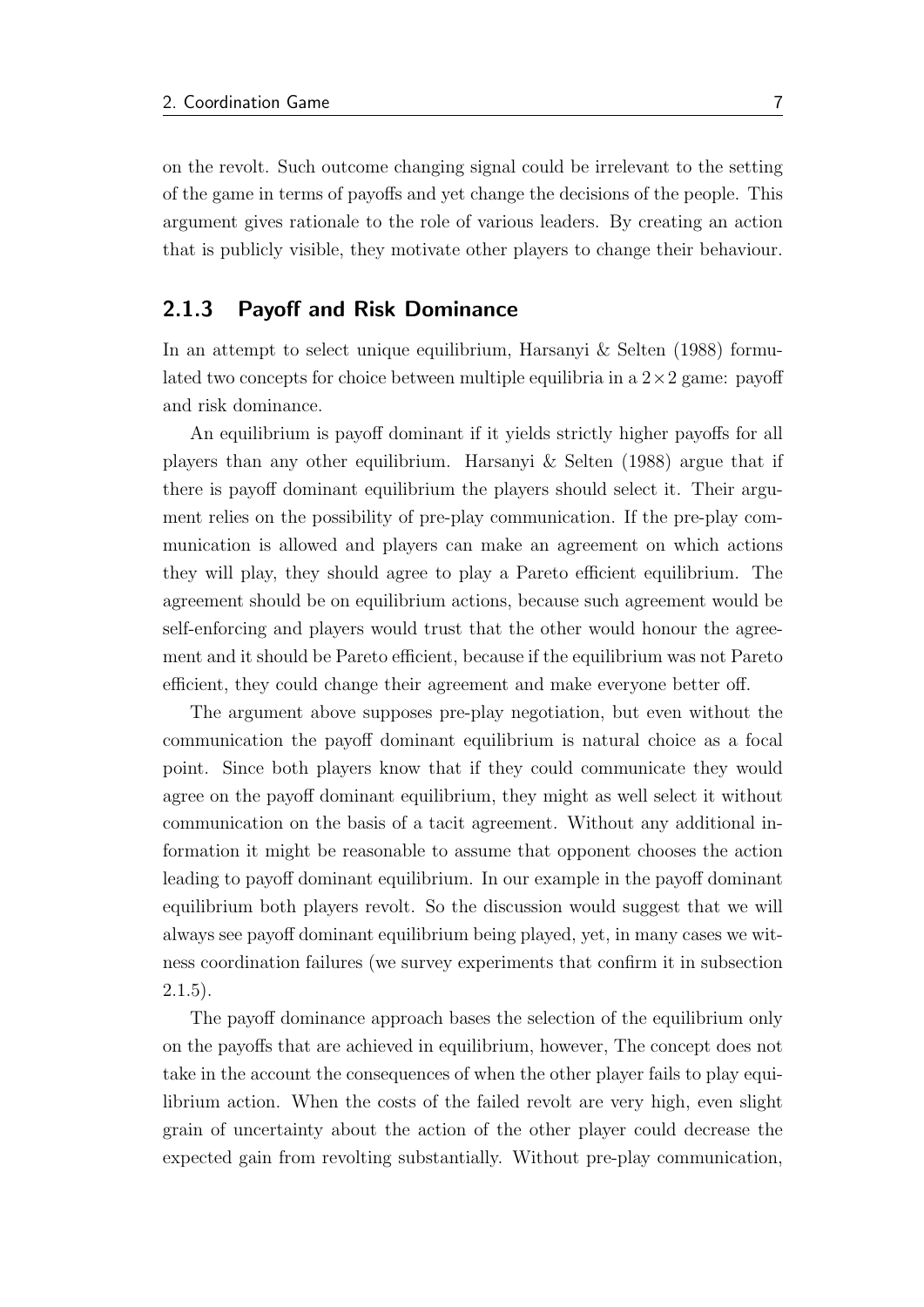the players can never be entirely certain that other will choose the payoff dominating equilibrium action. Thus, players might rather select safe action instead of the action that promises highest payoffs. For the  $2 \times 2$  games, [Harsanyi &](#page-63-1) [Selten](#page-63-1) [\(1988\)](#page-63-1) gave precise definition what it means that an action is safe.

Let there be a general  $2 \times 2$  game. We will name the actions as in our example. We assume that it has also three Nash equilibria (revolt, revolt; abstain, abstain and a mixed one). We describe the strategies as in the previous section as probability of revolting  $(p_1 \text{ and } p_2)$  and the  $\bar{p}_1$  and  $\bar{p}_2$  will denote the threshold probabilities. Thus the best responses are to revolt if  $p_2 \ge \bar{p}_2$ , respectively if  $p_1 \geq \bar{p}_1$ . We will say that equilibrium revolt, revolt is risk dominant if  $\bar{p}_1 + \bar{p}_2 < 1$ . If the game is symmetric the condition reduces to  $\overline{p}_1 = \overline{p}_2 < \frac{1}{2}$  $\frac{1}{2}$ .

#### <span id="page-16-0"></span>2.1.4 Rationale for Risk Dominance

[Harsanyi & Selten](#page-63-1) [\(1988\)](#page-63-1) give the rationale for the concept of risk dominant equilibria. They showed that the risk dominance is the only method that selects between two equilibria in  $2 \times 2$  games that satisfy certain axioms. <sup>[1](#page-16-1)</sup> Below we present different justifications for risk dominance that appeal to the notion that risk dominant equilibrium strategies are safer.

The best response diagram on figure [2.1](#page-13-0) id divided in four quadrants. The definition of risk dominance of equilibrium revolt, revolt is equivalent to a situation, when the area of the upper right quadrant denoted by  $R$  is greater than the area of the lower left quadrant denoted by  $A$ . To see that, the area of  $A$ on left hand side of equation is greater than the area of  $R$  in on the right hand side when:

$$
\overline{p}_1 \overline{p}_2 > (1 - \overline{p}_1)(1 - \overline{p}_2)
$$

and that is equivalent to the condition for risk dominance of the  $(revolt, revolt)$ equilibrium:

$$
\overline{p}_1+\overline{p}_2<1
$$

<span id="page-16-1"></span>The best responses of both players to the beliefs in upper right quadrant

<sup>&</sup>lt;sup>1</sup>These axioms are: invariance with respect to isomorphism (the risk dominance selects the equilibrium independently on renaming or reordering the strategies), best reply invariance (risk dominance depends only on best reply structures) and payoff monotonicity (after raising the payoffs for the risk dominant equilibrium outcome the equilibrium is still risk dominant).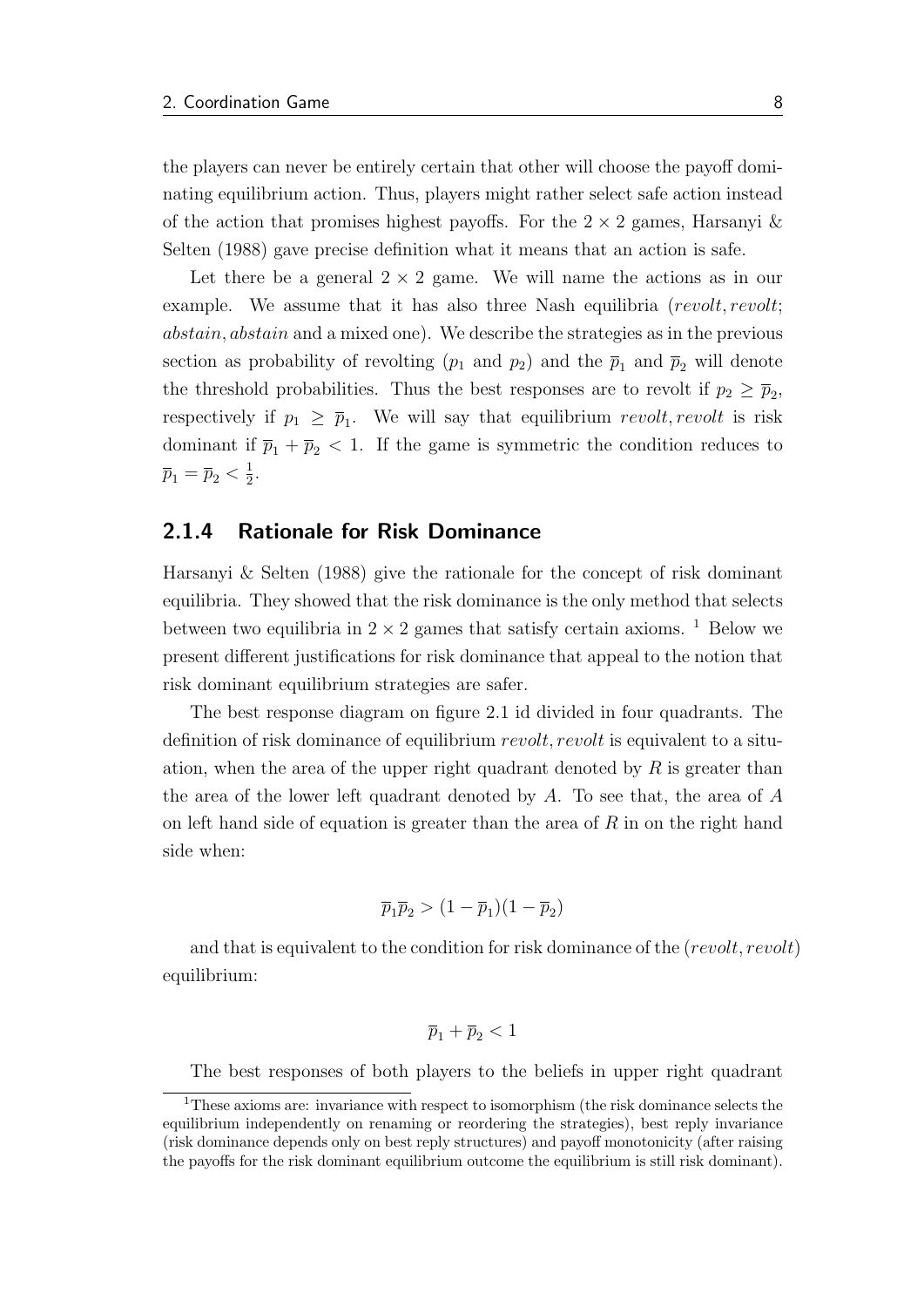lead to equilibrium, where both revolts and similarly beliefs from the lower left quadrant lead both players to play the equilibrium actions abstain, abstain. Hence, the actions played in risk dominant equilibrium are supported by more beliefs than actions in the other equilibrium. Thus risk dominant equilibrium may be perceived as safer, because higher number of beliefs lead to it. In addition, [Young](#page-64-2) [\(1993\)](#page-64-2) shown that broad class of stochastic learning processes converge to the risk dominant equilibrium.

[Harsanyi & Selten](#page-63-1) [\(1988\)](#page-63-1) offer another heuristic justification for the risk dominance criterion. Consider that player two is uncertain about the belief of player one about the probability he revolts. Therefore he is uncertain about what value player one assigns to  $p_2$ . By the principle of insufficient reason, he thinks that player one beliefs in each value of  $p_2$  equally likely, i.e. player two has uniform prior over the beliefs  $p_2$  of player one. Player one revolts if  $p_2 > \bar{p}_2$ . Thus the player two thinks that player one will revolt with probability  $Pr(p_2 > \bar{p}_2)$ . Because he has the uniform prior about  $p_2$  he thinks that player one revolts with probability  $p_1 = 1 - \overline{p}_2 = Pr(p_2 > \overline{p}_2)$ . The player 2 will revolt if  $p_1 > \bar{p}_1$ . Hence the equilibrium revolt, revolt is justifiable for player 2 by this stream of reasoning whenever  $1 - \bar{p}_2 = p_1 > \bar{p}_1$ , thus whenever it is risk dominant. The same condition is obtained if we switch player two for player one. In this case, the risk dominant equilibrium is a result of the uniform priors over the beliefs of other players.

It is remarkable that several arguments, albeit they seem ad hoc and unrelated, support the selection of risk dominant equilibrium. Under the presence of strategic uncertainty (the uncertainty about the moves of other players rather then the uncertainty about the state of the world) the risk dominant equilibrium seems to be the safer option. The next subsections confirms that the risk dominant equilibria are often selected in experimental settings.

#### <span id="page-17-0"></span>2.1.5 Experimental Evidence

In our example the equilibrium where both players revolt is payoff dominant. If the parameters are such that  $\overline{p}_1 = \frac{c}{B+c} < \frac{1}{2}$  $\frac{1}{2}$ , however, the equilibrium revolt, revolt is not risk dominant. This means that there is often trade-off between the payoff and risk dominance criteria. If the benefit from successful revolt is small relative to the punishment, the Pareto efficient outcome does not coincide with the risk dominant equilibrium. [Harsanyi & Selten](#page-63-1) [\(1988\)](#page-63-1) favour the criterion of payoff dominance over the risk dominance on the ground that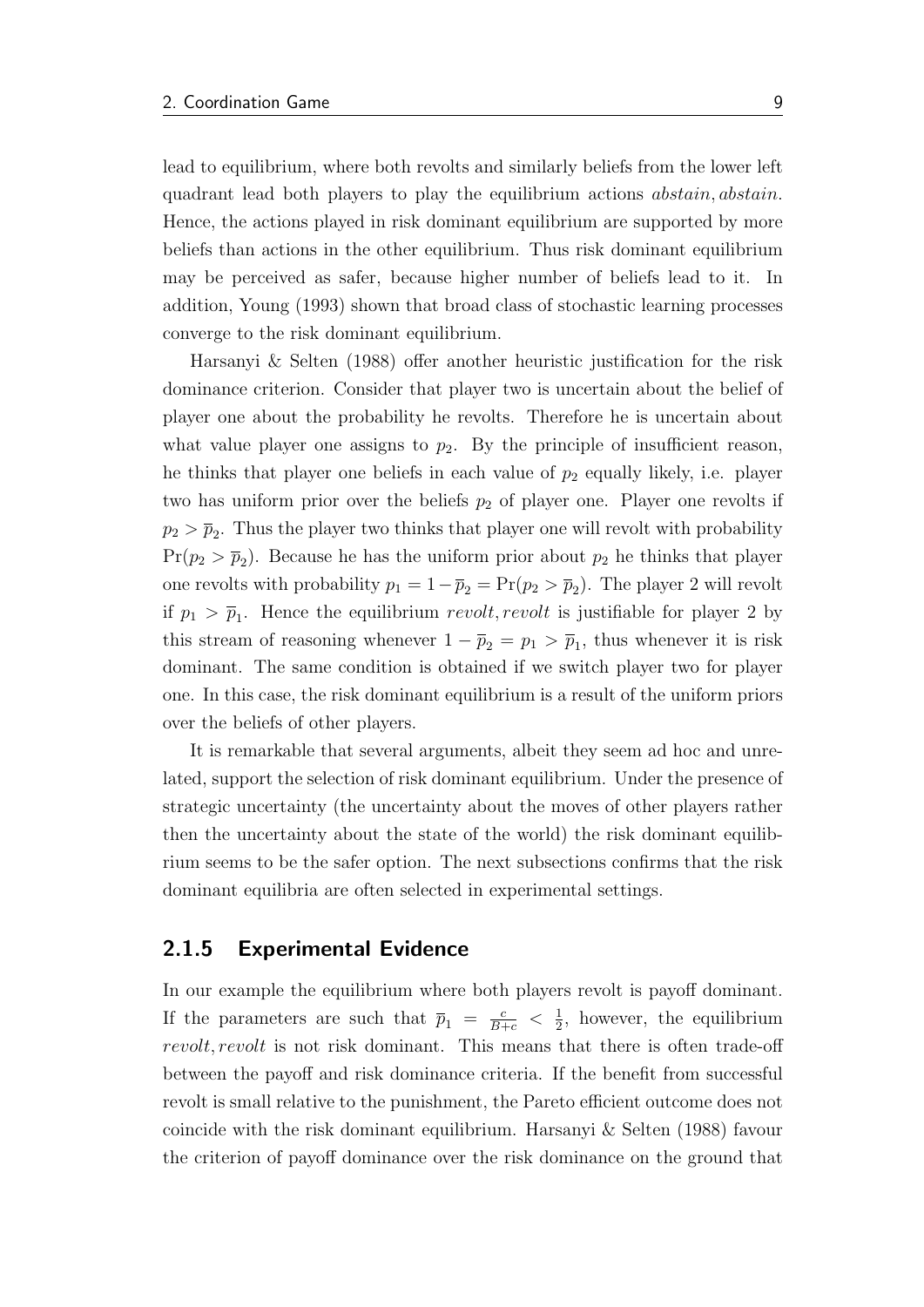|         | revolt    | abstain |
|---------|-----------|---------|
| revolt  | 1000,1000 | 0,800   |
| abstain | 800,0     | 800,800 |

<span id="page-18-1"></span>Table 2.2: The Payoffs in the Experiment of [Cooper](#page-62-1) et al. [\(1992\)](#page-62-1)

if players communicate they would agree on Pareto efficient equilibrium. If, however, communication is not allowed the risk dominant outcome might be more likely. Several experimental studies [\(Schmidt](#page-64-3) *et al.* [2003;](#page-64-3) [Straub](#page-64-4) [1995;](#page-64-4) [Cooper](#page-62-1) et al. [1992\)](#page-62-1) suggested that risk dominant equilibrium is indeed better prediction for the actual choices that people make in experimental setting.

We will describe one of the experiments more closely. [Cooper](#page-62-1) *et al.* [\(1992\)](#page-62-1) tested experimentally, which equilibrium is selected in the coordination game with the payoff matrix given in the table [2.2.](#page-18-1) We label the actions as revolt and abstain for comparison, although [Cooper](#page-62-1) et al. [\(1992\)](#page-62-1) used different interpretation and names of actions. The game of the experiment is linearly transformed coordination game of our example with  $B = 200$  and  $c = 800$ . The cost is relatively large compared to the potential benefit and therefore the equilibrium abstain, abstain is risk dominant.

The players were matched randomly with each other several times to play the game. [Cooper](#page-62-1) et al. [\(1992\)](#page-62-1) found that without pre-play communication the players selected the risk dominant equilibrium action abstain in more than 98 percent of the cases. When only one player was allowed to send a signal (only one player could send a message I will abstain or I will revolt), the players choose the action abstain in 45 percent of the cases. When both of the players could send signal the action abstain was played only in 4 percent of the cases. The result in the first and the last case support the argument, that without pre-play communication players select risk dominant actions while when they can communicate they choose the payoff dominant actions. The case with just one signal is remarkable. Even pre-play communication in the form of one signal does not establish enough certainty that other player will play Pareto efficient action is all cases.

### <span id="page-18-0"></span>2.2 Global Game

[Carlsson & van Damme](#page-62-2) [\(1993\)](#page-62-2) gave another rationale for the selection of risk dominant equilibria. They examined the game slightly perturbed with noise. In their model the payoffs of the game depend on random parameters and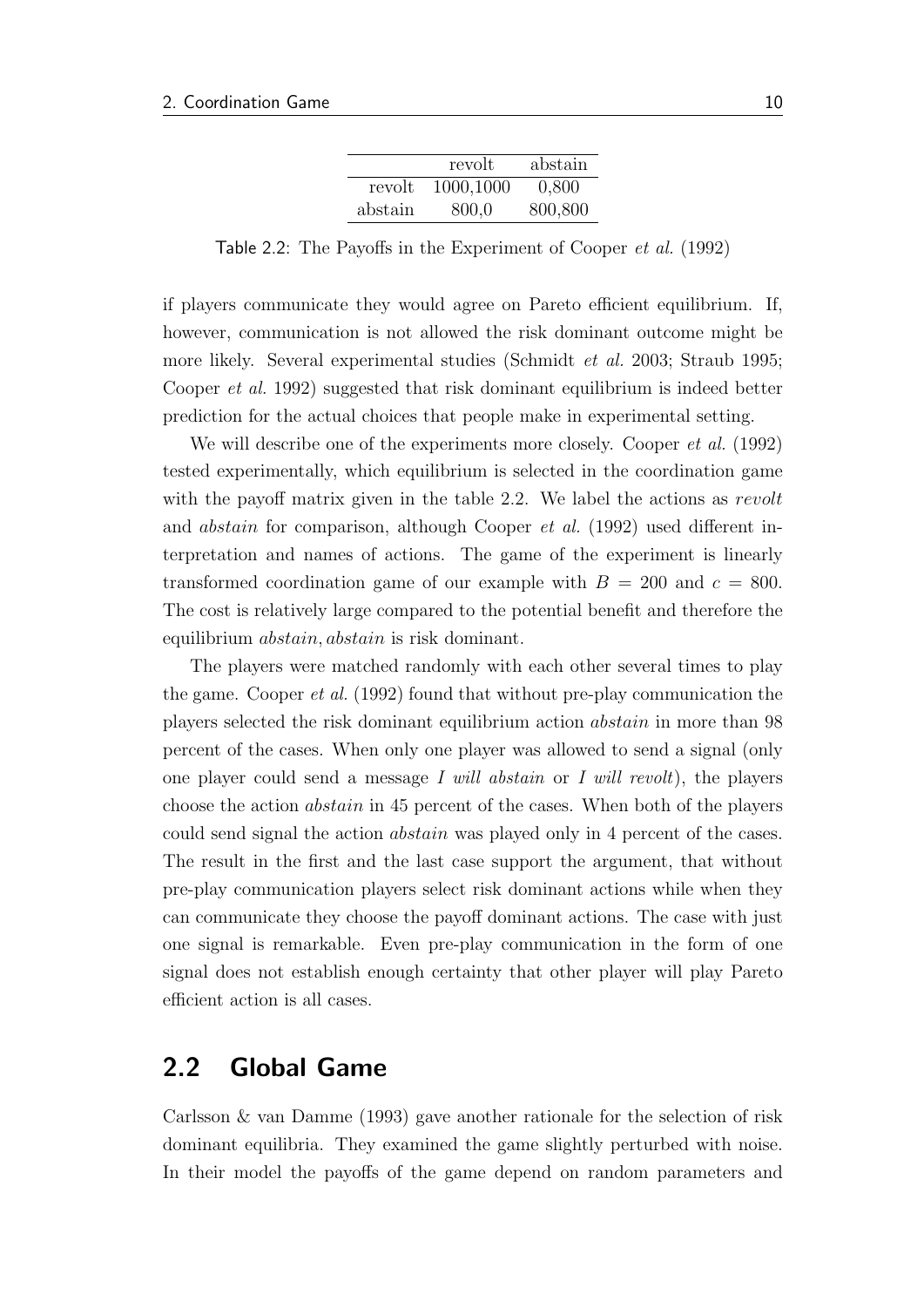|         | revolt              | abstain              |
|---------|---------------------|----------------------|
| revolt  | $\theta, \theta$    | $\theta - \gamma, 0$ |
| abstain | $0.\theta - \gamma$ | 0.0                  |

Table 2.3: Payoff Matrix of the Linear Example

<span id="page-19-1"></span>players receive noisy idiosyncratic signals about the parameters. Moreover they assumed that for some states one action is dominant and for some states the second action is dominant. [Carlsson & van Damme](#page-62-2) [\(1993\)](#page-62-2) showed that as the noise in the signals vanishes, the risk dominant equilibrium will be the only strategy surviving iterated deletion of dominated strategies at each state.

We illustrate their result with an example based on the revolution game we analysed. To make the analysis of the example easy we make other assumptions that might seem unreasonable, yet they serve the purpose of illustrating the argument. We transform the game to the simple linear example used by [Morris](#page-63-2) [& Shin](#page-63-2) [\(2001\)](#page-63-2)(who modified the example given by [Carlsson & van Damme](#page-62-2) [\(1993\)](#page-62-2)) and follow their analysis to illustrate the global game.

#### <span id="page-19-0"></span>2.2.1 Linear Example

We suppose there is some underlying one-dimensional state of the world that selects the payoffs of the game. We assume there is a random parameter  $\theta$ that parametrizes both the reward from the successful revolution and the punishment for the unsuccessful one. The state captures the strength of antigovernment sentiment of the players as well as the ability of the government to punish the revolutionaries, so the expected benefit from revolting rises with the state. We assume in particular that the payoffs are affine function of the state in the form:

$$
B = \theta, \ c = \gamma - \theta, \ \gamma > 0
$$

The payoffs of the transformed game are summarized in the table [2.3.](#page-19-1) When the state  $\theta$  is between zero and  $\gamma$  the game has two pure equilibria and there is coordination problem. When  $\theta$  is lower than zero abstaining is dominant strategy and when  $\theta$  is higher than  $\gamma$  revolting is dominant strategy. The payoffs are quite artificial, as it is hard to imagine player being rewarded for unsuccessful revolution, they are meant to demonstrate the global game argument, for which it is necessary that both strategies are dominant for some states. In subsequent chapters we will use similar method in more natural setting.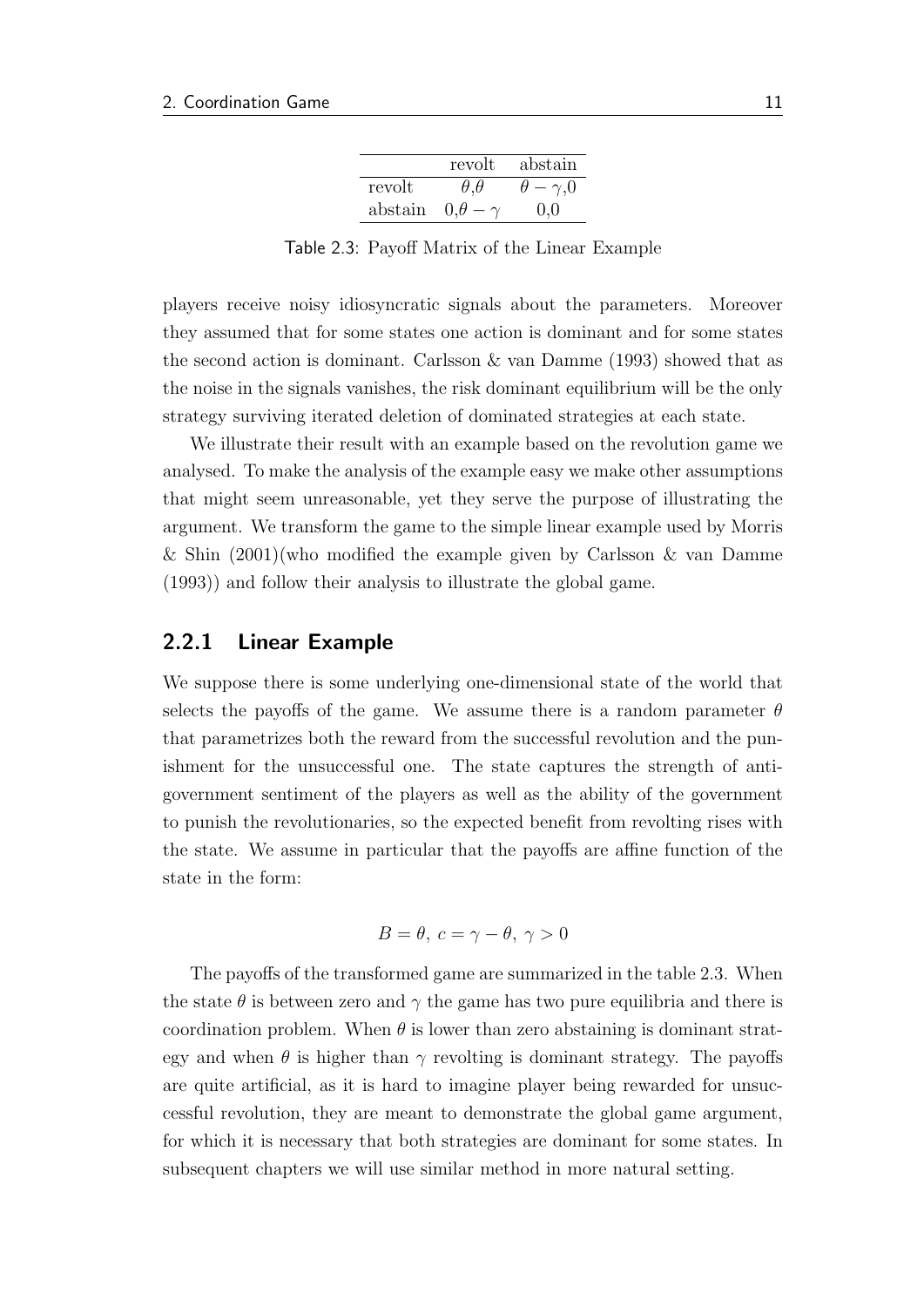We assume that the parameter  $\theta$  comes from improper uniform prior and that each player receives an idiosyncratic signal about the state in the form  $x_i = \theta + \eta_i$ , where  $\eta_i$  are independent and come from normal distribution with zero mean and variance  $\sigma$ . After a player observes his signal, he forms the posterior about the parameter  $\theta$ . The uniform prior of  $\theta$  is not a proper probability distribution, nonetheless the posterior distribution of  $\theta$  given signal  $x_i$  is well defined. The posterior distribution of  $\theta$  conditional on signal  $x_i$  is  $\mathcal{N}(x_i, \sigma).$ 

The signals convey information not only about the underlying state, but also about the other player's signals. This is crucial point that generates the uniqueness of equilibria. In this respect this game differs from the usual game with imperfect information. The player's i belief about signal of player j is distributed according to  $\mathcal{N}(x_i, 2\sigma)$ .

We will search for a strategy in a special form of a threshold strategy. Thus we will assume that players will revolt if they observe signal higher then threshold  $\tilde{x}$ . It seems natural that players revolt if they receive high signals about the  $\theta$ , because the payoff B is increasing and the cost c is decreasing in  $\theta$ . It turns out that threshold strategy does not only form an equilibrium but that it is also unique equilibrium. [2](#page-20-0)

Therefore given that player 2 follows the cutoff strategy, that he revolt whenever his signal is weakly greater than  $\tilde{x}$ , the expected payoff to revolting of type  $x_1$  of player 1 is:

<span id="page-20-1"></span>
$$
\mathbb{E}[\mathbb{I}_{x_2 \geq \tilde{x}} \theta + \mathbb{I}_{x_2 < \tilde{x}} (\theta - \gamma) \mid x_1] =
$$
\n
$$
= \mathbb{E}[(1 - \mathbb{I}_{x_2 < \tilde{x}}) \theta + \mathbb{I}_{x_2 < \tilde{x}} (\theta - \gamma) \mid x_1] =
$$
\n
$$
= \mathbb{E}[\theta + \mathbb{I}_{x_2 < \tilde{x}} (-\theta + \theta - \gamma) \mid x_1] =
$$
\n
$$
= \mathbb{E}[\theta \mid x_1] - \mathbb{E}[\mathbb{I}_{x_2 < \tilde{x}} \gamma \mid x_1] =
$$
\n
$$
= x_1 - \Pr(x_2 < \tilde{x} \mid x_1) \gamma
$$
\n
$$
= x_1 - \Phi\left(\frac{\tilde{x} - x_1}{\sqrt{2\sigma}}\right) \gamma \tag{2.1}
$$

Hence, player one revolts if the expected payoff from revolting is weakly greater than zero or if:

<span id="page-20-0"></span><sup>2</sup>Strictly speaking there are actually two strategies, because the player will be indifferent between revolting and abstaining after he receives the threshold signal. Since the probability of him receiving the threshold signal is zero we will ignore it and assume that whenever a player is indifferent he chooses to revolt.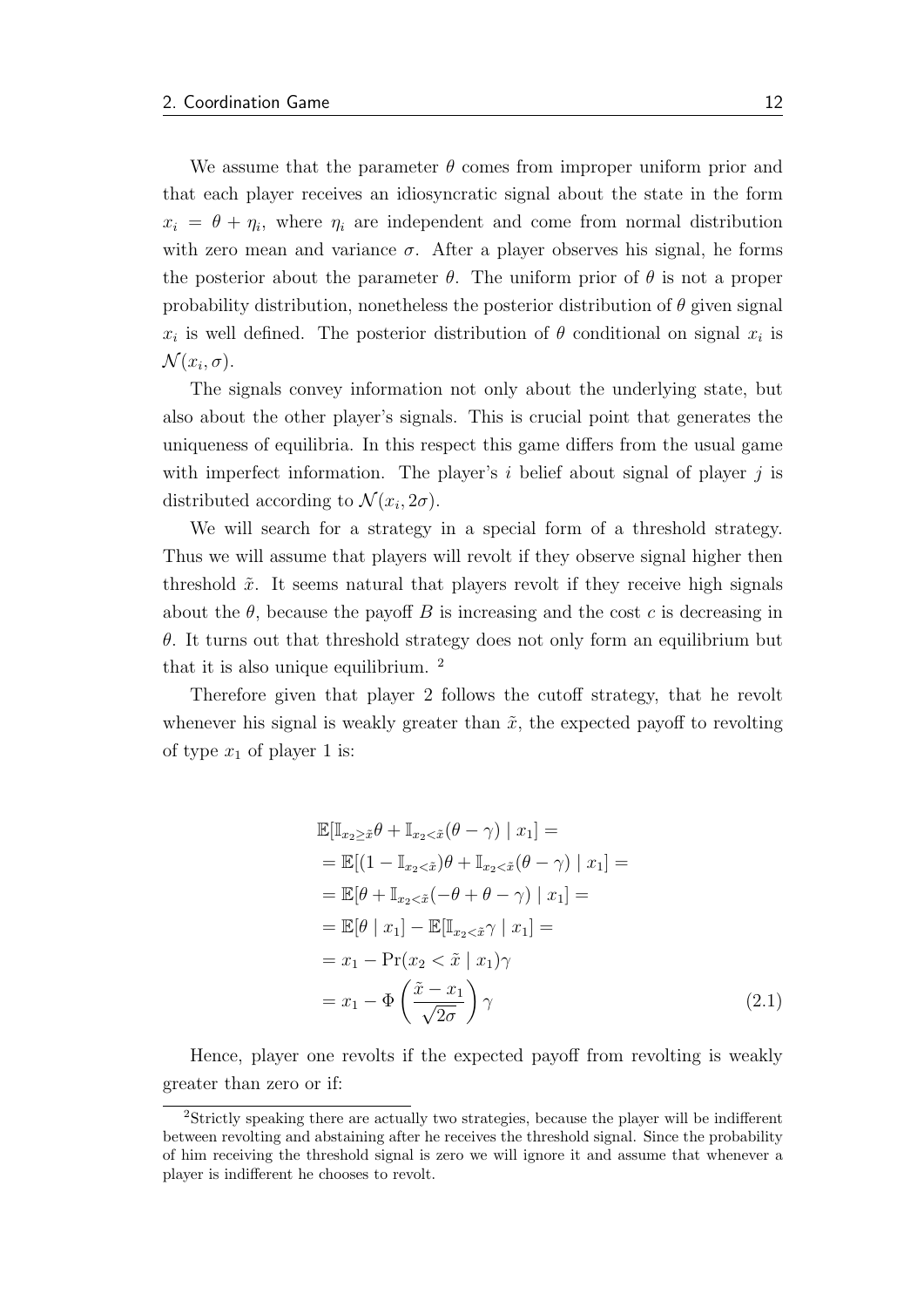<span id="page-21-1"></span>
$$
x_1 \ge \Phi\left(\frac{\tilde{x} - x_1}{\sqrt{2\sigma}}\right) \gamma \tag{2.2}
$$

Since the left hand side of the equation [2.2](#page-21-1) is increasing and the right hand side is decreasing in  $x_1$ , player one will revolt if he receives high signal  $x_1$ . This justifies the assumptions that players play threshold strategies. For the cutoff strategy to be equilibrium, in the threshold signal signal  $\tilde{x}$  the expected payoff of revolting must be equal to zero. We plug  $\tilde{x}$  for  $x_1$  and get:

$$
\tilde{x} - \Phi\left(\frac{\tilde{x} - \tilde{x}}{\sqrt{2\sigma}}\right)\gamma = 0
$$

After subtracting the term in the cumulative distribution function we get that the probability of revolting is one half and the value of the threshold signal is:

$$
\tilde{x} = \frac{1}{2}\gamma\tag{2.3}
$$

#### <span id="page-21-0"></span>2.2.2 Equilibrium Uniqueness

The threshold strategy does not only form an equilibrium, it is also the only strategy that survives the iterated deletion of strictly dominated strategy. The fact that the unique equilibrium can be found by iterated elimination is a consequence of coordination nature of the game. More precisely the global game falls in the category of games with strategic complements, for which unique equilibria are dominance solvable.

We can loosely define the games of strategic complements as games with ordered strategies that have payoffs such that the difference of the benefit from playing higher strategies and the benefit from playing lower strategies is increasing in the strategies of other players. The key property of such games is that the best responses are increasing. These games involve some element of coordination, players want to either cooperate on low strategies or play together the higher strategies. The high strategies mutually reinforce each other. The concept of games of strategic complements generalizes the simple  $2 \times 2$  coordination game.

Milgrom  $\&$  Roberts [\(1990\)](#page-63-3) found that for this class of games one can find lowest and highest equilibria by iterated elimination of dominated strategies. Moreover the iterated elimination proceed by iteratively finding best responses to the lowest and highest strategy. This in turn implies that if there is unique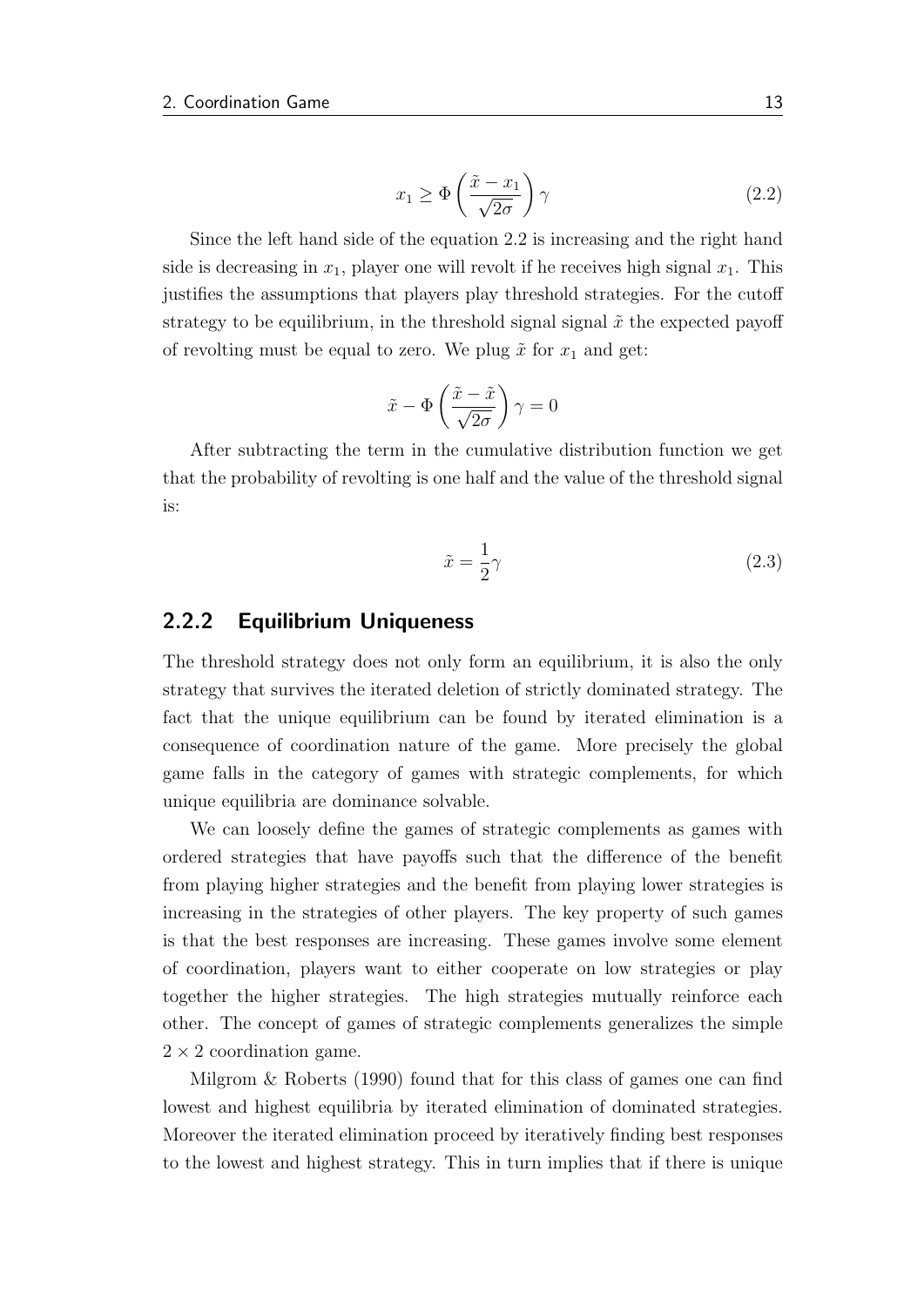equilibrium, it will be possible to find it by the iterated elimination of dominated strategies. The global game is example of such game, and the elimination of dominated strategies will lead to the unique equilibrium. Below we will illustrate the technique by showing that the equilibrium strategy we derived in last section also forms an unique equilibrium.

We described the strategy of player  $i$  in the global game as  $S_i$ , the set of all types of player i who revolt. The best response of player i to a strategy  $S_j$  is a strategy that maximizes the expected payoff of player i given a strategy  $S_j$ of player j. We denote as  $BR<sub>i</sub>(S<sub>i</sub>)$ . Further we assumed that whenever player is indifferent he chooses to revolt. Hence after using the formula for expected payoff [2.1,](#page-20-1) we get that the best response is:

$$
BR_i(S_j) = \{x_i : x_i \ge \Pr(x_j \in S_j | x_i)\}
$$

The strategies are order by set inclusion. Since  $S_j \subseteq S'_j$  implies  $Pr(x_j \in S_j)$  $S'_j|x_i) \le Pr(x_j \in S_j|x_i)$ . Hence whenever  $x_i \in BR_i(S_j)$  it is also  $x_i \in BR_i(S'_j)$ . So the best response is increasing and we will exploit the fact.

The process of iterated elimination of dominated strategies starts at the smallest strategy. In our case the smallest strategy is a strategy where all types of player do not revolt i.e.  $S_j$  is empty. Because all strategies are greater than the minimal strategies and the best response function is increasing, best response to any strategy must be bigger than  $BR_i(\emptyset)$ . In other words, the types of a player i that are in  $BR_i(\emptyset)$  would always revolt, even if nobody else participated. For those types, revolting is dominant strategy. Thus  $BR_i(\emptyset)$  is lower bound on strategies after first round of elimination of strictly dominated strategies. Hence all strategies smaller than  $BR_i(\emptyset)$  are eliminated.

Similarly after second round of elimination  $BR_i(BR_i(\emptyset))$  constitutes the lower bound of all strategies that are best responses of player j to any undominated strategy of player i. The types that are in  $BR_i(BR_i(\emptyset))$  are the types for whom it is dominated to revolt even if they play against a strategy, where the minimum of types of player i revolt. And similarly applying best responses over and over to the smallest strategy leads to the smallest undominated strategies after several rounds of elimination. We proceed by the repeated application of the best response to find the smallest strategy surviving iterated elimination of dominated strategies, set of all types for whom it is iteratively dominant to revolt. Then by repeated application of the best response to the highest strategy we find an upper bound on all undominated strategies. In the end we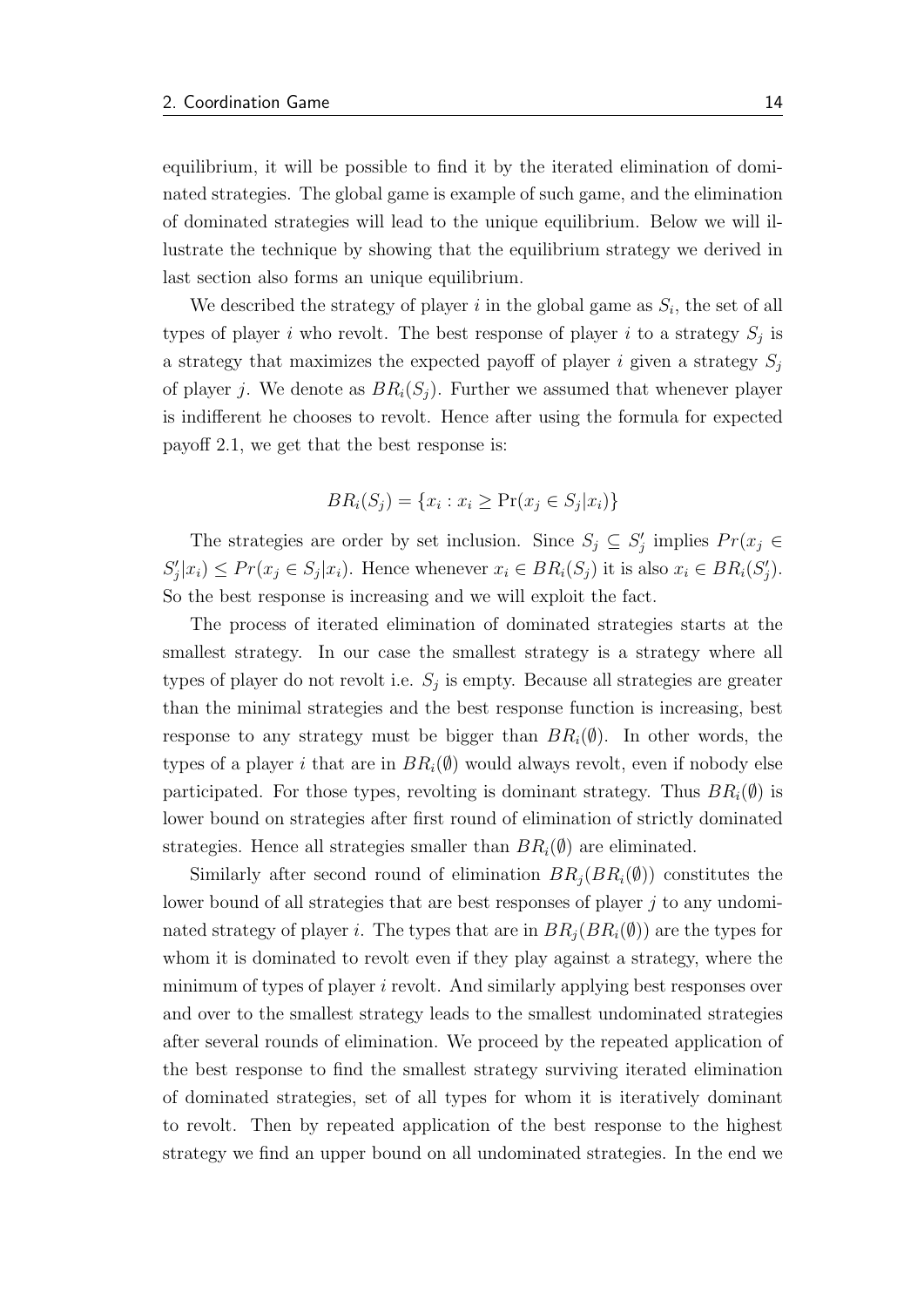show these two strategies coincide in the case of the global game.

Because the game is symmetric, both players have the same best response functions. We show that a best response to a threshold strategy is again a threshold strategy. So we will characterize the strategies by sequence of thresholds. The best response to a threshold strategy  $\langle t, \infty \rangle$  is:

$$
BR(\langle t, \infty \rangle) = \{x_i : x_i \ge 1 - \Pr(\langle t, \infty | x_i \rangle)\}
$$

Since the left hand side of the inequality is strictly increasing and the right hand side is strictly decreasing in  $t$ , the best response is another threshold strategy with a threshold b. We define the function  $b(t)$  that gives a threshold in the best response to a strategy with threshold t. So  $b(t)$  the value of b that implicitly solves for value t:

$$
b = 1 - \Pr(\langle t, \infty | b \rangle)
$$

We will denote the repeated application of the function  $b(t)$  as  $b<sup>n</sup>(t)$ . Then the lowest strategy, in the above terminology, is the one with  $t = \infty$ , the strategy where no type revolt. After first round of elimination for all types x greater than  $b(\infty)$  it will be dominated to revolt. By application of  $b^{(t)}$  to the greatest strategy  $t = \infty$ , for all types x smaller than  $b(-\infty)$  it will be dominated to abstain.

After the nth round of elimination of the dominated strategies, in the undominated strategy a player will abstain if his type is smaller than  $b^{n}(-\infty)$  and revolt if his type is greater than  $b<sup>n</sup>(\infty)$ . Because these sequences are increasing (respectively decreasing) and bounded, they have limit. For the uniqueness of equilibrium we must show that the limit of  $b^{n}(\infty)$  and  $b^{n}(-\infty)$  is the same.

Because the  $b(t)$  is continuous. For the limit of  $b^n(\infty)$  it must be that:

$$
\lim_{n \to \infty} b^n(\pm \infty) = \lim_{n \to \infty} b^{n+1}(\pm \infty) = b(\lim_{n \to \infty} b^n(\pm \infty))
$$

Hence the limit of  $b^n(\infty)$  and  $b^n(-\infty)$  must be a fixed point of  $b(t)$ . In the previous subsection we found that there is only one fixed point of  $b(t)$ . So we found that the elimination of strictly dominated strategies leads to a selection of an unique equilibrium strategy.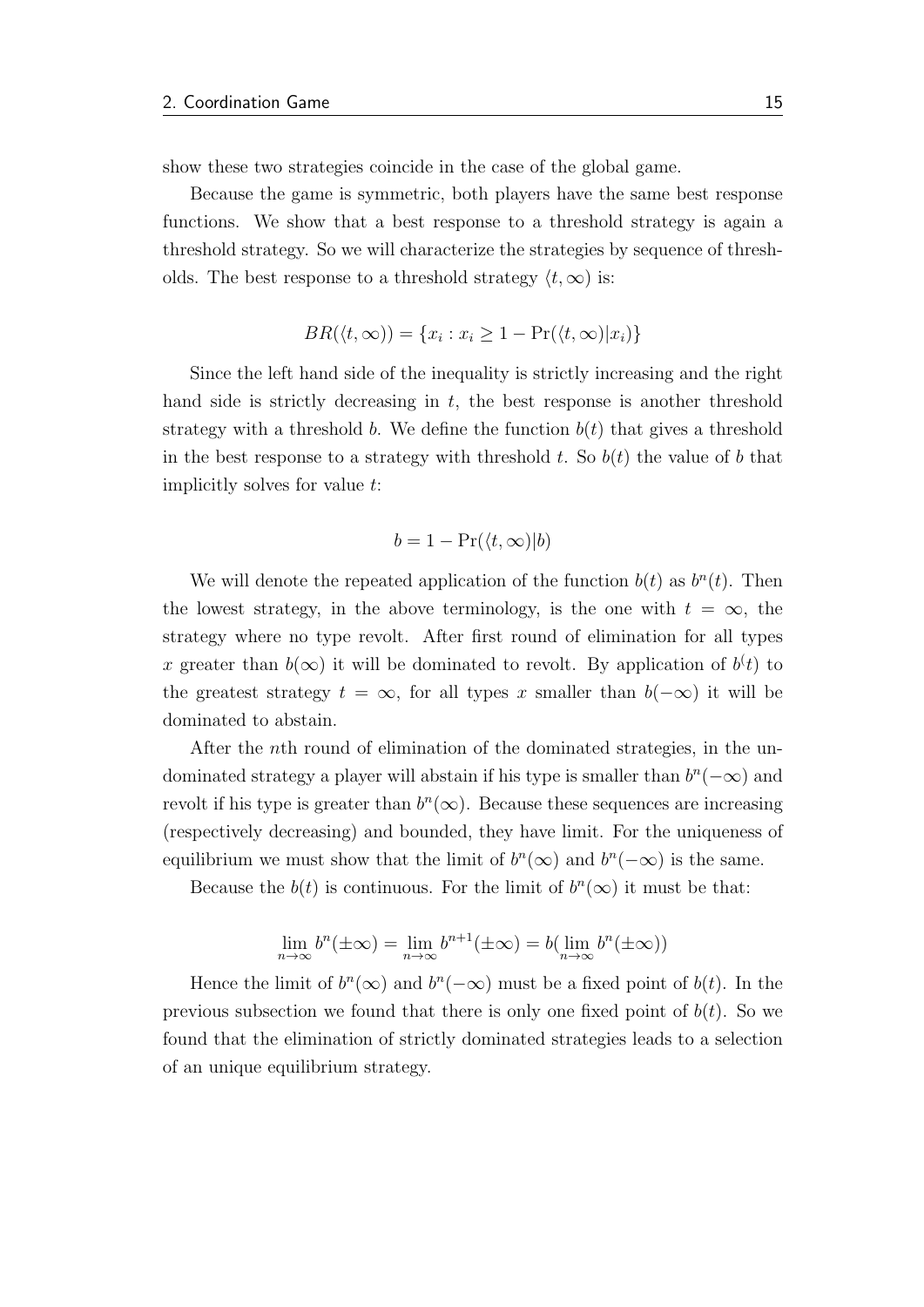#### <span id="page-24-0"></span>2.2.3 General Global Game and Risk Dominance

We found that the unique equilibrium is the strategy for which a player  $i$  revolts if for his type  $x_i$ :

$$
\frac{1}{2}\gamma \le x_i
$$

We look what is relation between this outcome and risk dominance. We repeat that the equilibrium revolt, revolt is risk dominant in the game of perfect information if:

<span id="page-24-1"></span>
$$
\bar{p}_1 = \frac{c}{B+c} < \frac{1}{2} \tag{2.4}
$$

After we plug in the values of  $\theta$  in the condition [2.4](#page-24-1) we get that the equilibrium revolt, revolt is risk dominant for the realizations of  $\theta$  for which:

$$
\frac{\gamma - \theta}{\theta + \gamma - \theta} < \frac{1}{2}
$$
\n
$$
\frac{1}{2}\gamma < \theta
$$

The condition for the equilibrium *revolt*, *revolt* to be risk dominant is similar to the condition that gives the types that revolt in equilibrium The values of  $\theta$  where the equilibrium is risk dominant coincide with the values of signals for which the players will revolt. The player will revolt if his signal indicates that the equilibrium revolt, revolt is risk dominant. This outcome is no coincidence and even in very general setting there is connection between risk dominance and the equilibrium of the global game. [Carlsson & van Damme](#page-62-2) [\(1993\)](#page-62-2) showed that for very general assumptions about prior and signals as noise vanishes the risk dominant equilibrium will be played.

In the general setting [Carlsson & van Damme](#page-62-2) [\(1993\)](#page-62-2) assumed that there is  $2 \times 2$  game, of which payoffs depend on a possibly multidimensional random variable (state). Each player receives an unbiased signal about the state. Under other technical assumptions, they showed that if: for some state  $\theta$  one equilibrium is risk dominant (say *revolt, revolt*), there is continuous curve in the support of the random variable that joins  $\theta$  and other state where revolting is dominant, and in all states on the curve revolt, revolt is risk dominant, then as the noise vanishes abstaining at  $\theta$  does not survive the iterated elimination of strictly dominated strategies. In other words this says that under the set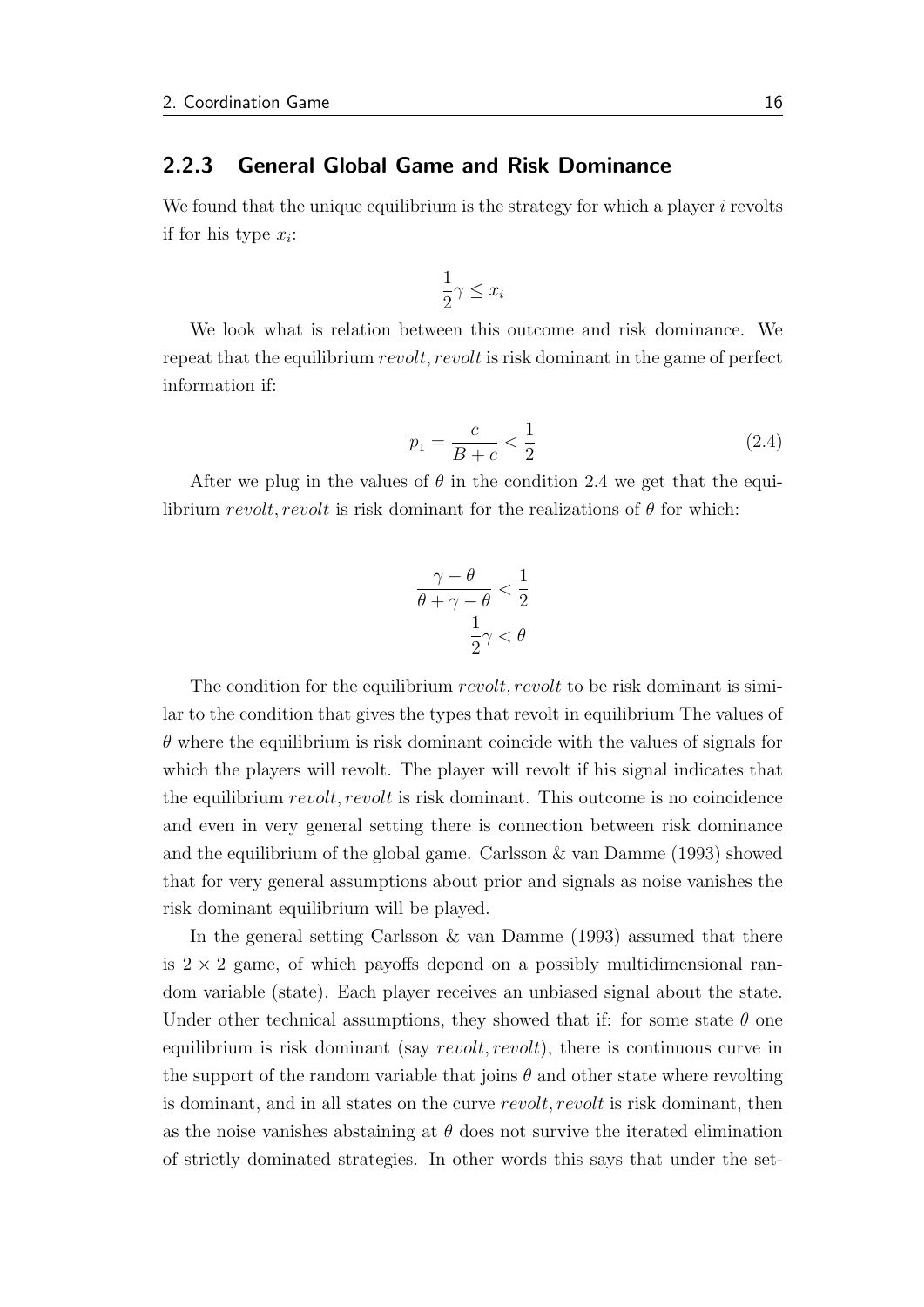ting of idiosyncratic perturbations the players will be forced to select the risk dominant equilibrium. The uniqueness of the choice of the strategy will spread from the states where the strategy is dominant to the states it is only risk dominant. Thus [Carlsson & van Damme](#page-62-2) [\(1993\)](#page-62-2) provide strong foundation for risk dominant criterion.

In the light of the general result, the assumption on the one-dimensionality of the state and the particular form of the function that map the state to payoffs are not necessary to obtain the result. As the noise vanishes the players would revolt whenever the signals would suggest that revolting is risk dominant.

### <span id="page-25-0"></span>2.3 Beliefs and the Global Game

The result of global game results gives rationale for the risk dominant criterion. The result is quite remarkable, because as the noise vanishes there is almost no uncertainty about the state of the world. With small variance of the signals both players could be fairly certain that they would benefit from the revolution, yet they would both choose to abstain.

Consider an example when  $\gamma = 1$ , then if player one receives signal of a value  $x_1 = 0.45$  and the variance of the signal is 0.0001. He believes with 95 percent confidence that the parameter  $\theta$  lies in an interval  $(0.43, 0.47)$ , so he is fairly certain that he would benefit from successful revolution. Not only he knows that he would benefit from the revolution, he also know that player two is fairly certain about the fact. Player one believes that the signal  $x_2$  lies with 95 percent probability in an interval (0.41, 0.49) and hence he believes that the player two is fairly certain that he would benefit from the revolution. Even though the player one is convinced that the revolution would be beneficial for both of the players, he still chooses to abstain.

The reason for this result is that it is not enough for a player to believe that he and the other player would benefit from the revolt. We illustrate the reason why such knowledge is not enough by a story. [Schelling](#page-64-1) [\(1980\)](#page-64-1) described the important role of knowledge about knowledge in the coordination setting. He gave a story that illustrates that the uncertainty about others intentions matters a lot in coordination. Imagine a situation, when a burglar with a gun is surprised by a homeowner who also happens to have gun. Everyone would rather avoid confrontation and leave the spot. Yet if the other one is determined to shoot, it is better to shoot him first. The homeowner does not shoot if he is fairly certain that the burglar would not shoot, but then burglar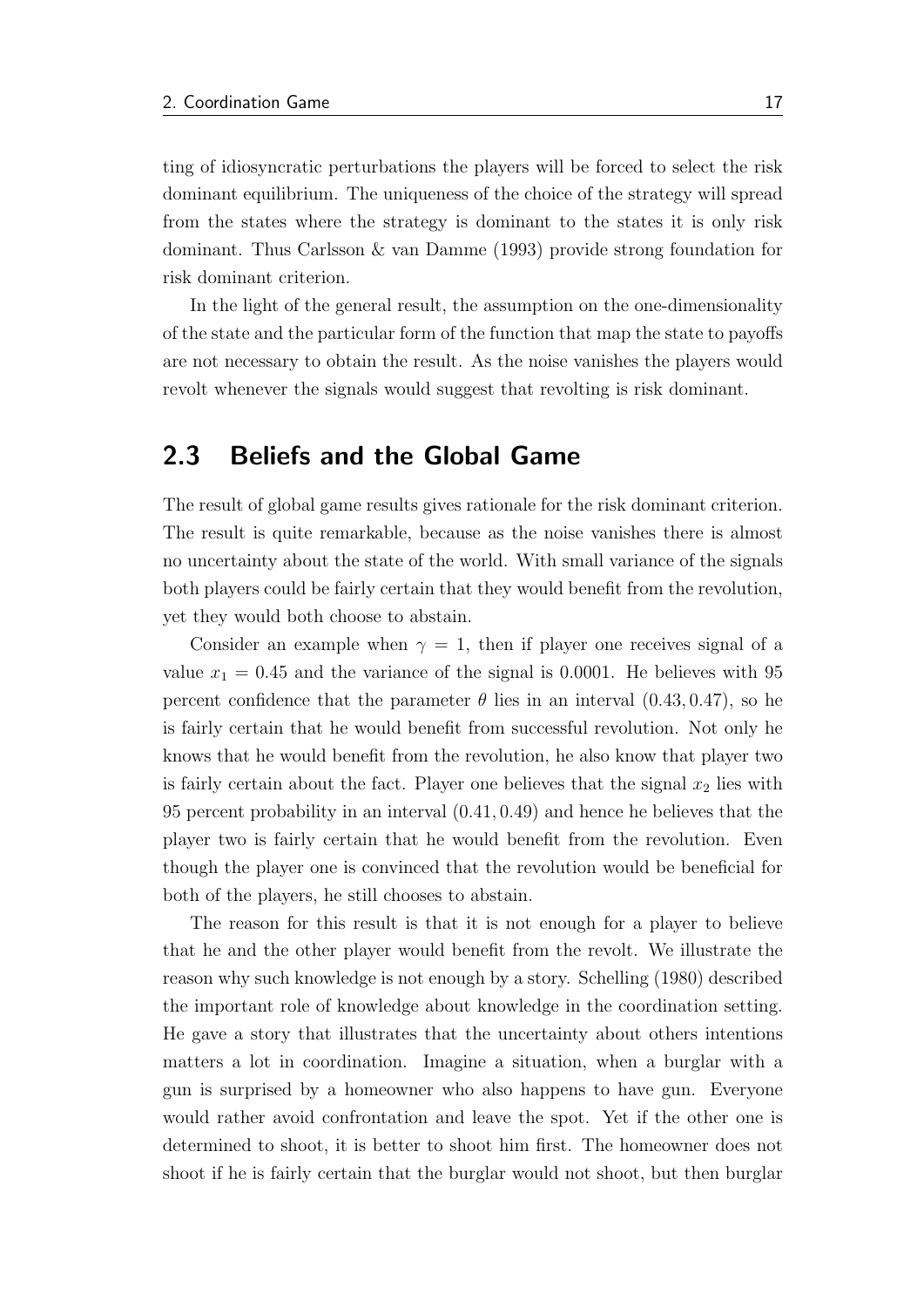must be almost sure that the homeowner will not shoot, so he must believe that the homeowner believes that he will not shoot. Hence the homeowner will believe that the burglar will not shoot if he believes that burglar believes that the homeowner believes that the burglar will not shoot. Thus simple belief that both players have common interest to avoid confrontation will not be enough to avoid it. The players must have strong belief about beliefs about beliefs and so on ad infinitum. As we move to higher order of beliefs about beliefs the variance of the 95 percent confidence interval accumulates. As a result Even small grain of doubt about the state could accumulate into large uncertainty about others' beliefs and actions.

When all players know an event and they also know that others know it and so on, we will say that the event is common knowledge. [Aumann](#page-62-3) [\(1976\)](#page-62-3) introduced the term. Yet, in our case and so many other situations no player knows for sure what state of the world happened. The only information that player has about the state is his signal, and he does not certainly know the other components of the state. It turns out that common knowledge could be approximated by the similar notion of common belief. [Monderer & Samet](#page-63-4) [\(1989\)](#page-63-4) introduced the p-beliefs a generalization of the notion knowledge of [Aumann](#page-62-3) [\(1976\)](#page-62-3).The reason why small uncertainty of the signals matter is the lack of high common beliefs.

[Rubinstein](#page-64-5)  $(1989)$  comes up with another example<sup>[3](#page-26-0)</sup> that illustrates the importance of common knowledge. In the example two players can to coordinate on a revolt. There are two states. In the first state the success of the attack depends on whether both players participate and the action revolt is risk dominated. In the other state the revolution is always unsuccessful. Player one observes the state and sends a message to other player and then the other player sends a confirmation that he received the message and then the player one sends a confirmation and so on until the message is lost. Each time they send it there is certain probability that message gets lost. Remarkably for any number of exchanged messages, it will always be dominant not to participate on the revolt, because there will never be common knowledge (or sufficiently high belief) that both will participate. This result reminds the outcome of the experiment of [Cooper](#page-62-1) *et al.* [\(1992\)](#page-62-1), where even if one player could send signals the players still could not coordinate on risk dominated action.

The global game gives a elegant version of the story of [Schelling](#page-64-1) [\(1980\)](#page-64-1) and it argues that only risk-dominant equilibria are immune to the lack of the

<span id="page-26-0"></span><sup>&</sup>lt;sup>3</sup>The story that sets the model is different, we use the setting of our example.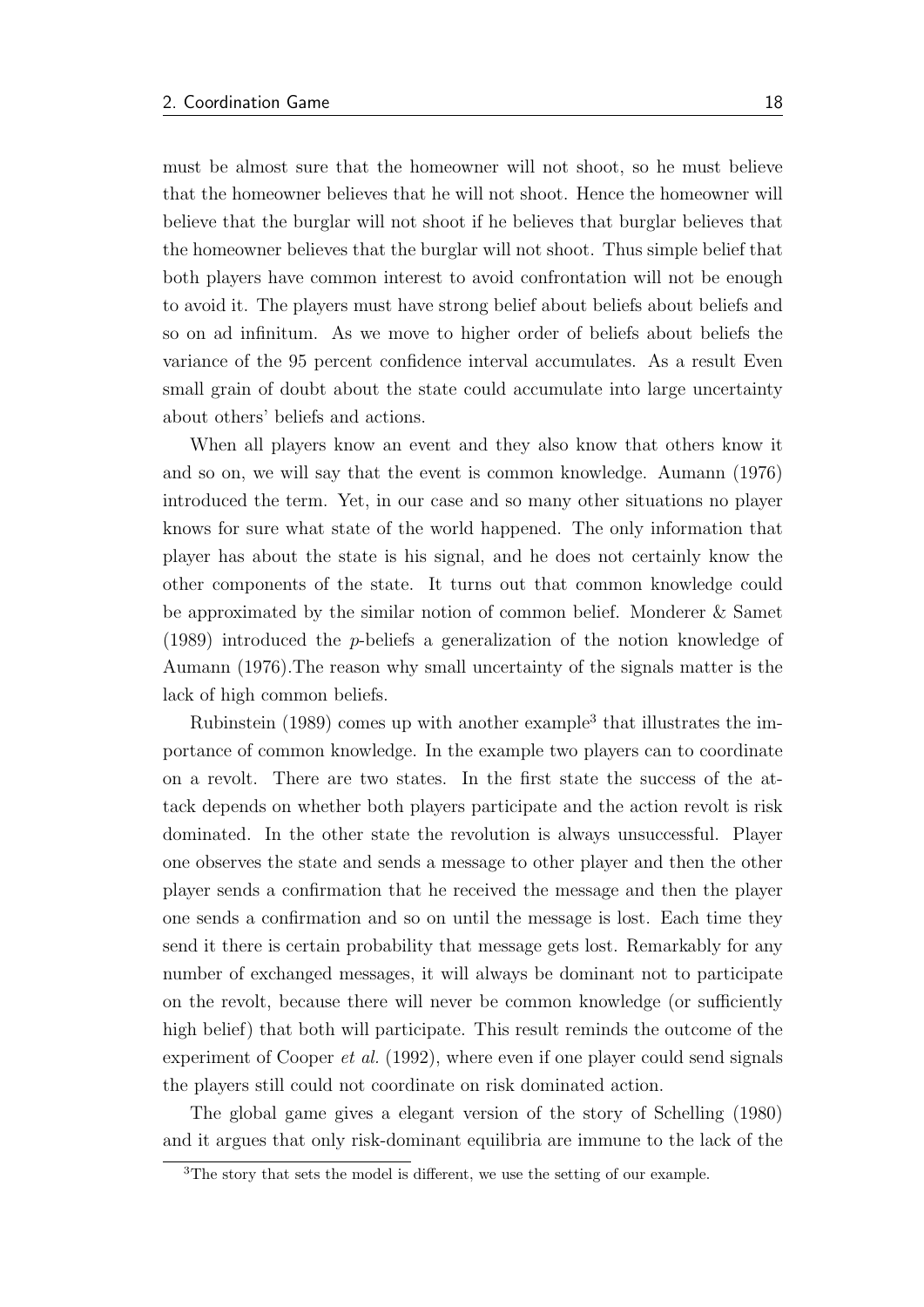common belief. Below we describe the information structure and use the notion of p-belief to describe the beliefs and the beliefs about beliefs and their effects on the sustainability of equilibria in the linear example.

### <span id="page-27-0"></span>2.3.1 Information Structure

To describe the effect of beliefs, we must define well the information structure of the game. The information structure of a game consists of a state space  $\Omega$ , the prior distribution of the states and the partitions of  $\Omega$ , one for each player that specifies what each player knows about the realized state of world. The state of a world is a complete description of the game. The nature draws the state and players observe that the state belong to some set in their partition. An event E is a set of states, an event happens if state  $\omega$  is selected and  $\omega \in E$ .

In our example the state is a triple  $(\theta, x_1, x_2)$  that consists of the parameter that selects the payoffs and the two signals of the players. The state space is  $\mathbb{R}^3$ . Each player receives just his signal, therefore after he receives signal of value  $x_1$  his information is that he knows that the event  $\{(\Theta, X_1, X_2) : X_1 = x_1\}$  has happened.

#### <span id="page-27-1"></span>2.3.2 Beliefs

[Monderer & Samet](#page-63-4) [\(1989\)](#page-63-4) define the notion of p-belief. We say that player i p-beliefs event E at a state  $\omega$  if his posterior probability given the information he has at state  $\omega$  is equal to or higher than p. More specifically in our example, player 1 *p*-beliefs event E at state  $(\theta, x_1, x_2)$  if  $Pr(E|\theta_1) \geq p$ . We will denote a set of states where player *i p*-believes an event E as  $B_i^p E$ . In our setting this means that  $B_i^p E$  is defined as:

$$
B_i^p E = \{ (\theta, x_1, x_2) : \Pr(E \mid x_i) \ge p \}
$$

We say that players have a common p-belief about an event E at  $\omega$ , when at  $\omega$  everyone p-believes E and everyone p-believes that everyone p-believes E and so on ad infinitum. Hence the set of states where  $E$  is common p-belief (denoted by  $C^pE$ ) is given as:

$$
C^p E = \cap_{n \ge 1} (B_1^p E \cup B_2^p E)
$$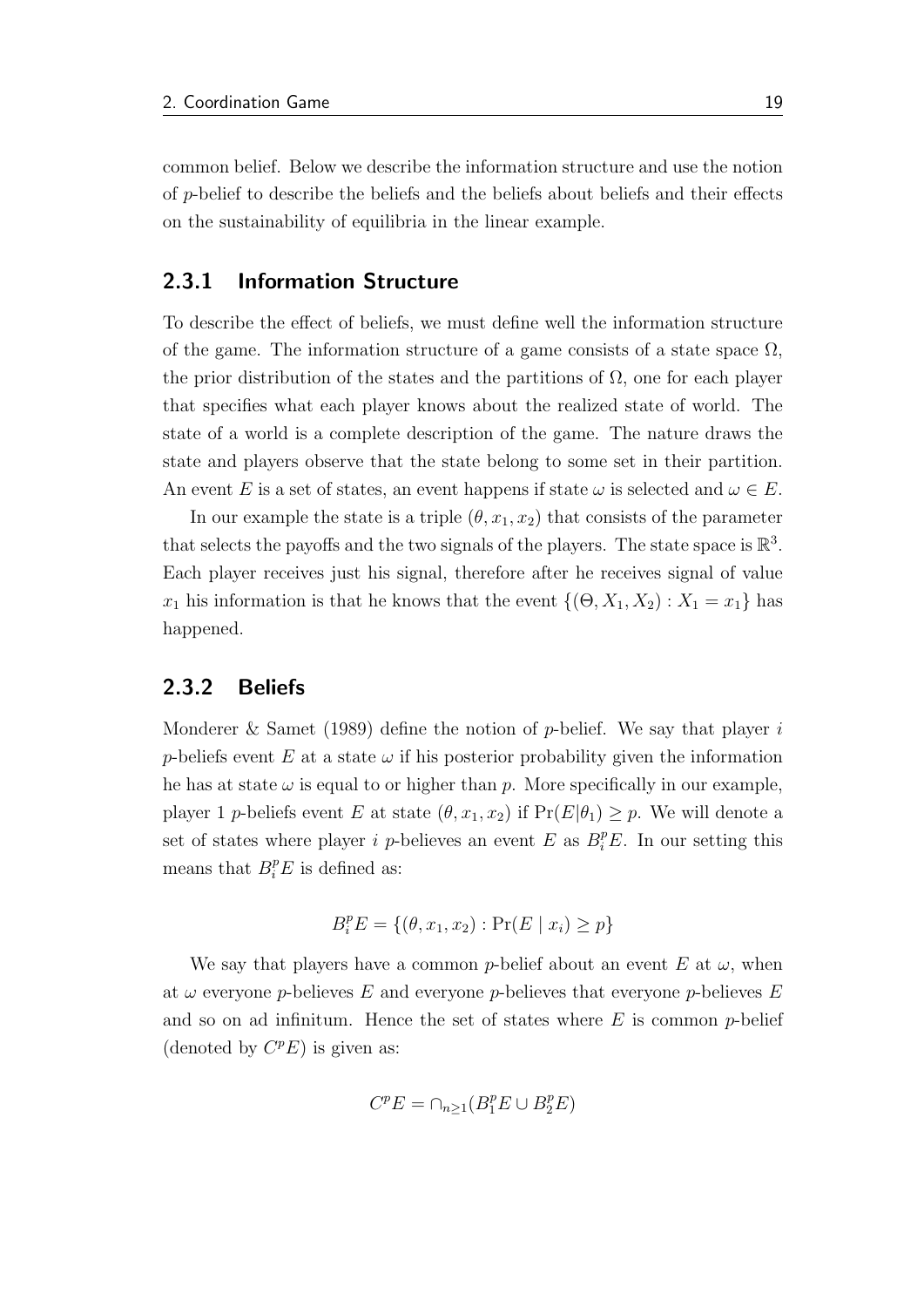#### <span id="page-28-0"></span>2.3.3 The Effect of Beliefs in a Global Game

With the apparatus just defined we can give a precise demonstration of the effect of beliefs on equilibria. We define an event that the signal of player  $j$  is higher then  $t$  as  $T$ .

$$
T = \{ (\theta, x_1, x_2) : x_j \ge t \}
$$

We find how the event  $B_i^p T$ , the event that player *i p*-believes that the signal of player j is higher then t, look like. The posterior of player i about the type of player j is  $\mathcal{N}(x_i, 2\sigma)$ , so player two p-believes T if:

$$
1 - \Phi\left(\frac{t - x_i}{\sqrt{2\sigma}}\right) = \Pr(x_j \ge t | x_i) \ge p
$$

After solving for  $x_i$  we arrive at the condition on player i p-believing event  $E$  and get that the event  $B_i^p E$  is given as:

<span id="page-28-1"></span>
$$
B_i^p T = \{ (\theta, x_1, x_2) : x_i \ge t - \sqrt{2\sigma} \Phi^{-1} (1 - p) \}
$$
 (2.5)

We will use this result to see the effect of higher order beliefs (i.e. beliefs about beliefs) about the actions. Revolting is dominant if the parameter  $\theta$  is higher than  $\gamma$ . We investigate the beliefs and higher order beliefs about an event that the revolting is dominant. We will denote the event as  $D$ . If players p-belief the event they know that revolt would not benefit him with probability at least  $p$ . The event  $D$  can be written as:

$$
D = \{(\theta, x_1, x_2) : \theta \ge \gamma\}
$$

The player  $j$  p-believes the event  $D$  if:

$$
1 - \Phi\left(\frac{\gamma - x_j}{\sqrt{\sigma}}\right) = \Pr(\theta \ge \gamma | x_j) \ge p
$$

We solve for  $x_j$  and get the event that player j p-believes that abstaining is dominated at:

<span id="page-28-2"></span>
$$
B_i^p D = \{ (\theta, x_1, x_2) : x_j \ge \gamma - \sqrt{\sigma} \Phi^{-1} (1 - p) \}
$$
 (2.6)

We can progress to beliefs about beliefs, the event that a player  $p$ -believes that other one p-believes  $D$ . By putting together [2.5](#page-28-1) and [2.6](#page-28-2) we get the set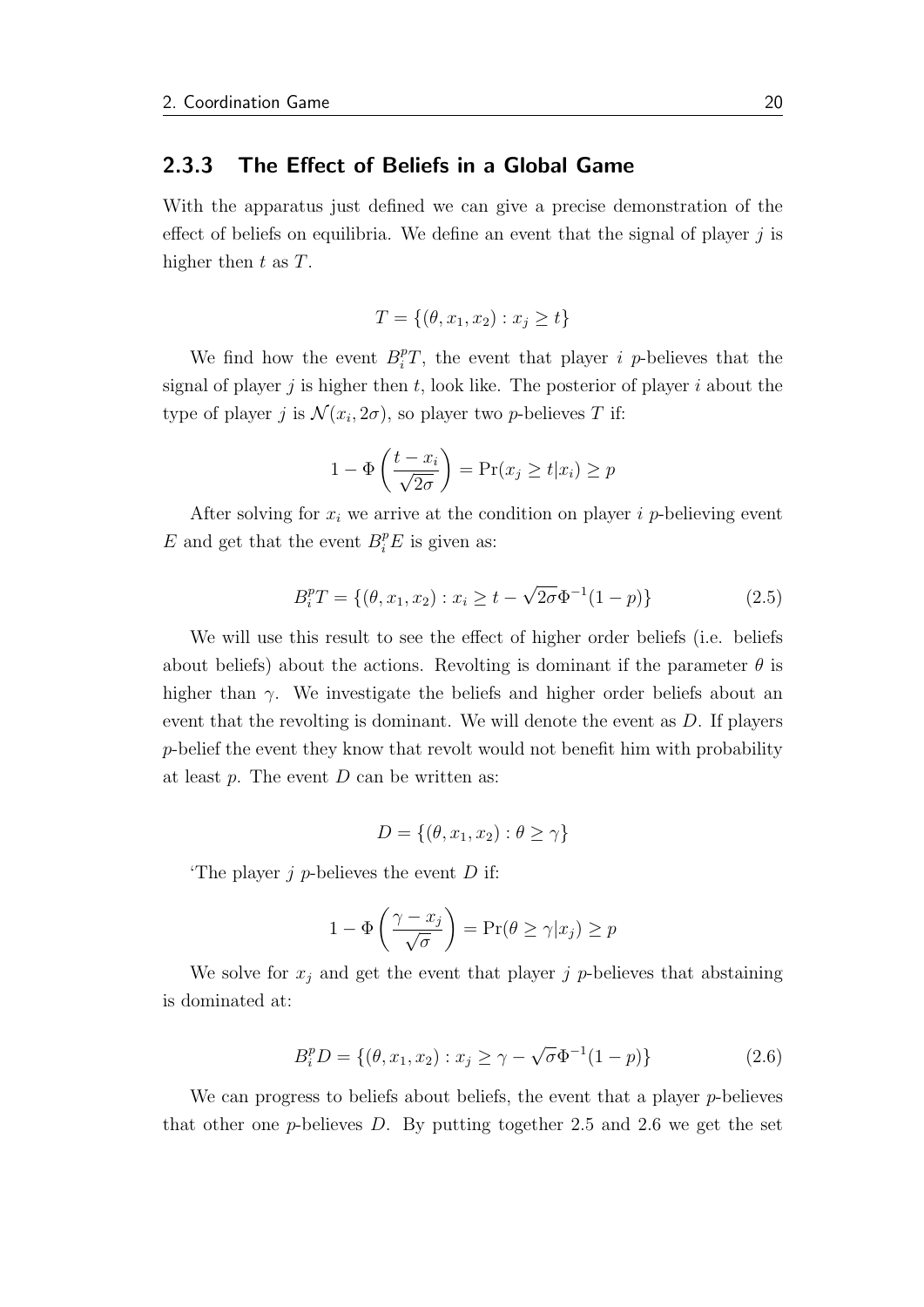of states  $B_1^p B_2^p D$  which characterize the second order beliefs that player one  $p$ -believes that the player two  $p$ -believes  $D$ :

$$
B_1^p B_2^p D = \{ (\theta, x_1, x_2) : x_1 \ge \gamma - (\sqrt{\sigma} + \sqrt{2\sigma}) \Phi^{-1} (1 - p) \}
$$

And similarly we can continue further. We define the event that player is 2*nth* order *p*-beliefs *D* recursively as:

$$
(B_i^p B_j^p)^n D = B_1^p B_2^p (B_1^p B_2^p)^{n-1} D, \quad i \neq j
$$

in our case it is given as:

$$
(B_1^p B_2^p)^n D = \{ (\theta, x_1, x_2) : x_1 \ge \gamma - (\sqrt{\sigma} + (2n - 1)\sqrt{2\sigma}) \Phi^{-1}(1 - p) \} \quad (2.7)
$$

As the *n* grows the event  $(B_1^p B_2^p)$  $^{p}_{2}$ <sup> $^{p}_{2}$ </sup> $^{p}_{2}$  either grows or contracts depending on the value of  $p$ . For  $p$  smaller then one half the event grows. Thus with small probability  $p$ , at any state there will always be some  $n$  that a player will 2nth order p-believe the event  $D$ . No matter how small the variance of the signal is, the p-belief of some order that the revolting dominates will spread to all states. For p greater then one half the event contracts. The fact that  $(B_1^p B_2^p)$  $2^{p}$ <sup>p</sup> $D$  contracts for high p means that any event like D will be nowhere common p-belief.

[Morris](#page-63-5) et al. [\(1995\)](#page-63-5) discussed how such expansion of beliefs leads to selection of unique equilibrium when an equilibrium is risk dominant at all states. We apply their arguments to our linear example. We will denote the region of states where player  $i$  will revolt given that player  $j$  revolts with probability  $p$ as  $R_i^p$  $i<sup>p</sup>$ . Hence we have that:

$$
R_i^p = \{ (\theta, x_1, x_2) : x_i \ge \gamma (1 - p) \}
$$

Take some  $p < \frac{1}{2}$ . At states  $B_1^p D$  player one believes that with probability at least p he will profit from revolt and at  $R_1^p$  $_1^p$  this probability p of success is enough for him to revolt. Thus he will revolt at  $B_1^p D \cap R_1^p$  $_1^p$ . So as long as

$$
\gamma(1-p) < \gamma - \sqrt{\sigma} \Phi^{-1}(1-p)
$$

we have that  $B_1^p D \cap D_1^p = B_1^p D$ . So he finds it dominant to revolt at  $B_1^p D$ .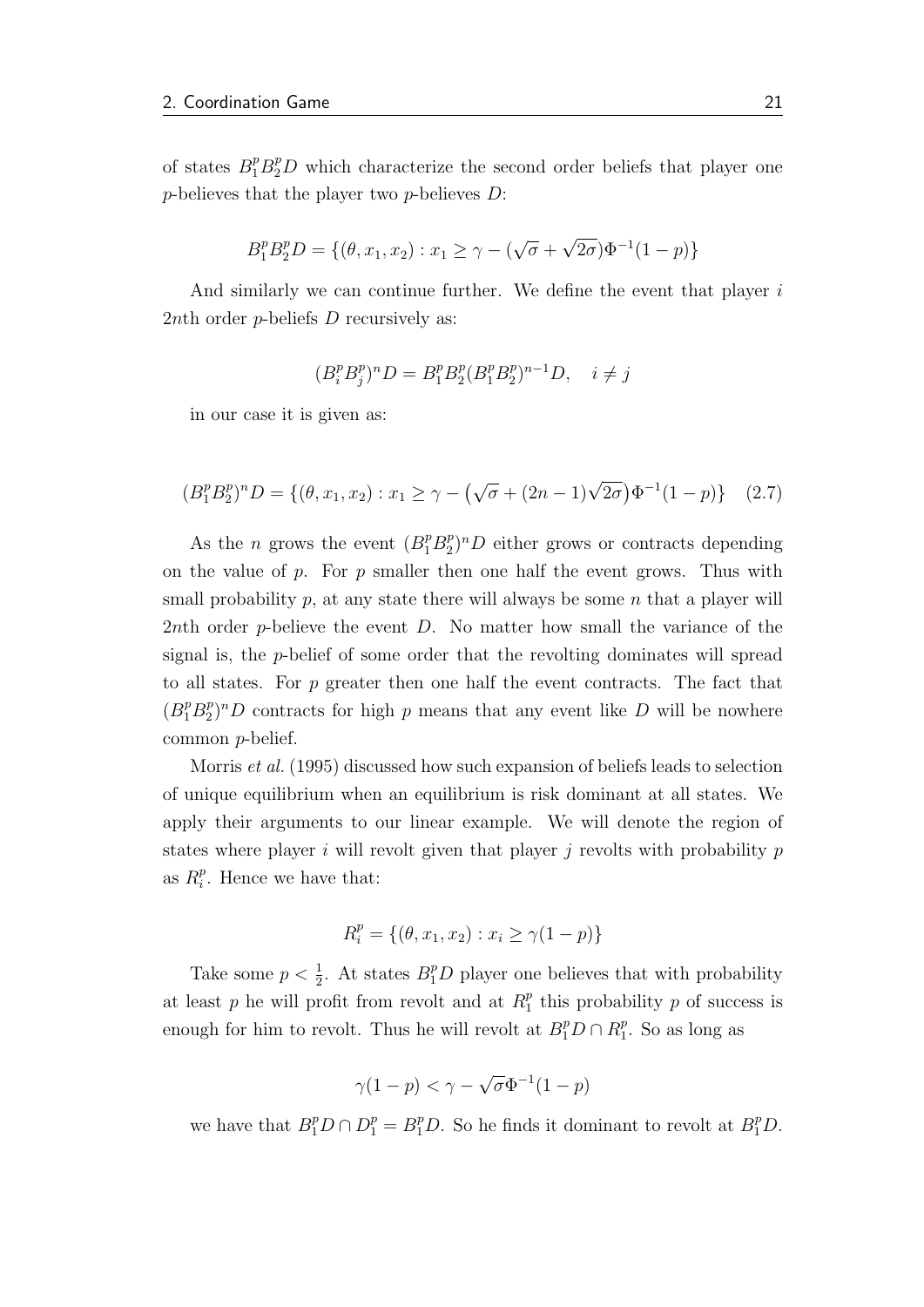At states  $B_2^p B_1^p D$  player two believes with probability at least p that  $B_1^p D$  hence at  $B_2^p B_1^p D$  player two *p*-beliefs that player one revolts. As long as

$$
\gamma(1-p) < \gamma - (\sqrt{\sigma} + \sqrt{2\sigma})\Phi^{-1}(1-p)
$$

 $B_1^p D \cap R_2^p = B_2^p B_1^p D$  and hence player two will revolt at  $B_2^p B_1^p D$ . By continuing this process we iteratively remove the dominated strategies and the region where it is dominated to revolt is getting larger and larger as long as after n iterations following condition holds:.

<span id="page-30-1"></span>
$$
\gamma(1-p) < \gamma - \left(\sqrt{\sigma} + (n-1)\sqrt{2\sigma}\right) \Phi^{-1}(1-p) \tag{2.8}
$$

For  $p < \frac{1}{2}$  the right hand side of the inequality [2.8](#page-30-1) decreases to  $-\infty$ . With the increasing  $n$  for  $p$  that are close to one half from below the right hand decreases to the value  $\gamma(1-p)$  and hence spread of the beliefs eliminates abstaining for all types in  $R_i^p$  $i<sup>p</sup>$ . Note that when revolting is risk dominant equilibrium at some state, the state is in  $R_i^p$  $\frac{p}{i}$  for some  $p < \frac{1}{2}$ . So the spread of the beliefs will eliminate abstaining from all states where revolting is risk dominant. The result of global game that players that players select risk dominant strategies is a consequence of the lack of high common belief that playing both strategies is not dominated, so weak (risk dominated) equilibria cannot survive.

### <span id="page-30-0"></span>2.4 Summary

In this chapter we identified the coordination problem inherent in the collective collection. In the collective action situation there are multiple self-fulling equilibria and it is hard to predict what actions would players select. Often the players face trade off between actions that appear to be safe and those that are Pareto efficient.

When very small idiosyncratic noise is added to the game the safe equilibrium is always selected. The lack of common knowledge about the payoffs causes uncertainty that eliminates the unsafe equilibria. This suggest that commonly shared informations will have large impact on the outcome.

In the next chapter we will consider models of coordination in large population. We will consider several sources of uncertainty. As the private signals need not be always very precise, we will consider the behaviour under uncertainty also away from the limit. This will bring in the role for other sources of information that could be acquired by publicly observed signals.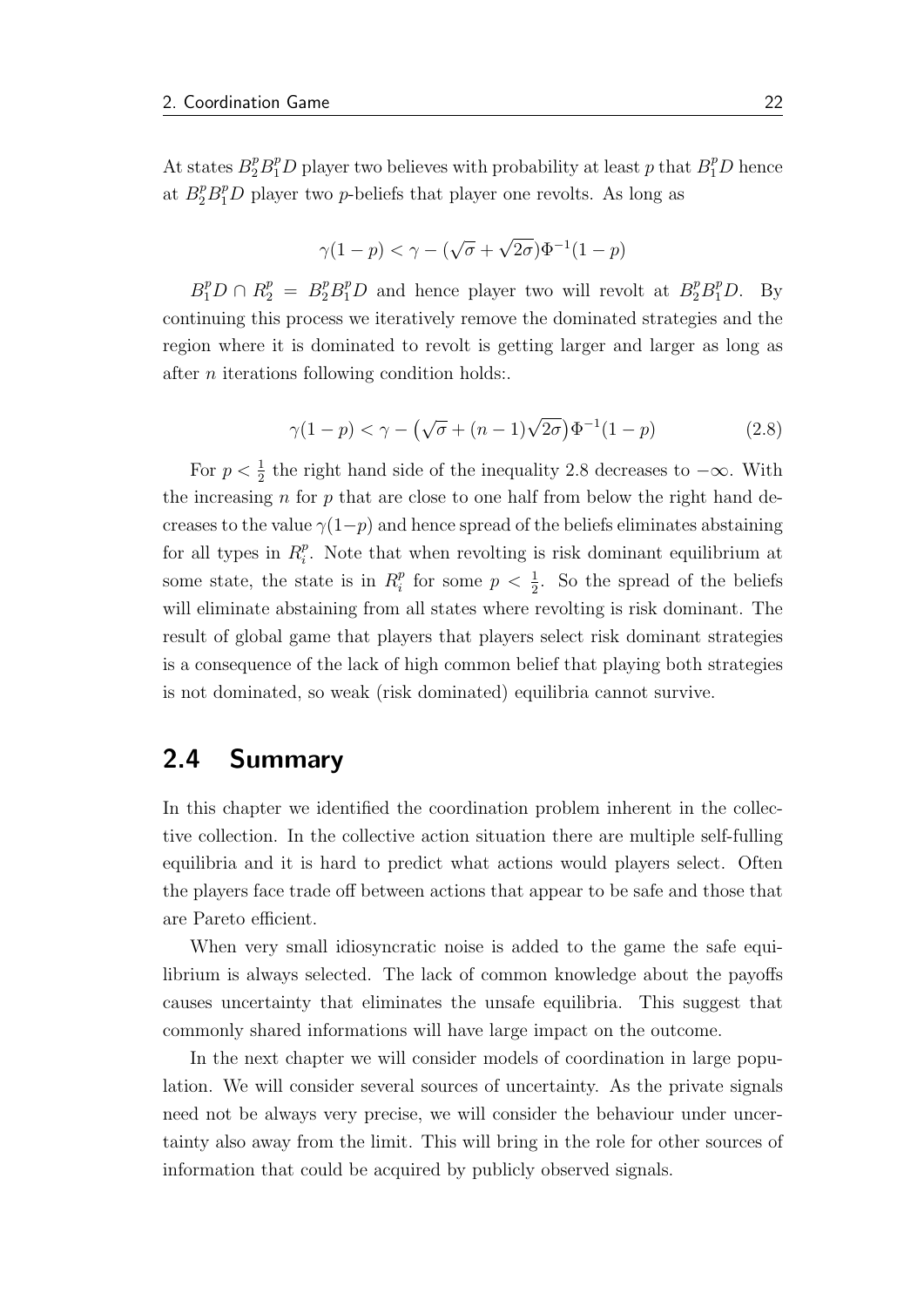## <span id="page-31-0"></span>Chapter 3

## The Model of Collective Action

In this chapter we investigate model of coordination that is a continuum player counterpart of the coordination game from previous chapter. Similarly to the previous chapter we describe the model explicitly as an attempt to overthrow government although the setting is far more general and in chapter [5](#page-56-0) we will discuss other possible application. In the model we assume that only a certain proportion of the players must revolt to overthrow the government.

In the two subsequent chapters we examine what is the effect of introducing uncertainty into the model. The introduction of small uncertainty in the  $2 \times 2$ coordination game led to a selection of an unique equilibrium. One might wonder whether introducing uncertainty in the same fashion as in the global game in section [2.2](#page-18-0) will also lead to the unique prediction.

We will look at two different sources of uncertainty, one about the strength of the current regime and the other one that stems from heterogeneity of payoffs. We compare the effects of these uncertainties under different information structures.

### <span id="page-31-1"></span>3.1 Setup of the Model

We assume there is a continuum of players of measure one, who try to overthrow a government. They choose between two actions: revolting or abstaining. The the players must collectively revolt in order to achieve the goal of overthrowing the government. Enough people must revolt for the attempted revolution to be successful. More specifically, the regime is overthrown if the proportion of players who revolt (denoted by  $M$ ) is bigger than a threshold denoted by  $T$ .

We assume that the payoffs of the agents are the same as in the example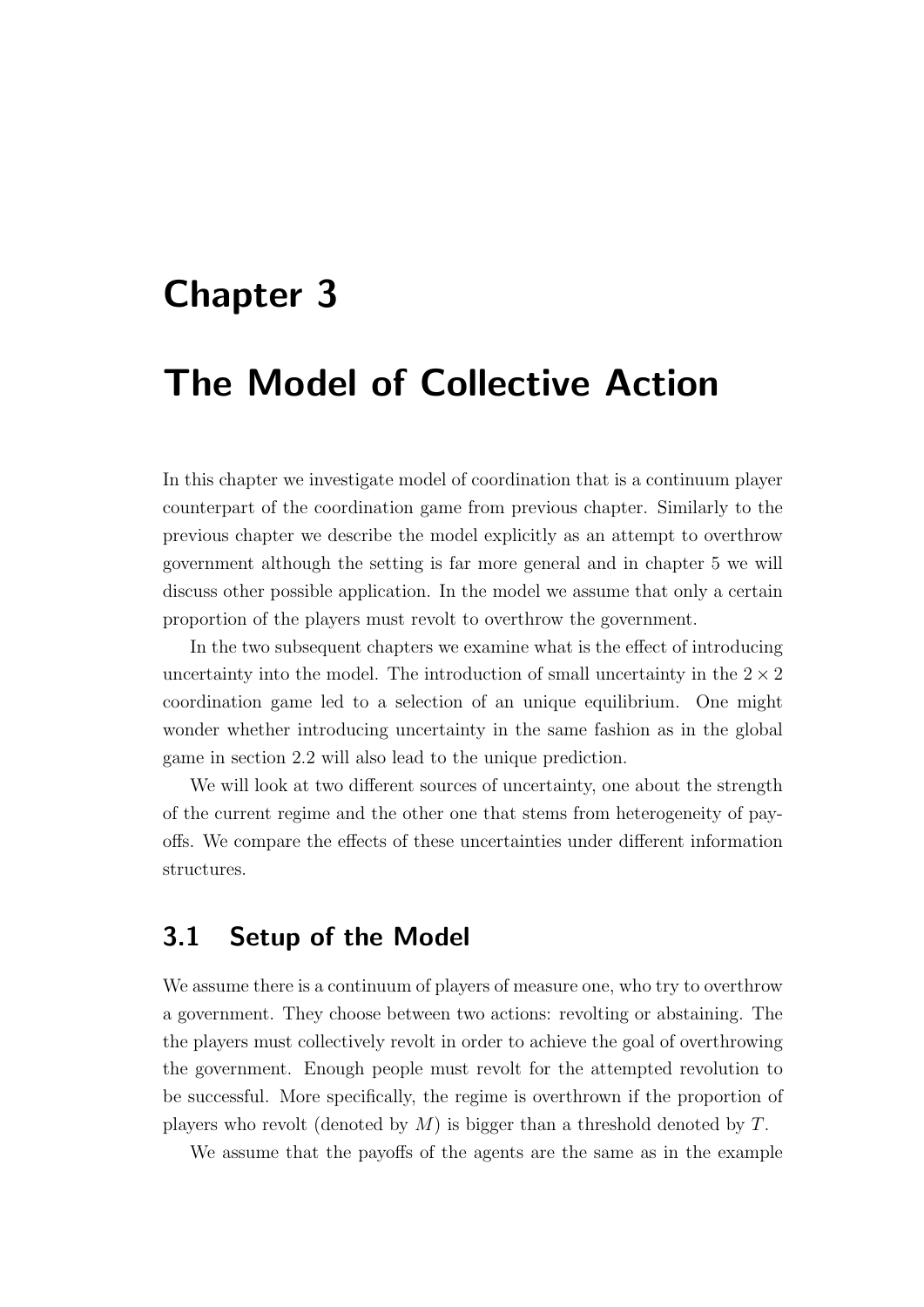|         | $\langle T' \rangle$ |
|---------|----------------------|
| revolt  |                      |
| abstain |                      |

<span id="page-32-1"></span>Table 3.1: The Payoffs in the Model of Collective Action

from previous chapter. A player receives some private benefit of the utility of B if he participates on a successful revolution. If he participates on an unsuccessful attempt to overthrow the government, he is punished and his welfare reduces to  $-c$ . We summarize the payoffs in the table [3.1.](#page-32-1) Moreover in chapter [5](#page-56-0) we discuss the model in the setting of the revolution as well as in the context of other application.

#### <span id="page-32-0"></span>3.1.1 Signals and Beliefs

We will investigate the game of incomplete information, where the parameters of the game depend on a random variable  $\theta$ . By the principle of insufficient reason we suppose that players have common improper uniform prior about θ. Therefore the prior density of θ is constant. Although such density is not a probability distribution, the posterior will be well-defined probability distribution. The fact that prior is not probability distribution does not cause any problems.

We assume that the get noisy signals about the realization of  $\theta$ . The signals come in two forms. There are idiosyncratic signals that differ across the players and there is common signal that is shared by all players. Moreover we assume that the common signals is not only observed by all, but its realization is also common knowledge.

More specifically we assume that noise in the signals is normally distributed. Each player receives a private signal denoted as  $x$ . We assume that conditionally on the realization of  $\theta$  the signals in the population are distributed normally with mean  $\theta$  and variance  $1/\sigma$ . In other words randomly selected person's private signal has distribution  $\mathcal{N}(\theta, 1/\sigma)$ .

The reason why we use the variance in the form of a fraction is to make normal Bayesian updating easier. We define precision as inverse of variance. Hence the normal distribution of the signals has precision  $\sigma$ . Based just on his private signal the posterior about  $\theta$  of a player with a signal x is  $\mathcal{N}(x, 1/\sigma)$ .

In addition we look at the effect of the public signal. The public signal y is a random variable and  $y = \theta + \epsilon$ , where epsilon is the noise term distributed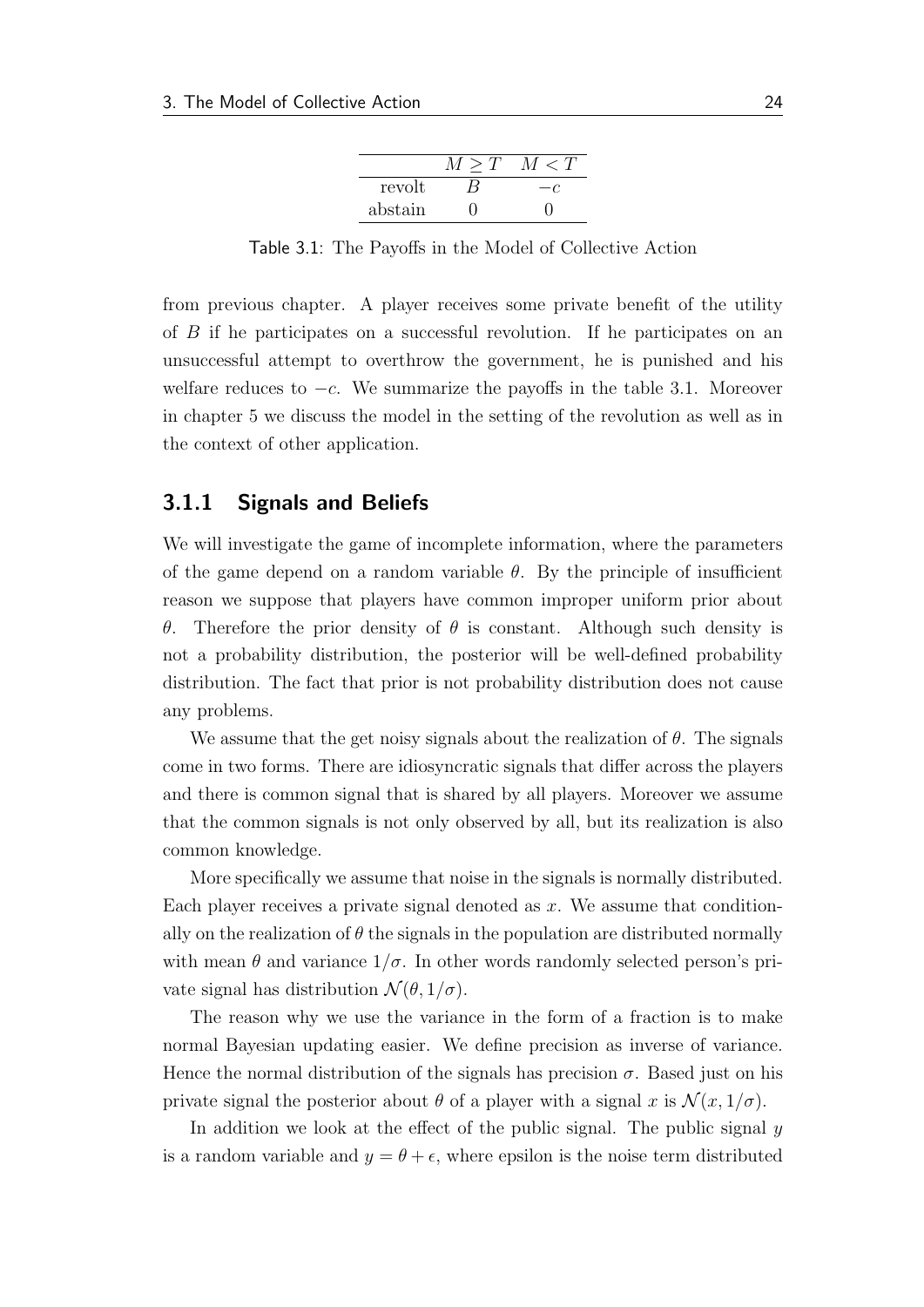according  $\mathcal{N}(0, 1/\eta)$ . When the players receive only the common signal y, their posterior about  $\theta$  is  $\mathcal{N}(y, 1/\eta)$ .

When both signals are available, the posterior is given by standard normal Bayesian updating. One can find the posterior by using the Bayes' rule for density functions. We describe the detailed derivation in the Appendix. After receiving public signal y and private signal x, the posterior about  $\theta$  is normal and given by:

$$
\mathcal{N}\left(\frac{\eta}{\eta+\sigma}y+\frac{\sigma}{\eta+\sigma}x,\frac{1}{\eta+\sigma}\right)
$$

We will fix the value of the public signal and treat it as a parameter. To avoid writing the lengthy notation for the posterior we will sometimes denote its cumulative density function given signal x and y as  $Q(\theta|x)$ . Note that Q is increasing in  $x$  in the sense of first order stochastic dominance. In other words  $x > x'$  implies that  $Q(\theta|x') < Q(\theta|x)$ .

### <span id="page-33-0"></span>3.1.2 Strategies and Equilibrium

The type of each player is the private signal  $x$  that he received. A strategy assigns an action to each type of a player. In what follows we will consider only pure and symmetric strategies. To make the analysis even simpler we also assume that indifferent types choose to revolt. We can characterize the strategy as a set S of types who revolt. Hence the size of the action given a strategy  $S$  is:

$$
M(S|\theta) = \int_{S} \sqrt{\sigma} \phi \big(\sqrt{\sigma} (x - \theta)\big) dx \tag{3.1}
$$

Without the private signal everyone is of the same type, hence there are only two strategies possible, everyone revolts or everyone abstains and accordingly the size of action is either zero or one. The expected utility from revolting is given the types in  $S$  revolt is:

$$
U(x, S) = \mathbb{E}\Big(\mathbb{I}_{M(S|\theta) \ge T}B - \mathbb{I}_{M(S|\theta) < T}C \Big| x\Big)
$$

We can define a best response and an equilibrium.

Definition 3.1. Strategy  $BR(S)$  is a best response to S if:

$$
BR(S) = \{ x \in \mathbb{R} : U(x, S) \ge 0 \}
$$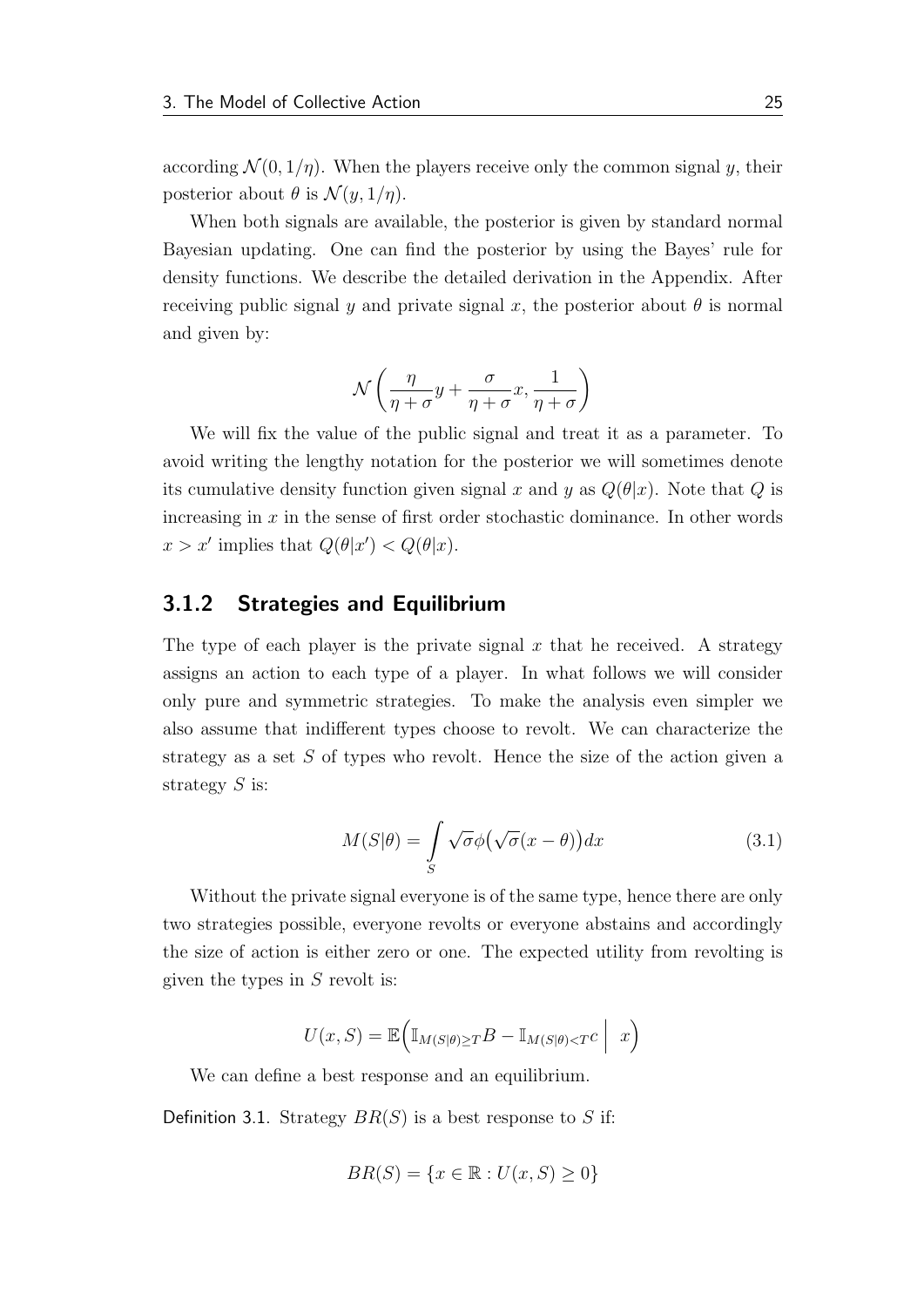Definition 3.2. Strategy S is an equilibrium if  $BR(S) = S$ .

### <span id="page-34-0"></span>3.2 Complete Information

First we look at the benchmark case with complete information. We suppose that all the parameters of the game are common knowledge. There are several possible equilibria in dependence on the parameters. If the payoff  $B$  is negative, nobody would benefit from participating in the revolution, so the revolting is dominated and the only Nash equilibrium is the one, in which everyone abstains.

When the payoff  $B$  is positive, the equilibria depend on the parameter  $T$ . If  $T > 1$ , then independently of the mass of the people revolting the revolution will never be successful, hence revolting is dominated. and there is unique Nash equilibrium, in which everyone abstains. In the last trivial case when  $T \leq 0$ , the revolution is successful even if nobody participates in it. Then the action abstain is dominated and in the unique equilibrium strategy everyone revolts.

The more interesting case when  $0 \leq B$  and  $0 < T \leq 1$  gives rise to multiple equilibria. When players use only pure strategies, the probability that the regime is overthrown is either zero or one. If it is zero, the best response is for everyone to abstain, which further leads to the zero chance of a successful revolt. If the probability of regime change is one, everyone revolts and the regime collapses with certainty. Hence there are two self-fulfilling pure strategy equilibria. In the nontrivial case the outcome is indeterminate and depends only on the expectations of the players.

## <span id="page-34-1"></span>3.3 Uncertainty about the Threshold

In this section we look at the situation when there is an uncertainty about the strength of the government. In this case the players are unsure about the exact value of the threshold T. The value of the random parameter determines the value of the threshold as  $T = \theta$ . All other parameters B and c are common knowledge. The players observe signals about the parameter  $\theta$ that we described in section [3.1.1.](#page-32-0) We will look at three cases: one in which players receive both the idiosyncratic and the common signals and other two extreme cases with only the common or only the idiosyncratic signals. Similarly to baseline global game, the information structure with the individual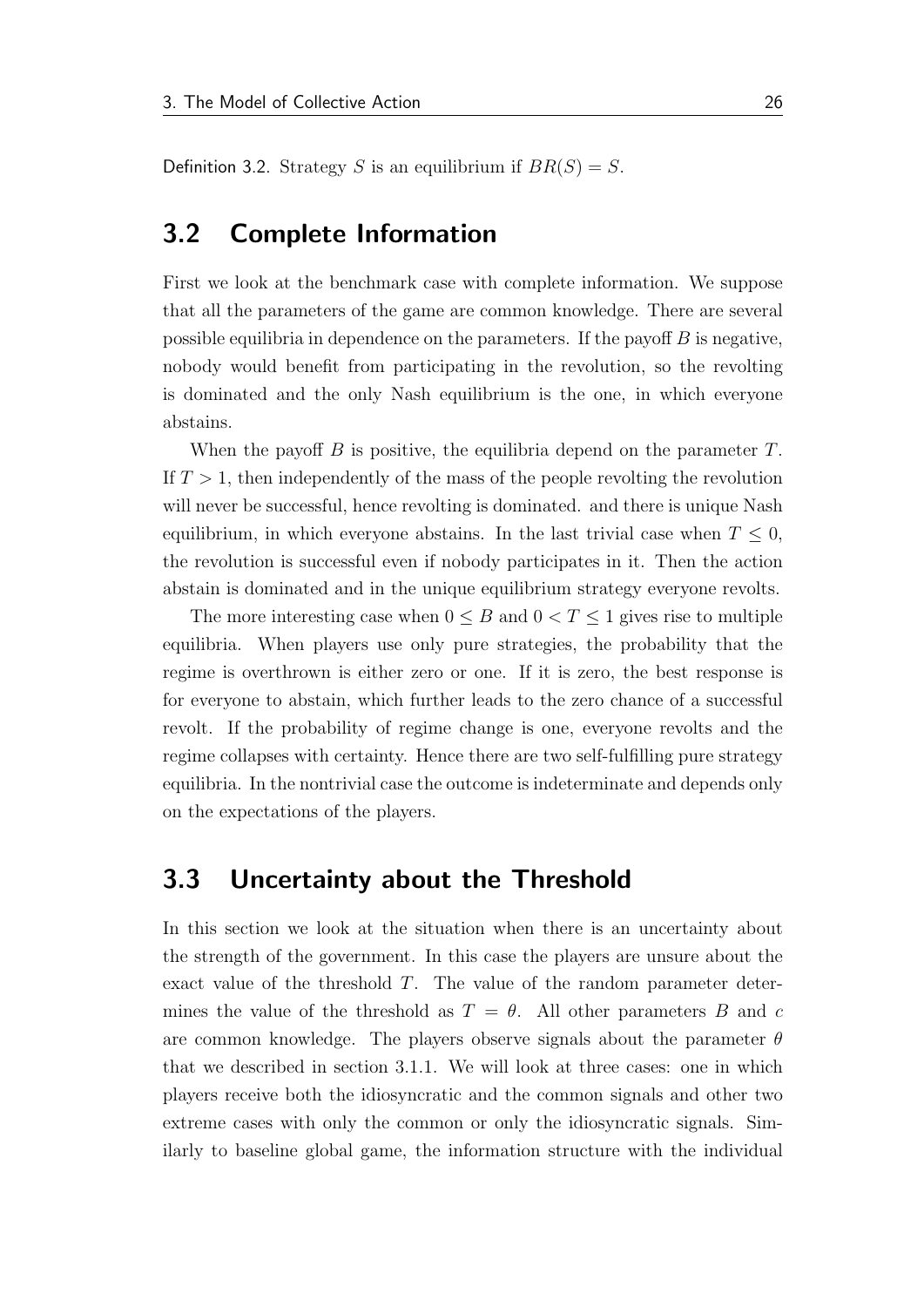signals generates uncertainty not only about parameter  $T$  but also about other players' informations and this uncertainty about higher order beliefs narrows the predictions of the game.

This model is one of a classic example of global game with continuum of players. We follow the exposition of the case with private and public information that can be found in many sources [\(Edmond](#page-63-6) [2011;](#page-63-6) [Morris & Shin](#page-63-7) [2004;](#page-63-7) [2001;](#page-63-2) [2000\)](#page-63-8). We further discuss the case with only the public information.

#### <span id="page-35-0"></span>3.3.1 Solution

In this section we will search for the equilibria with private signals. We will search for an equilibrium in specific form characterized by two cutoff levels  $\tilde{x}$ and  $\tilde{T}$ , that are such that the equilibrium strategy is to revolt if the type x of a player is weakly smaller than the cutoff point  $\tilde{x}$  and given this strategy the regime collapses if the threshold  $T$  is weakly smaller than the cutoff point  $T$ . It turns out that there is indeed such equilibrium. In addition in many cases this strategy is the only one surviving the iterated elimination of strictly dominated strategies. To verify that the pair is equilibrium we first suppose the regime falls if  $T \leq T$ . Then the expected utility of revolting of type x is:

$$
\Pr(T \geq \tilde{T} \mid x)B - (1 - \Pr(T \geq \tilde{T} \mid x))c =
$$
  
= 
$$
\Pr(T \geq \tilde{T} \mid x)(B + c) - c
$$

After we plug in the posterior the expected utility from revolting becomes:

$$
Q(\tilde{T}|x)(B+c) - c
$$

Each type will revolt if the expected payoff from revolting will be weakly greater than zero. Because the posterior is strictly increasing (in the sense of first order stochastic dominance) in the private signal  $x$ , the payoff from revolting is decreasing in  $x$  and therefore only small types will revolt. Hence given the regime falls if  $T \leq \tilde{T}$ , only the types weakly smaller than  $\tilde{x}$  will participate in the revolution and the cutoff point  $\tilde{x}$  satisfies the indifference condition:

$$
Q(\tilde{T}|\tilde{x})(B+c) = c \tag{3.2}
$$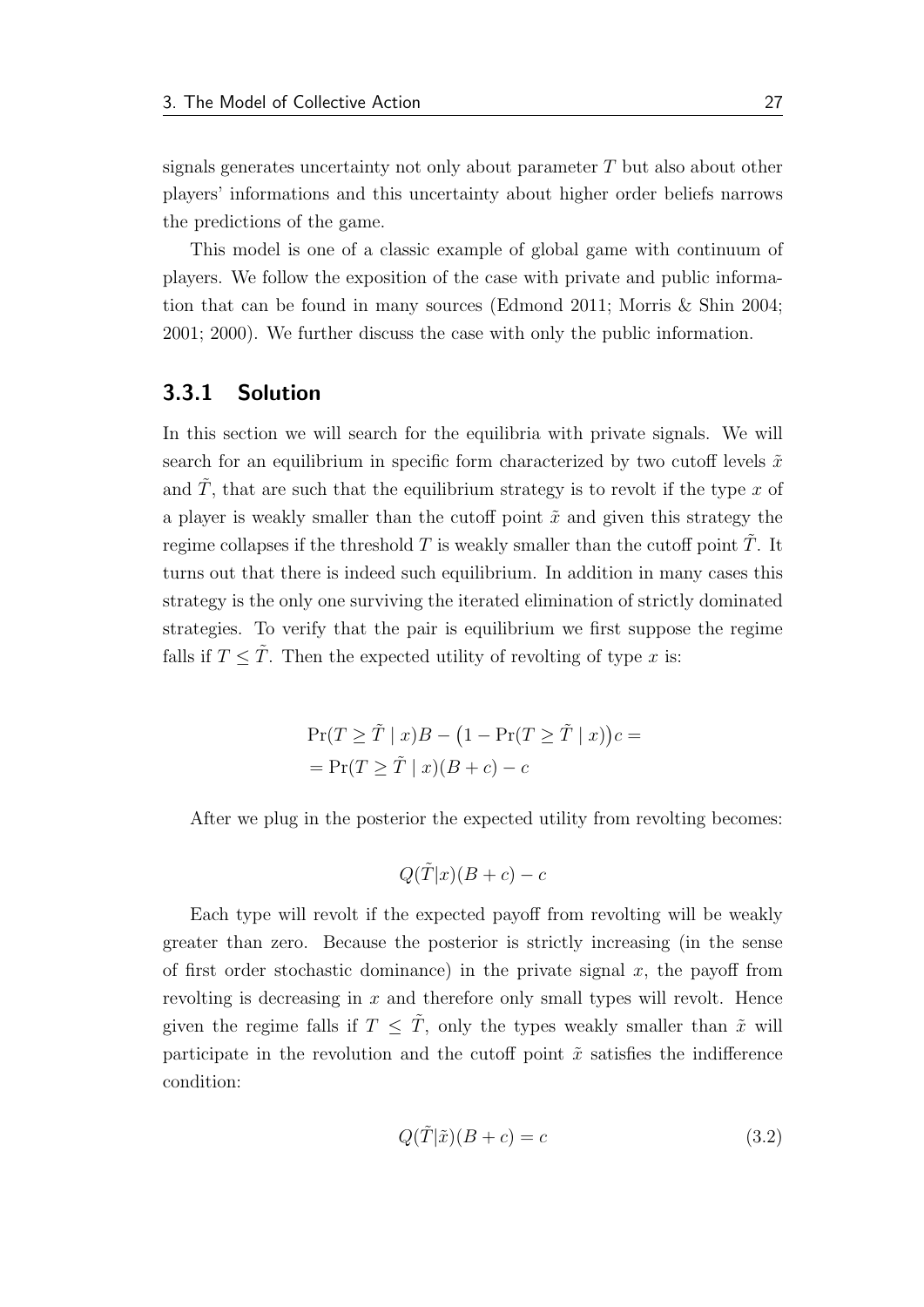Next we show that given the monotone strategy  $(-\infty, \tilde{x})$ , the regime falls whenever  $T \geq \tilde{T}$ . Given the threshold T the size of the action of the cutoff strategy is:

$$
M((-\infty, \tilde{x}) | T) = \int_{-\infty}^{\tilde{x}} \sqrt{\sigma} \phi(\sqrt{\sigma}(x - T)) dx =
$$

$$
= \Phi(\sqrt{\sigma}(x - T))
$$

and the regime collapses if

$$
M((-\infty, \tilde{x}) | T) \geq T
$$

$$
\Phi(\sqrt{\sigma}(\tilde{x} - T)) \geq T
$$

$$
\Phi(\sqrt{\sigma}(\tilde{x} - T)) - T \geq 0
$$

Since the left hand side of the inequality is decreasing, the regime falls for  $T$  weakly smaller than  $\tilde{T}$  and the cutoff level  $\tilde{T}$  solves:

<span id="page-36-0"></span>
$$
\Phi(\sqrt{\sigma}(\tilde{x} - \tilde{T})) = \tilde{T} \tag{3.3}
$$

Thus in equilibrium the pair of cutoffs  $\tilde{x}$  and  $\tilde{T}$  must solve the conditions [3.3](#page-36-0) and [3.2.](#page-35-0) To solve the two equation we find  $\tilde{x}(\tilde{T})$  that solves [3.2](#page-35-0) for each  $\tilde{T}$ and then substitute  $\tilde{x}(\tilde{T})$  for  $\tilde{x}$  into the equation [3.3.](#page-36-0)

#### <span id="page-36-1"></span>3.3.2 Solution with Private Information Only

The absence of the public signal considerably simplifies the analysis. Without the public signal  $y$  the posterior distribution of  $T$  is normal with mean  $x$  and precision σ. Hence:

$$
Q(\tilde{T}|\tilde{x}) = \Phi(\sqrt{\sigma}(\tilde{T} - \tilde{x}))
$$

Therefore the condition for the marginal type [3.2](#page-35-0) given  $\tilde{T}$  is:

$$
\Phi(\sqrt{\sigma}(\tilde{T} - \tilde{x}))(B + c) = c
$$

After some algebraic manipulation we solve for  $\tilde{x}$  and we can characterize the function  $\tilde{x}(T)$  as: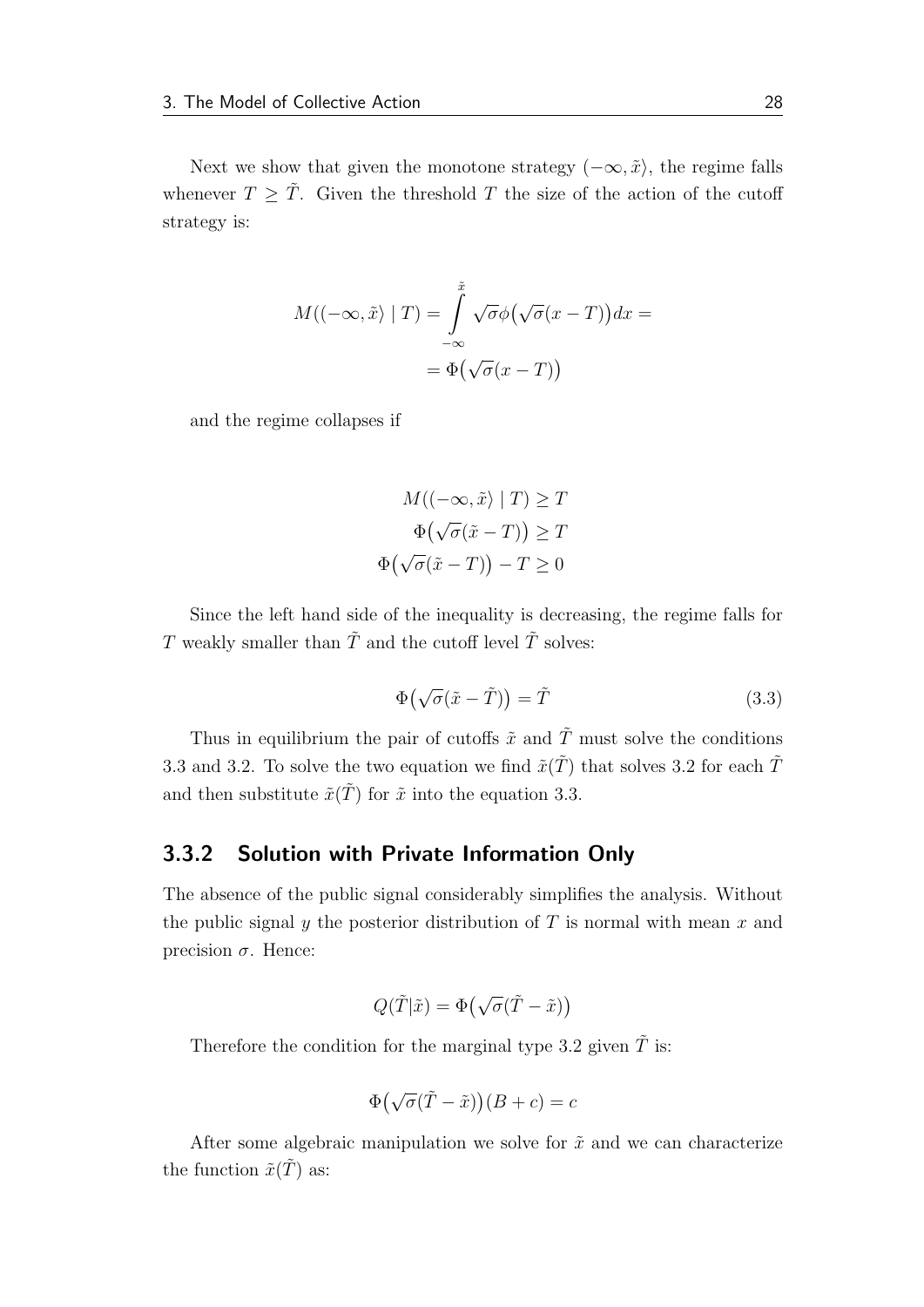$$
\tilde{x}(\tilde{T}) = \tilde{T} - \frac{1}{\sqrt{\sigma}} \Phi^{-1} \left( \frac{c}{B + c} \right)
$$

And plugging it into the equilibrium equation [3.2](#page-35-0) we get:

$$
\Phi\left(\sqrt{\sigma}\left(\tilde{T} - \frac{1}{\sqrt{\sigma}}\Phi^{-1}\left(\frac{c}{B+c}\right) - \tilde{T}\right)\right) = \tilde{T}
$$

$$
\Phi\left(-\Phi^{-1}\left(\frac{c}{B+c}\right)\right) = \tilde{T}
$$

$$
1 - \frac{c}{B+c} = \tilde{T}
$$

$$
\frac{B}{B+c} = \tilde{T}
$$

The last equality characterizes the equilibrium cutoff level  $\tilde{T}$ . Thus in the equilibrium whenever the realization of T will be above  $\frac{B}{B+c}$  the regime will collapse.

### 3.3.3 Solution with Private and Public Information

The availability of the public signal slightly complicates the analysis. The cumulative distribution function  $Q(T|\tilde{x})$  of the posterior is given as:

$$
\Phi\bigg(\sqrt{\eta+\sigma}\left(\tilde{T}-\frac{\eta}{\eta+\sigma}y-\frac{\sigma}{\eta+\sigma}\tilde{x}\right)\bigg)
$$

by plugging it into the indifference condition [3.2](#page-35-0) we get:

$$
\Phi\left(\sqrt{\eta+\sigma}\left(\tilde{T}-\frac{\eta}{\eta+\sigma}y-\frac{\sigma}{\eta+\sigma}\tilde{x}\right)\right)(B+c)=c
$$

and solving for  $\tilde{x}$  we get the formula for the function  $\tilde{x}(\tilde{T})$ :

<span id="page-37-0"></span>
$$
\tilde{x}(\tilde{T}) = \frac{\eta + \sigma}{\sigma}\tilde{T} - \frac{\eta}{\sigma}y - \frac{\sqrt{\eta + \sigma}}{\sigma}\Phi^{-1}\left(\frac{c}{B + c}\right)
$$
\n(3.4)

To get the  $\tilde{T}$  that arises in equilibrium, we plug [3.4](#page-37-0) into the equilibrium condition [3.3.](#page-36-0) Thus in the equilibrium the cutoff level  $\tilde{T}$  must solve:

$$
\Phi\left(\sqrt{\sigma}\left(\frac{\eta+\sigma}{\sigma}\tilde{T}-\frac{\eta}{\sigma}y-\frac{\sqrt{\eta+\sigma}}{\sigma}\Phi^{-1}\left(\frac{c}{B+c}\right)-\tilde{T}\right)\right)=\tilde{T}
$$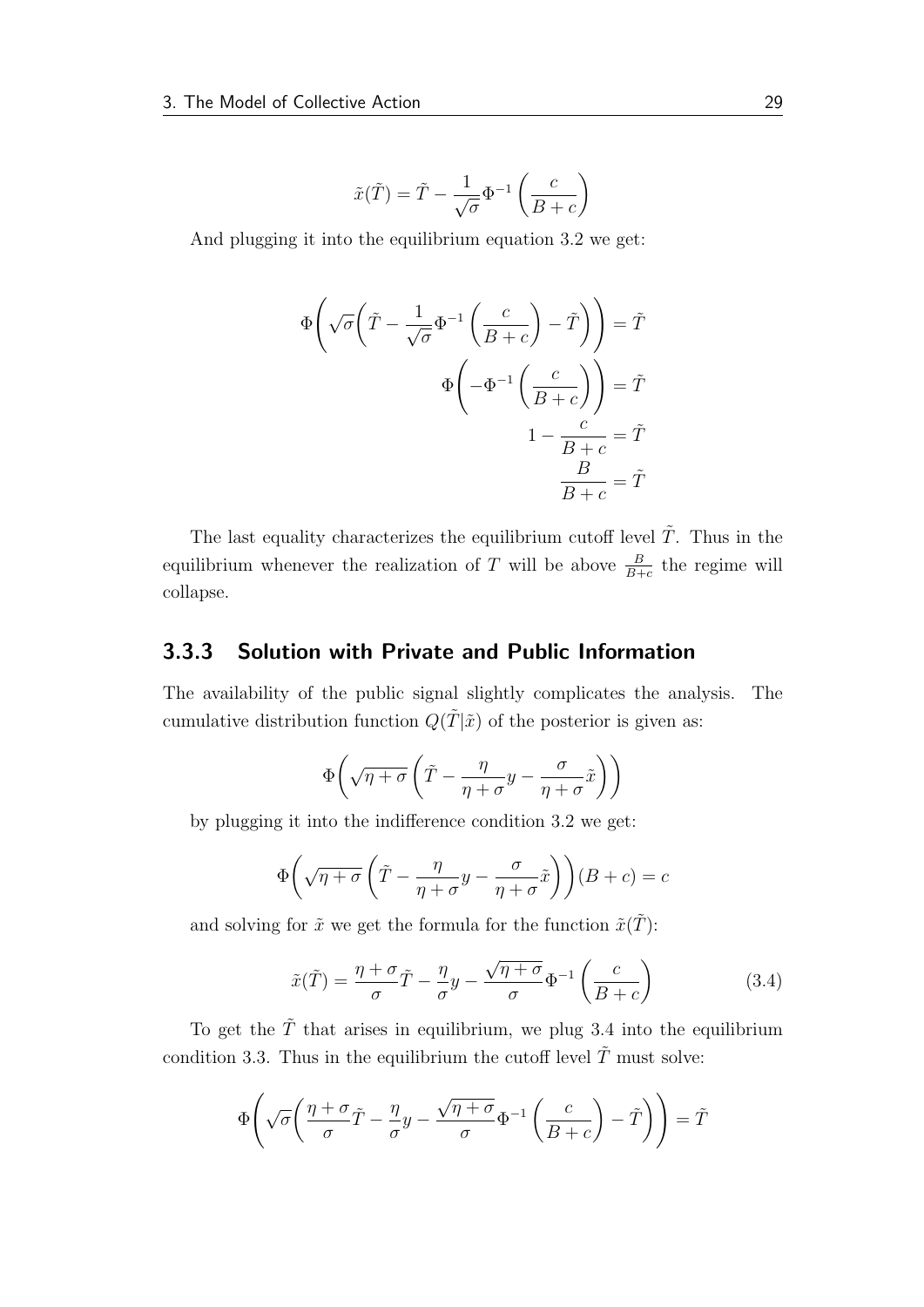And after subtracting terms with  $\tilde{T}$  inside the brackets the equilibrium condition reduces to:

<span id="page-38-0"></span>
$$
\Phi\left(\sqrt{\sigma}\left(\frac{\eta}{\sigma}(\tilde{T}-y) - \frac{\sqrt{\eta + \sigma}}{\sigma}\Phi^{-1}\left(\frac{c}{B+c}\right)\right)\right) = \tilde{T}
$$
\n(3.5)

Contrary to the simple case without the shared signal we cannot give the exact value that solves the equation [3.5,](#page-38-0) but at least we can say that there is some solution. Since the left hand side of the equation is bounded and the right hand side is unbounded and both of the sides are continuous, they must cross at least once. Moreover we can give a sufficient conditions for the uniqueness of the solution.

<span id="page-38-2"></span>

Figure 3.1: The Effect of the Precision of the Public Signal

## Claim 3.1. If  $2\pi\eta < \sqrt{\sigma}$ , there is only one value of  $\tilde{T}$  that solves the equation [3.5.](#page-38-0)

Proof. If the difference of the LHS and RHS of the equation [3.5](#page-38-0) is monotonic in  $\tilde{T}$ , then the solution is unique. We differentiate the difference with respect to  $\tilde{T}$  and find under what conditions it is monotonic. The difference is strictly decreasing if and only if:

<span id="page-38-1"></span>
$$
\frac{d}{dx}\Phi\Biggl(\sqrt{\sigma}\biggl(\frac{\eta}{\sigma}(\tilde{T}-y)-\frac{\sqrt{\eta+\sigma}}{\sigma}\Phi^{-1}\left(\frac{c}{B+c}\right)\biggr)\Biggr)-\tilde{T}<0
$$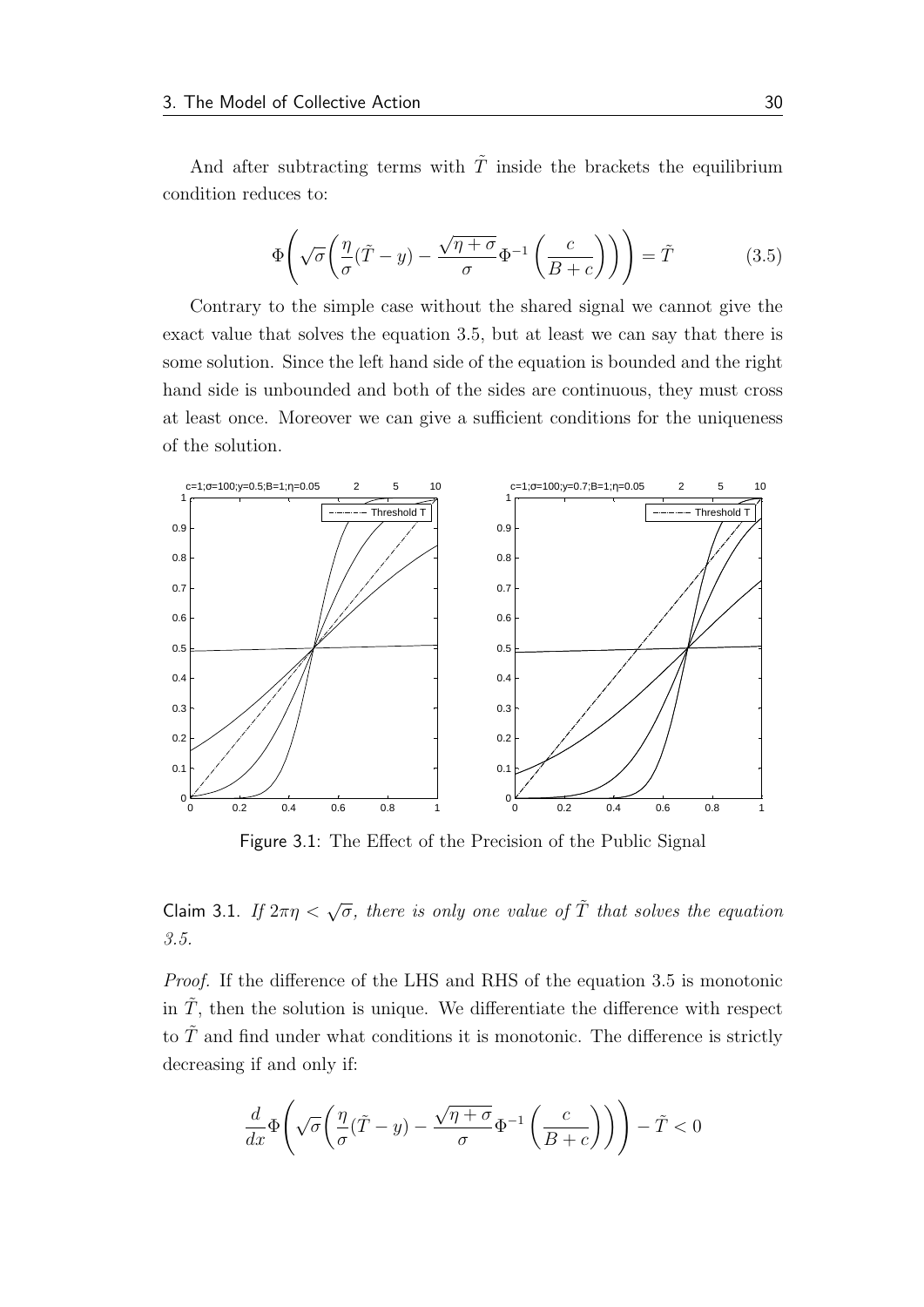$$
\frac{\eta}{\sigma}\sqrt{\sigma}\phi\left(\sqrt{\sigma}\left(\frac{\eta}{\sigma}(\tilde{T}-y) - \frac{\sqrt{\eta+\sigma}}{\sigma}\Phi^{-1}\left(\frac{c}{B+c}\right)\right)\right) - 1 < 0 \tag{3.6}
$$

Since max  $\phi(\cdot) = 2\pi$ , [3.6](#page-38-1) is satisfied if:

$$
\frac{\eta}{\sqrt{\sigma}} 2\pi - 1 < 0
$$
\n
$$
2\pi \eta < \sqrt{\sigma}
$$

 $\Box$ 

The fact that there is only one cutoff equilibrium also means that it is the only equilibrium of the game. This is obtained by the similar process as in the subsection [2.2.2.](#page-21-0) Because the best response function is increasing, the iterated elimination of dominated strategies will narrow the scope of possible equilibria and find the lowest and highest equilibrium. When the private information is sufficiently precise the highest and lowest equilibria coincide.

## Claim 3.2. If  $2\pi\eta < \sqrt{\sigma}$ , then the game has unique equilibrium.

Proof. We show the uniqueness by iterated elimination of strictly dominated strategies. Suppose there is a strategy such there is cutoff point  $t$  that the regime collapses for all  $T \leq t$ . Then the best response to the strategy is the cutoff strategy  $S = (-\infty, \tilde{x}(t))$ . When agents play the strategy, then for the regime will collapse for all  $T$  smaller than  $t'$  that solves:

<span id="page-39-0"></span>
$$
\Phi\big(\sqrt{\sigma}(\tilde{x}(t) - t')\big) = t'\tag{3.7}
$$

We define an implicit function  $b(t)$  as the value t' that solves [3.7](#page-39-0) for each t. Since the LHS of [3.7](#page-39-0) is decreasing in t,  $b(t)$  is increasing in t. The lowest possible value of the cuttoff point t is zero. All types lower than  $\tilde{x}(0)$  will have dominant strategy to participate, which in turn means that for all T smaller than  $b(0)$ the regime collapses under any undominated strategy. Hence all types smaller than  $\tilde{x}(b(0))$  find it dominant to revolt, when they play against undominated strategy and the regime will collapse for all  $T$  smaller than  $b<sup>2</sup>(0)$ . By iteratively applying the function  $b^n(0)$  we get the upper bound on all thresholds T, for which the regime must fall under any undominated strategy. Similarly by iteratively finding  $b^n(1)$  we get the lower bound on thresholds, in which the regime will not be overthrown under any undominated strategy.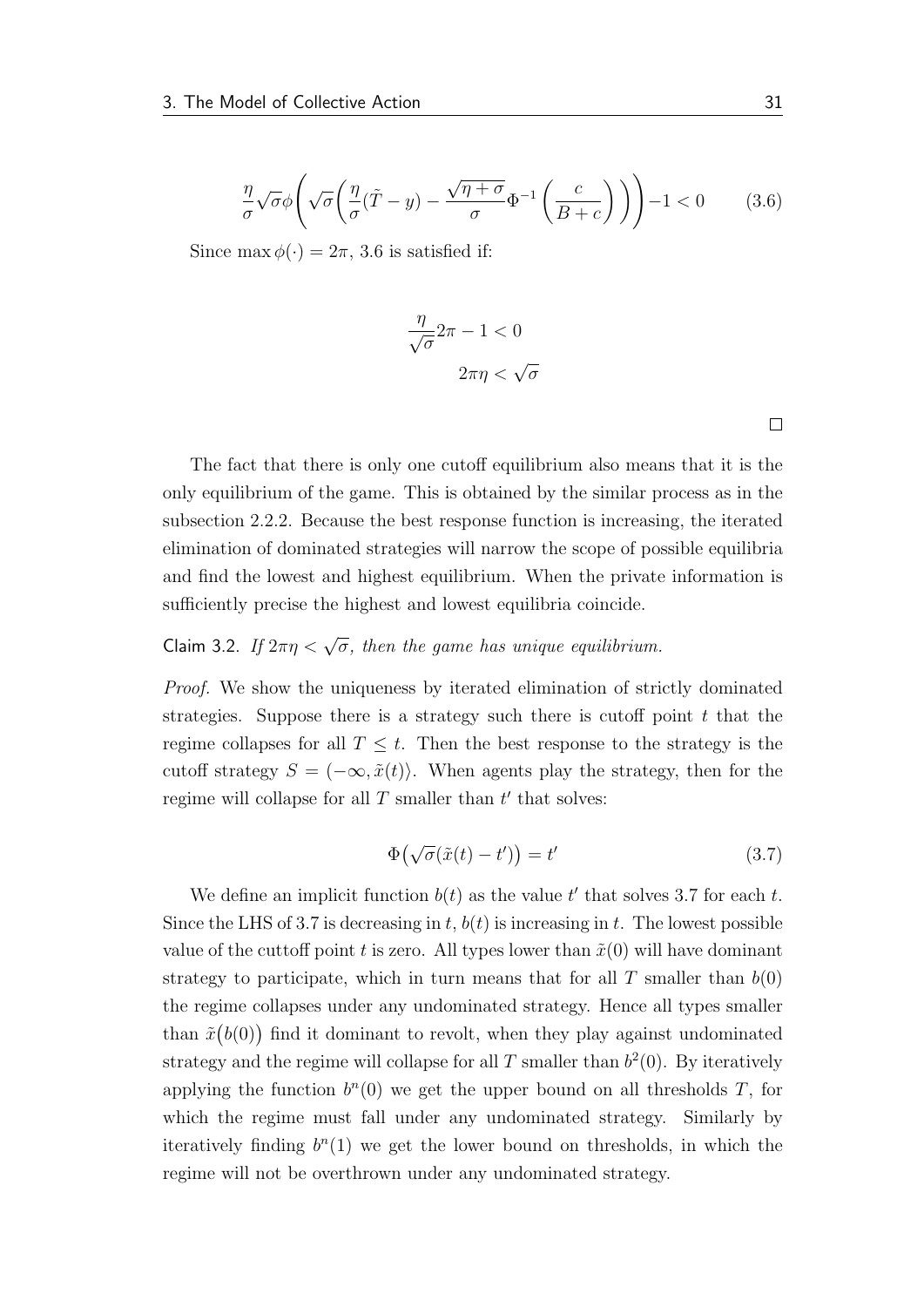For the uniqueness we must show that  $b<sup>n</sup>(1)$  and  $b<sup>n</sup>(0)$  have the same limit. Because  $b(t)$  is continuous the limit of  $b<sup>n</sup>(0)$  and  $b<sup>n</sup>(1)$  must be the fixed point of  $b(t)$  and we showed that the fixed point is unique the assumption.

The uniqueness of the equilibrium depends on the relative precisions of the private and public information. If the public signal is too precise, some common knowledge is restored and the multiplicity game arises as in the complete information game. The figure [3.1](#page-38-2) shows the effect of variance on number of solutions to equation [3.5.](#page-38-0) The dashed line plots the right hand side and the solid line plots the left hand side of the equilibrium condition [3.5.](#page-38-0) The figure shows the effect of different values of the precision for two values of the public signal  $(y = 0.5$  and  $y = 0.7$ ). As the precision of the public signal rises the left hand side of the equation [3.5](#page-38-0) becomes steeper and the solid line crosses the dashed line several times. On the other hand as the precision of private information rises, the effect of public signal vanishes, the solid line becomes flatter and the equilibrium  $\tilde{T}$  approaches the solution with only the private information.

#### 3.3.4 Effect of the Public Signal

We can look at the effect of the public signal on the equilibrium threshold  $T$ . The figure [3.2](#page-41-0) illustrates the effect of the public signal. The solid lines plots the left hand side of the equilibrium condition [3.5](#page-38-0) for various values of the public signal  $y$ . As the public signal grows, the posterior distribution rises in the sense of first order stochastic dominance, the left hand side of the equation [3.5](#page-38-0) shifts rightwards, and equilibrium cutoff threshold  $T$  decreases. Moreover if the public signal is precise, then for intermediate values of  $y$  multiple equilibria appear. The public information influences the outcome, although it does not affect the fundamental parameter of the game.

### <span id="page-40-0"></span>3.3.5 Solution with Public Information Only

In the end we investigate the case, when the players receive only the public signal. Since the signal is common knowledge, all types are identical and in a symmetric equilibrium everyone takes the same action. As in the complete information game the size of the action is either one or zero. First we will suppose that everyone revolts and the size of action is one. The strategy will

 $\Box$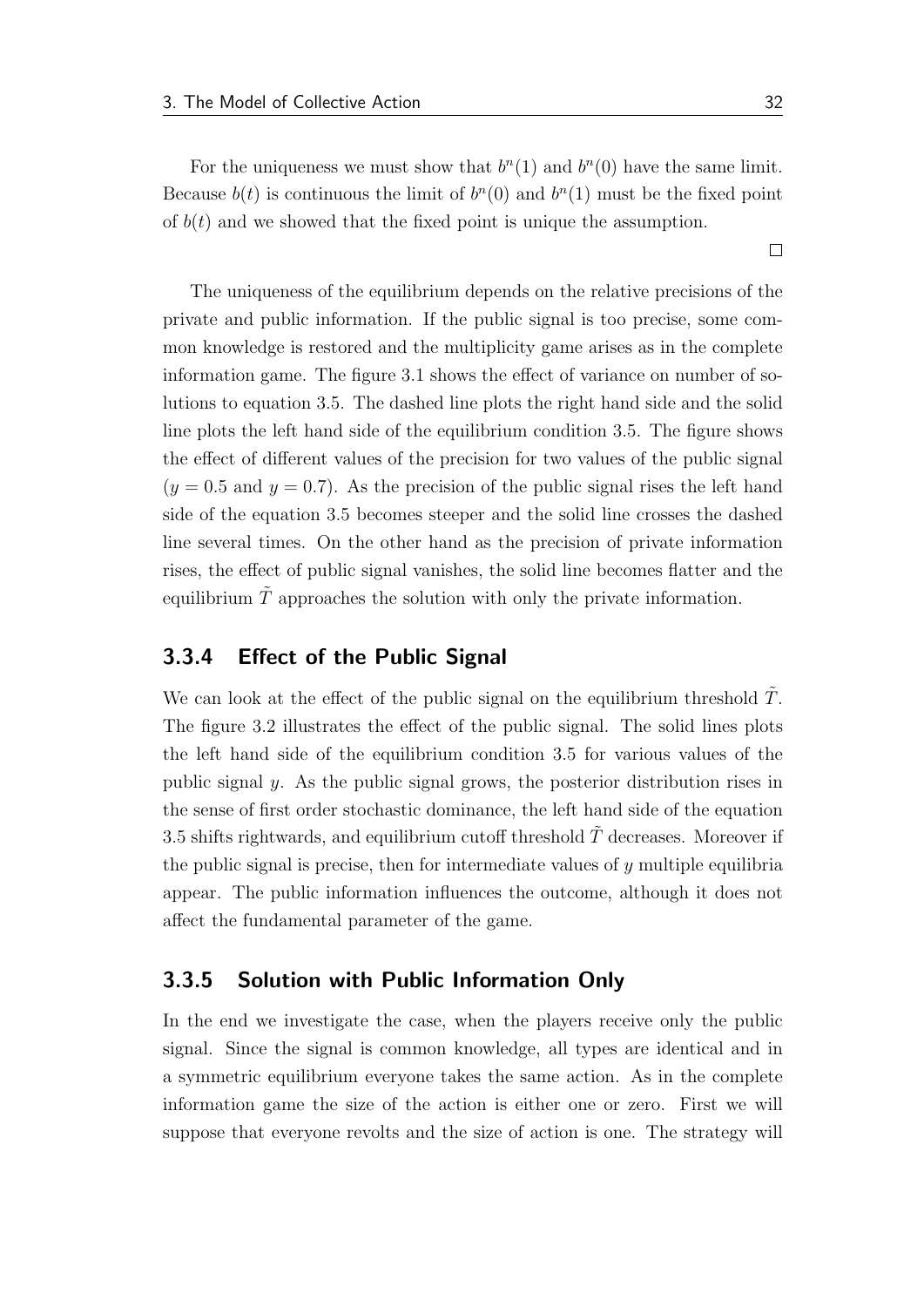<span id="page-41-0"></span>

Figure 3.2: The Effect of the Public Signal

result in a regime change as long as  $T \leq 1$ . So given the signal y the revolution will be successful with probability:

$$
\Phi\big(\sqrt{\eta}(1-y)\big)
$$

Thus the players will expect to benefit from the revolt if:

$$
\Phi\big(\sqrt{\eta}(1-y)\big)(B+c) \ge c
$$

Since the left hand side of the inequality is decreasing, the inequality will be satisfied for y weakly smaller than  $\overline{y}$ , where  $\overline{y}$  solves the indifference condition:

$$
\Phi\big(\sqrt{\eta}(1-\overline{y})\big)(B+c) = c
$$

Similarly we find the lowest signal for which the players will abstain. Suppose that all players abstain. Then the status quo changes if  $T \leq 0$ . So the probability of change is:

$$
\Phi\big(\sqrt{\eta}(0-y)\big)
$$

Nobody will have an incentive to deviate and revolt as long as the expected benefit from revolting is smaller than zero, so if the following holds:

$$
\Phi\big(\sqrt{\eta}(0-y)\big)(B+c)
$$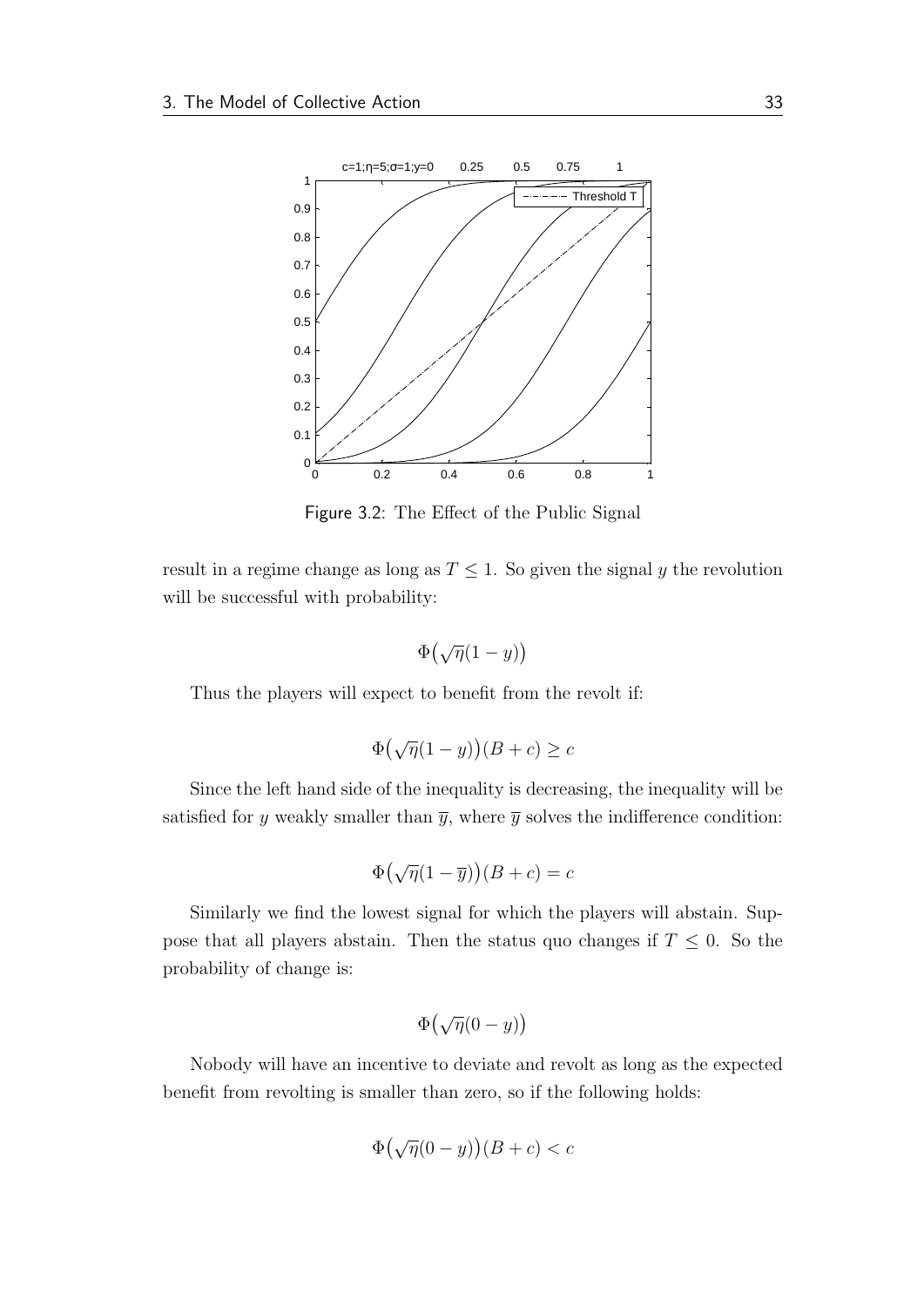The inequality will be satisfied for all  $y$  that are higher than  $y$  that solves:

$$
\Phi\big(\sqrt{\eta}(-y)\big)(B+c) = c
$$

There are multiple equilibria if  $y \in (y, \overline{y})$ . As the noise of the public signal vanishes, there will be both equilibria if the value of the signal is between one and zero. For signals lower than zero revolting will be dominant and for signals higher than one abstaining will be dominant. Because the value of public signal is common knowledge, contrary to the private signal, the increased precision of public signal will lead to the same outcomes as in the complete information game.

### 3.4 Summary

The results for the model with only private signals parallel the qualitative results of the  $2 \times 2$  global game in the section [2.2.](#page-18-0) The introduction of idiosyncratic uncertainty lead to uniqueness equilibria. Moreover the unique equilibrium can be found by iterated elimination of strictly dominated strategies. There are three key properties that are common to the linear example in the section [2.2](#page-18-0) and to the model with continuum population. The payoffs from revolting depend monotonically on the state, the payoffs are increasing in the mass of types who revolt and both actions revolting and abstaining are dominant for very high or very low states.

The first two traits ensure that best response to a cutoff strategy will be again a cutoff strategy. The second point means that both of the two games are of strategic complements. Because of the third point there is a region, where the iterated deletion of the dominated strategies can start. Summing these traits together we can find lowest and highest equilibria in both games by the iterated elimination of strictly dominated strategies.

These properties, however, do not ensure that the equilibrium is unique. Other point that drives the uniqueness is the precision of the idiosyncratic signals. As the noise of the private signal vanishes, the private signal become very informative. The fact that the signal are received idiosyncratically will, however, generate large higher order uncertainty about beliefs about beliefs. The large higher order uncertainty in combination with almost certainty about the states causes that the process of iterated deletion of dominated strategies eliminates all but one strategy. [Morris & Shin](#page-63-0) [\(2001\)](#page-63-0) further show that the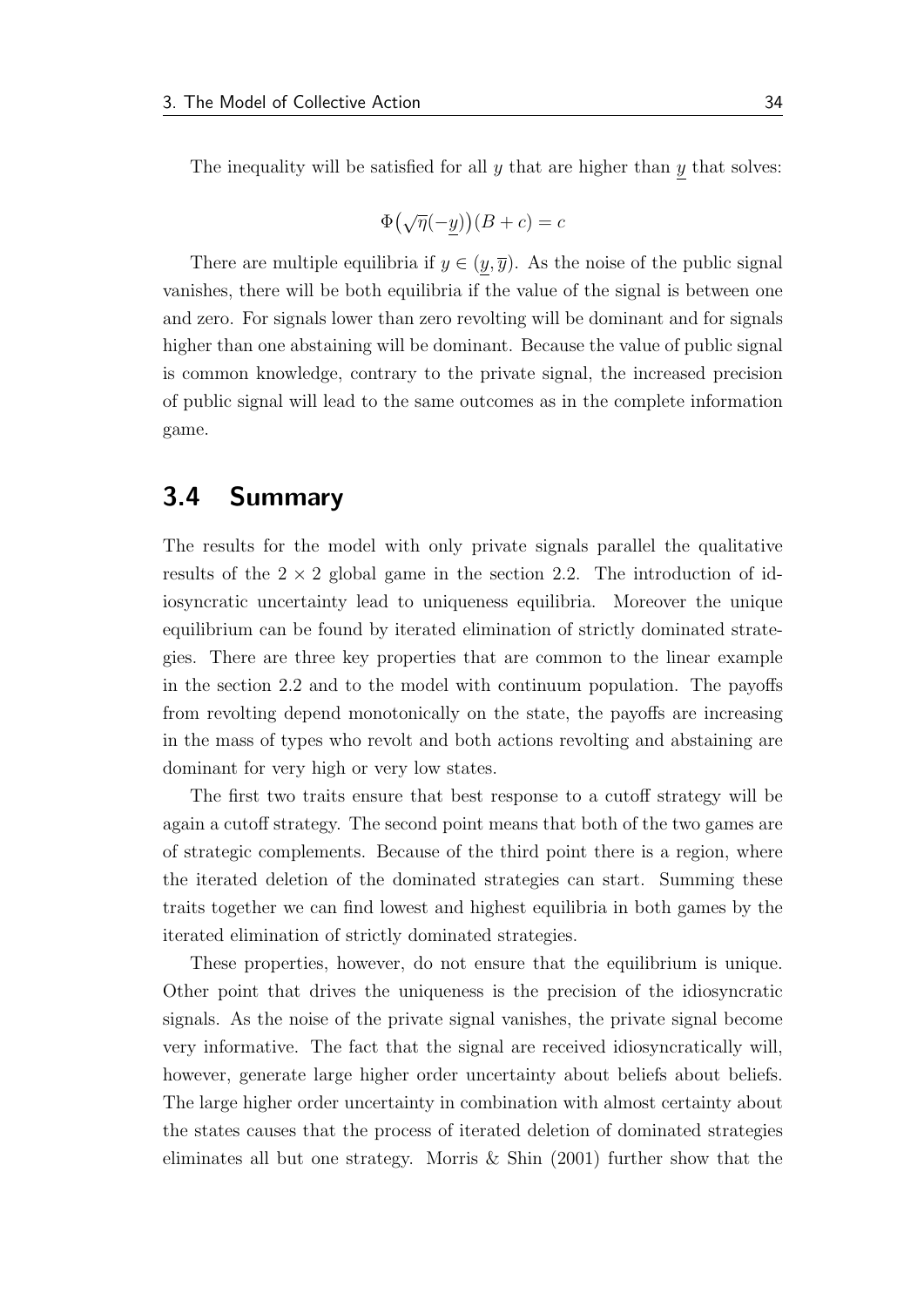results about uniqueness hold quite generally. As long as the three properties are satisfied than for a general prior as the noise of the private signal vanishes there is a unique cutoff strategy.

The opposite situation happens when the noise gets smaller in the public signal. Consider the case with only the public signal in section [3.3.5.](#page-40-0) All players are absolutely sure about the state and also about the beliefs of other players, so as the noise in the common signal disappear all players will be sure about the higher order beliefs and almost certain about the state. When the value of the public signal is between zero and one it will be almost common knowledge that both revolting and abstaining are undominated actions. Thus the multiplicity of equilibria arises as in the complete information game.

In the case with both signals the public signal influences the decisions and low public signal induces more types to revolt. The introduction of the relatively precise common signal, however, leads again to multiplicity of equilibria. As the public signal becomes relatively informative, the agents will base their decisions on an information that is common knowledge and the role of higher order beliefs diminishes.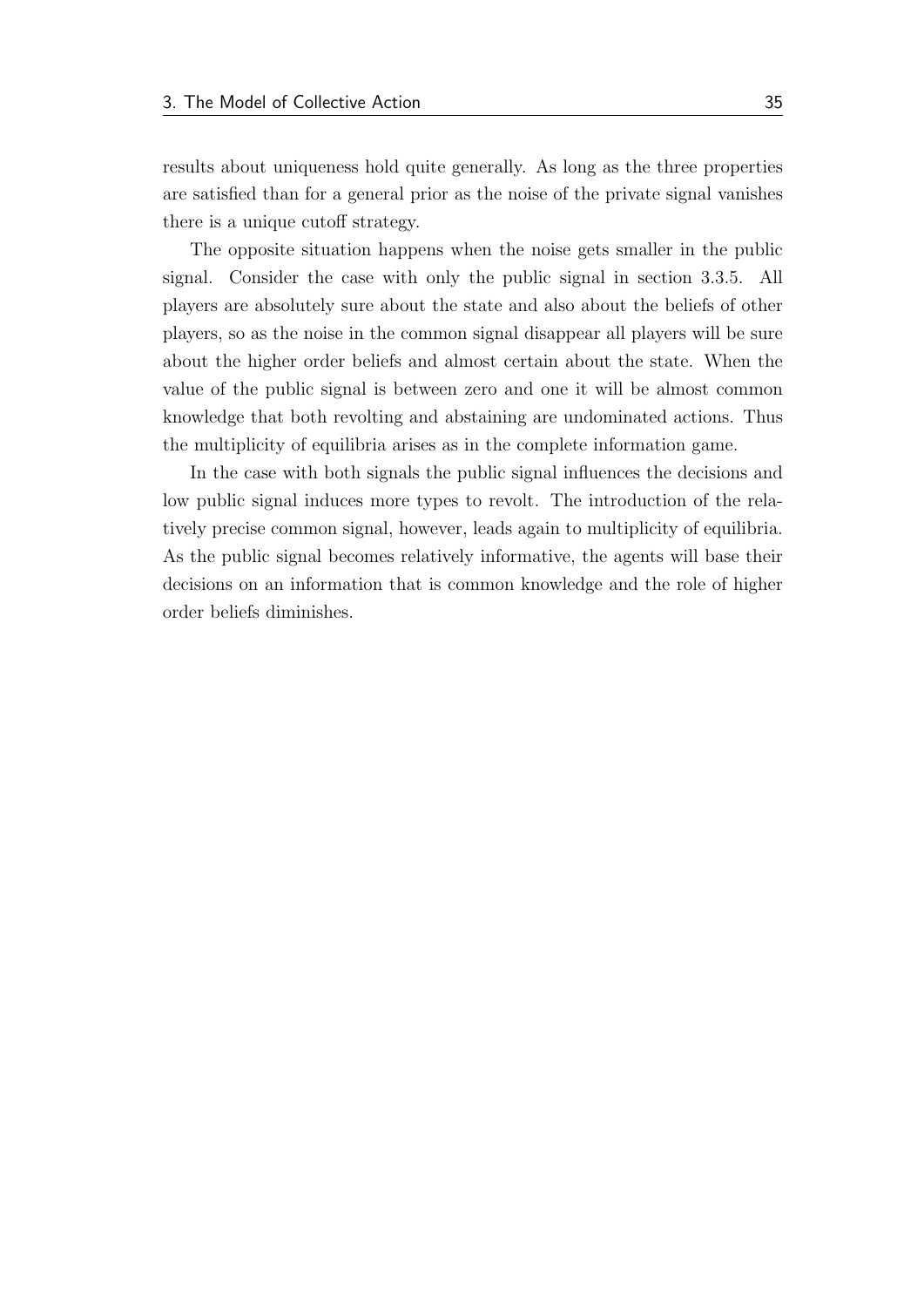## <span id="page-44-0"></span>Chapter 4

## Heterogeneity in Payoffs

In this chapter we introduce heterogeneity in the payoffs into the model of previous chapter. We look at a stripped down variant of a model of [Mesquita](#page-63-1)  $(2010)$ . In this variant of the model the threshold T and the cost of unsuccessful revolution c are common knowledge. The uncertainty in this model stems from the heterogeneity of the payoffs. The payoffs are distributed in the society according a normal function. Each player knows his payoff, but he does not know the exact distribution of the payoffs in the society. His payoff, however, serves as a signal about the distribution.

It turns out that the key difference between the uncertainty about the payoffs and the uncertainty about the threshold is that in the former case there are no states, where it would be dominant to revolt. There is what [Mesquita](#page-63-1) [\(2010\)](#page-63-1) calls one-sided dominance as opposed to two-sided dominance in the previous version of the model. Thus the success of a revolution always depends on the participation of others. As a consequence we loose on one hand the convenience of having unique equilibrium, on the other hand there will always be an equilibrium with no type participating in the revolution. The multiplicity of equilibria can thus explain sudden change from an absolutely calm situation to a situation, when people actively revolt.

## 4.1 The Setup

We will take the setting of the model from last chapter, but we assume the payoffs B are heterogeneous. The distribution of the payoffs in the population depend on the random variable  $\theta$ . Conditional on the random variable  $\theta$  the payoffs are distributed according to a normal distribution  $\mathcal{N}(\theta, 1/\sigma)$ .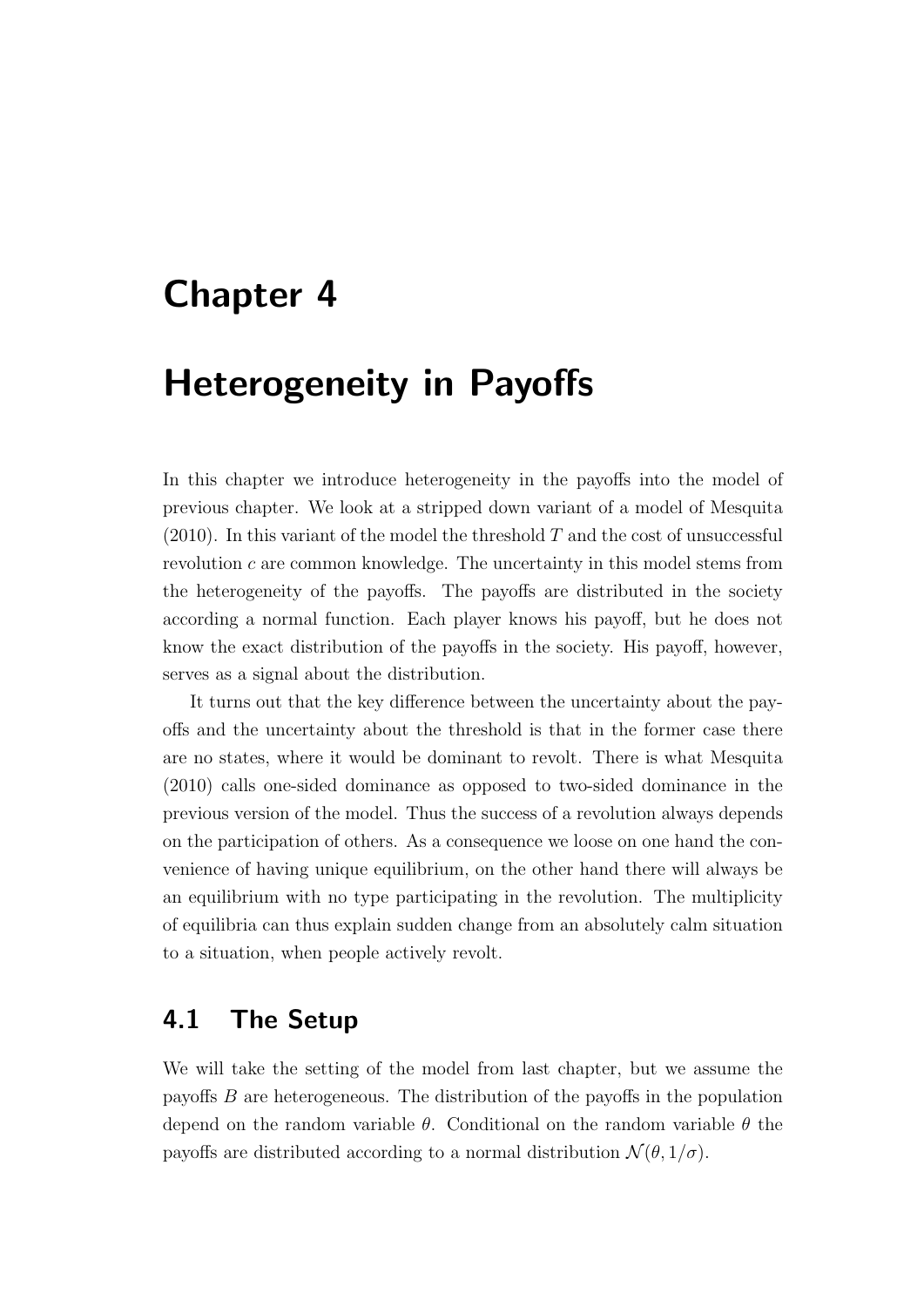|         | > 'I' | $\langle T \rangle$ |
|---------|-------|---------------------|
| revolt  | ŦΞ    |                     |
| abstain |       |                     |

Table 4.1: The Payoffs of a Player of Type  $x$ 

<span id="page-45-0"></span>The parameters c and T are common knowledge. The shape of the distribution of the payoffs is commonly known, but the mean of the distribution  $\theta$  is uncertain. Each player knows his own payoff, but he does not know the exact realization of  $\theta$  and thus the exact distribution of the payoffs in the population.

The payoff of a player is also his type. The type of a player, informs the player about two things. Firstly the type of a player gives him the value of his payoff. Secondly the type of a player serves as a signal about the realization of the parameter  $\theta$ . Hence the private signal of a player is also his the payoff i.e.  $B = x$ . We summarize the payoffs in the table [4.1.](#page-45-0)

In addition to the private signal, we assume that players receive a public signal y that is commonly observed and does not affect any of the parameters of the game. We assume that the signal comes in the form  $y = \theta + \epsilon$ , where the random noise  $\epsilon$  is distributed according  $\mathcal{N}(0, \eta)$ . So the signal structure is the same as in the subsection [3.1.1.](#page-32-0) Thus the posterior about  $\theta$  is:

$$
\mathcal{N}\left(\frac{\eta}{\eta+\sigma}y+\frac{\sigma}{\eta+\sigma}x,\frac{1}{\eta+\sigma}\right)
$$

To make the notation shorter we will sometimes label the posterior cumulative distribution function of  $\theta$  as  $Q(\theta|x)$ . We already noted that Q is increasing in  $x$  in the sense of first order stochastic dominance.

Given the strategy S and the associated size of action  $M(S | \theta)$  the expected utility from revolting is given as:

$$
U(x, S) = \mathbb{E}\Big(\mathbb{I}_{M(S|\theta) \ge T}B - \mathbb{I}_{M(S|\theta) < T}c \Big| x\Big) =
$$
\n
$$
= \Pr\big(M(S \mid \theta) \ge T \mid x\big)x - \Pr\big(M(S \mid \theta) < T \mid x\big)c =
$$
\n
$$
= \Pr\big(M(S \mid \theta) \ge T\big)(x + c) - c
$$

## 4.2 Complete Information

In this subsection we consider the benchmark case of complete information. We suppose that parameter  $\theta$  is common knowledge. First we consider the strategy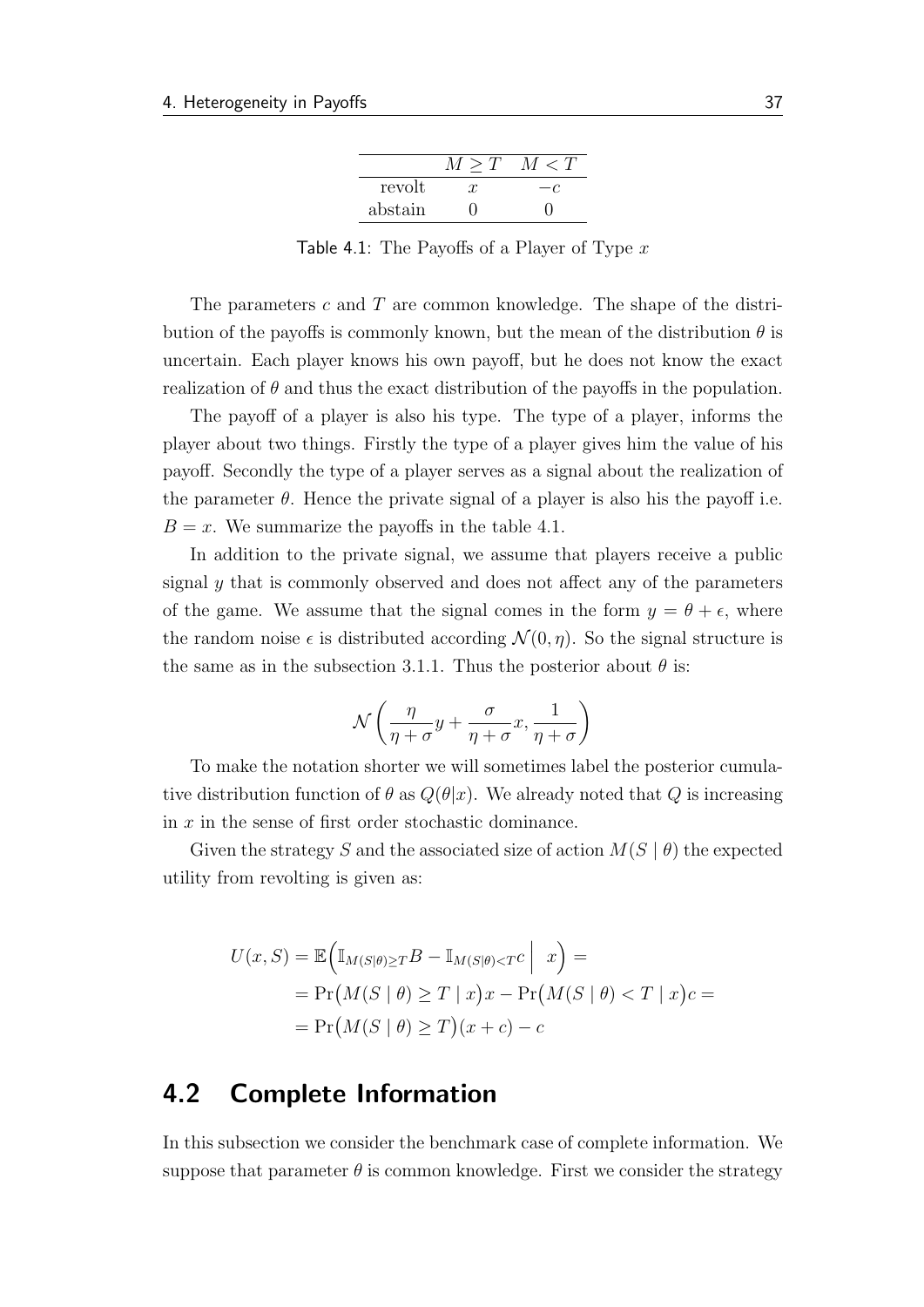that no type participates in the revolution. Then the size of the action is zero and the expected payoff conditional on others playing the strategy is:

$$
U(x, \emptyset) = 0 \times (x + c) - c = -c < 0
$$

Hence the best response is to never revolt and therefore the strategy constitutes an equilibrium. Thus for any of value of  $\theta$  there is always an equilibrium, in which no type revolts.

In addition there could be another equilibrium where some types participate. Since all players play only pure strategies and the game is deterministic the outcome of the game is also deterministic, so the probability that the regime falls is either one or zero. We already considered the latter case. We suppose that the strategy  $S$  is such that the regime changes with probability one. Then expected payoff is:

$$
U(x, S) = 1 \times (x + c) - c = x
$$

Hence everyone who has positive payoff x will participate. So, as long as

<span id="page-46-0"></span>
$$
M(\langle 0, \infty) | \theta) = 1 - \Phi(\sqrt{\sigma}(0 - \theta)) \ge T \tag{4.1}
$$

holds, the regime colapses with probability one and there is another equilibrium with positive participation. Because the right hand side of the inequality [4.1](#page-46-0) is increasing in  $\theta$ , there is an equilibrium with positive participation only for high values of  $\theta$ .

### 4.3 Incomplete Information

In this section we look at model with uncertainty about the parameter  $\theta$  that we outlined at the beginning of the chapter. We consider the cases, when the only source of the players' information is their type (the private information) as well as when they have additional public signal.

There is always an equilibrium where nobody participates. The argument is the same as for the complete information case. If nobody participates, the probability of change is zero. Thus, the expected profit from revolting is negative and nobody wants to participate. This gives rise to self fulling equilibrium. In this respect our game differs from the continuum player global game of section [3.3.2](#page-36-1) and because of this feature there are multiple equilibria.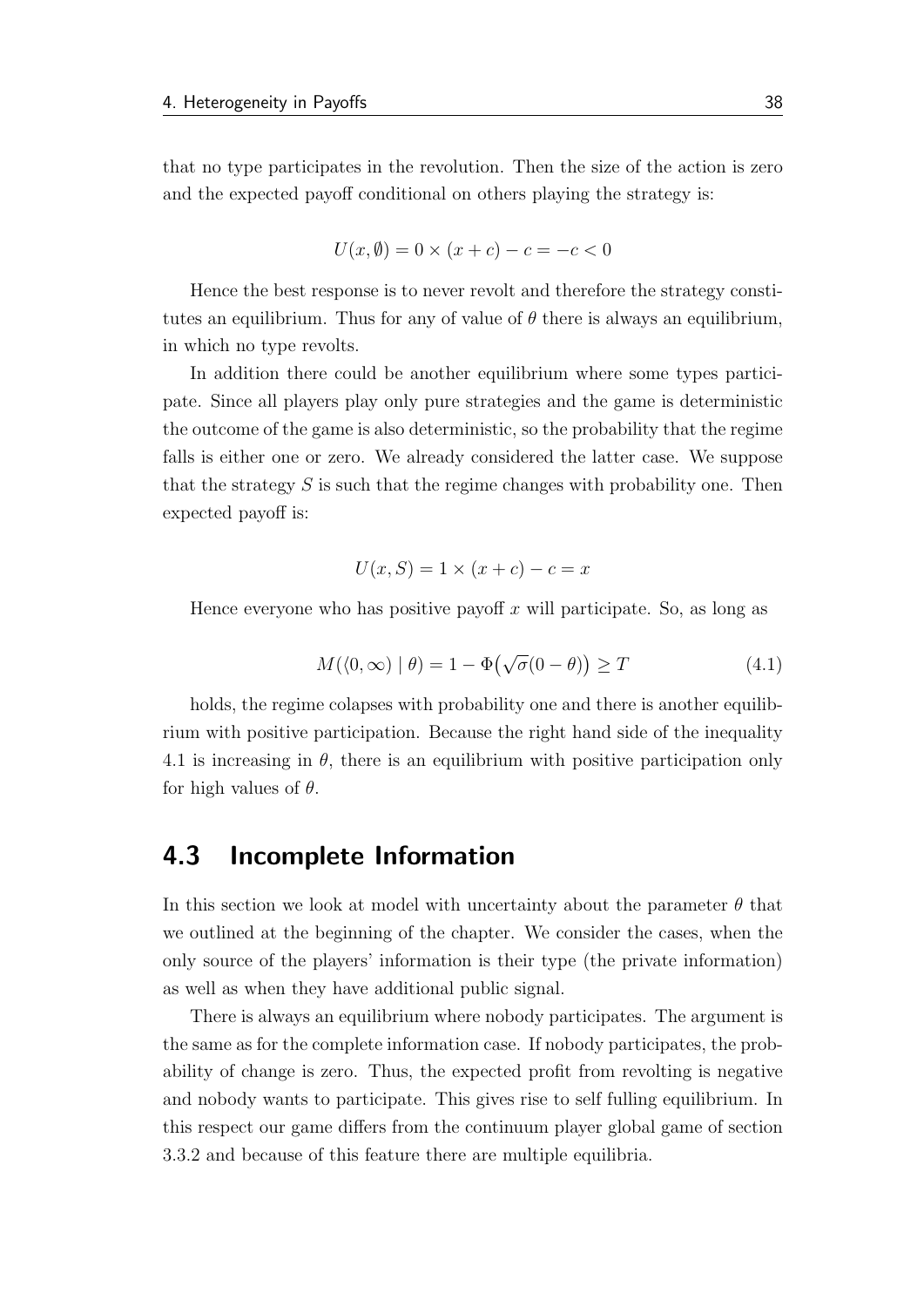In the rest of the section we characterize other equilibria. We will again search for equilibria in a special form. We look for an equilibrium characterized by a pair cutoff points  $\tilde{x}$  a  $\tilde{\theta}$ , that are such that in an equilibrium a player participates if his type is higher than  $\tilde{x}$  and the regime collapses if the parameter  $\theta$  is higher than  $\theta$ . We will call such strategies cutoff or monotone strategies. Below, we verify that such strategy constitutes equilibrium and characterize the cutoff  $\tilde{\theta}$ .

We follow the derivation of [Mesquita](#page-63-1) [\(2010\)](#page-63-1), but we solve for  $\tilde{\theta}$  rather than for  $\tilde{x}$ . This method is slightly more complicated, but it provides more direct comparison with the model of previous chapter and allows us to easily investigate the best response dynamics. In addition to the model of [Mesquita](#page-63-1) [\(2010\)](#page-63-1) we discuss the case without the public signal and elaborate on the best response dynamics.

We fix the signal y and suppose there is such strategy  $\tilde{S}$  that status quo falls if  $\theta > \tilde{\theta}$ . The player's expected utility from participation is given by:

<span id="page-47-0"></span>
$$
U(x, \tilde{S}) = \Pr(\theta > \tilde{\theta} \mid x)(x + c) - c =
$$

$$
= (1 - Q(\tilde{\theta} \mid x))(x + c) - c \tag{4.2}
$$

The type  $x$  will participate if his expected utility from participation will be greater than zero. If  $x \leq 0$  the expression in [4.2](#page-47-0) is negative, hence no types smaller than 0 will participate. For  $x > 0$  the utility of revolting is increasing in x, so the player will participate if his type is greater than  $\tilde{x}$ , where the cutoff point  $\tilde{x}$  solves the indifference condition:

<span id="page-47-1"></span>
$$
(1 - Q(\tilde{\theta} \mid \tilde{x}))(\tilde{x} + c) = c \tag{4.3}
$$

Given the monotone strategy  $\langle \tilde{x}, \infty \rangle$  the size of the action at state  $\theta$  is:

$$
M(\langle \tilde{x}, \infty) | \theta) = \int_{\tilde{x}}^{\infty} \sqrt{\sigma} \phi (\sqrt{\sigma} (x - \theta)) dx =
$$

$$
= 1 - \Phi(\sqrt{\sigma} (\tilde{x} - \theta))
$$

The regime will fall if the size of action is greater than the threshold T. The size of action is increasing in the parameter  $\theta$ . Hence given the cutoff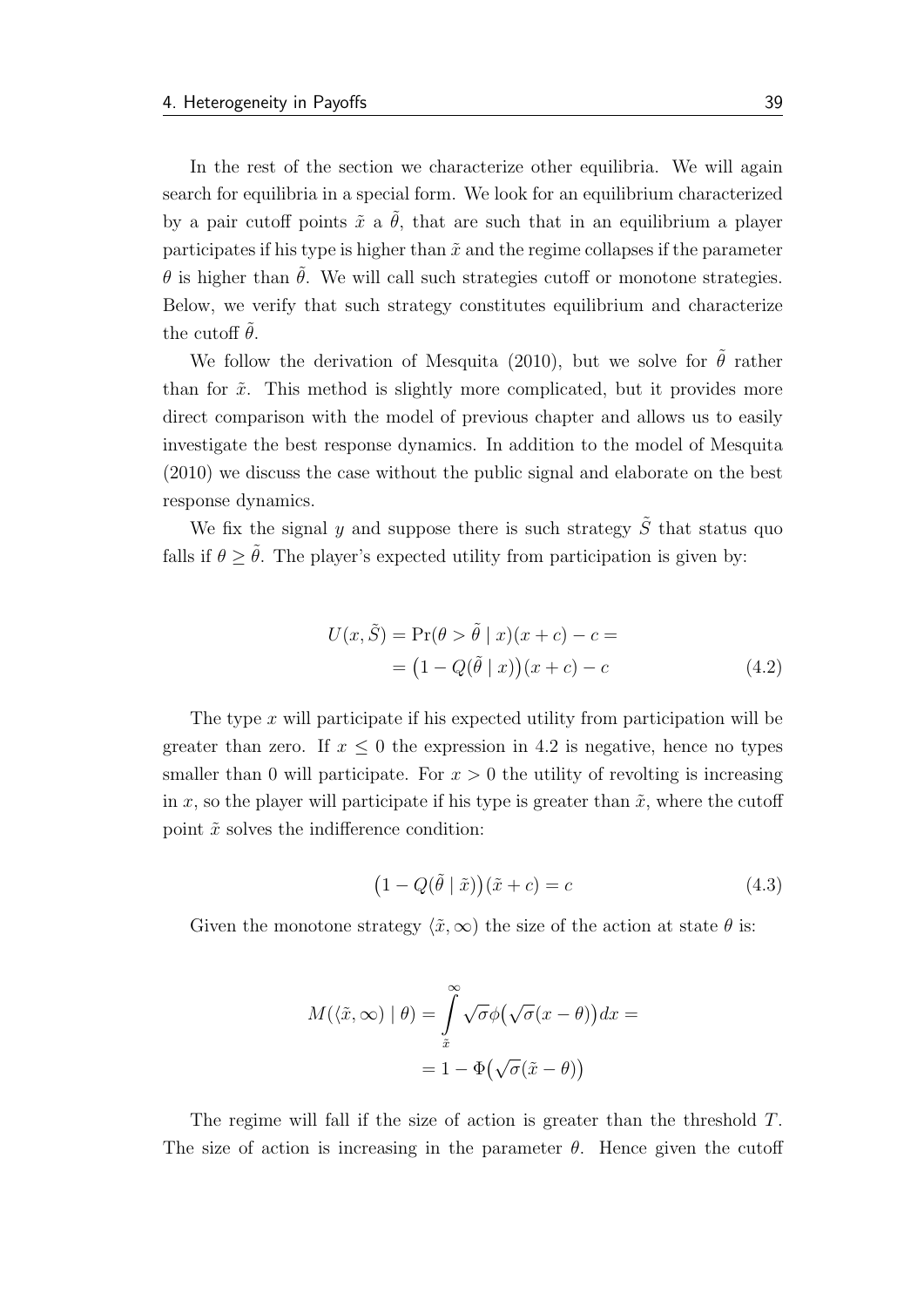strategy the regime will fall if the parameter  $\theta$  is larger than  $\tilde{\theta}$  that solves the indifference condition:

<span id="page-48-0"></span>
$$
1 - \Phi\left(\sqrt{\sigma}(\tilde{x} - \tilde{\theta})\right) = T \tag{4.4}
$$

Thus in the equilibrium the pair of cutoff points  $\tilde{x}$  and  $\tilde{\theta}$  must simultaneously solve the equations [4.3](#page-47-1) and [4.4.](#page-48-0) First we solve it for the easier case with only private information.

### 4.3.1 Solution with Private Information Only

The solution with only the idiosyncratic signals is easier. We plug in for the posterior in [4.3](#page-47-1) and we get that  $\tilde{x}$  and  $\tilde{\theta}$  must solve these two equations:

<span id="page-48-3"></span><span id="page-48-1"></span>
$$
1 - \Phi\left(\sqrt{\sigma}(\tilde{x} - \tilde{\theta})\right) = T \tag{4.5}
$$

$$
(1 - \Phi(\sqrt{\sigma}(\tilde{\theta} - \tilde{x})))(\tilde{x} + c) = c \tag{4.6}
$$

The equation [4.5](#page-48-1) could be alternatively written as:

<span id="page-48-2"></span>
$$
\Phi(\sqrt{\sigma}(\tilde{\theta} - \tilde{x})) = T \tag{4.7}
$$

We plug the equation [4.7](#page-48-2) into the equation [4.6](#page-48-3) and we get that for the cutoff level  $\tilde{x}$  it must hold:

$$
(1 - T)(\tilde{x} + c) = c
$$

$$
\tilde{x} = \frac{cT}{1 - T}
$$

We obtain the value of  $\tilde{\theta}$  by plugging  $\tilde{x}$  back into the equation [4.5:](#page-48-1)

$$
\tilde{\theta} = \frac{cT}{1 - T} - \frac{1}{\sqrt{\sigma}} \Phi^{-1} (1 - T) \tag{4.8}
$$

Thus in the case with only idiosyncratic signals we found one cutoff equilibrium. Contrary to the model in previous chapter, however, this equilibrium is not unique, because there is always an equilibrium, in which no types participate.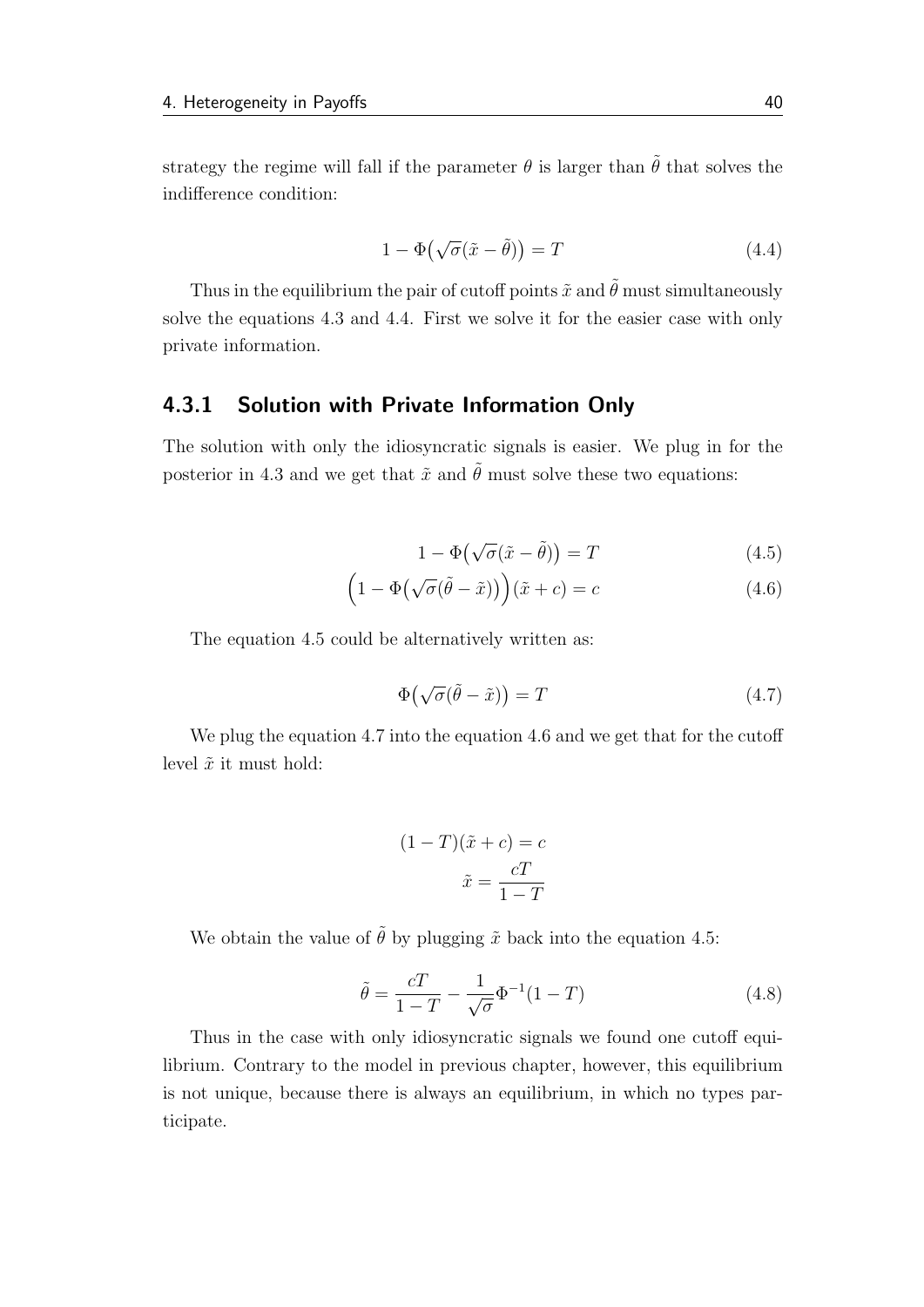### 4.3.2 Solution with Private and Public Information

When there are public signals available, the solution becomes more complicated. We will define the function  $\tilde{x}(\tilde{\theta})$ .  $\tilde{x}(\tilde{\theta})$  is  $\tilde{x}$  that implicitly solves [4.3](#page-47-1) for a value of  $\tilde{\theta}$ . We plug it into [4.4](#page-48-0) and we get that in equilibrium  $\tilde{\theta}$  has to solve:

<span id="page-49-0"></span>
$$
1 - \Phi\left(\sqrt{\sigma}(\tilde{x}(\tilde{\theta}) - \tilde{\theta})\right) = T \tag{4.9}
$$

We define the function  $A(\theta)$  as:

$$
A(\theta) = 1 - \Phi(\sqrt{\sigma}(\tilde{x}(\theta) - \theta))
$$

We cannot give exact value  $\tilde{\theta}$  that solves the equation [4.9,](#page-49-0) but we can characterize some qualitative behaviour. In an equilibrium in the form of a monotone strategy, the cutoff point  $\tilde{\theta}$  must solve  $A(\tilde{\theta}) = T$ . The figure [4.1](#page-49-1) plots the function  $A(\theta)$  and the threshold T for the cases with and without the public signal. In the case with public information the function has the shape of peak and there are two cutoff equilibria. In the case with the private information the function is increasing and it crosses the line  $T$  at the single private equilibrium that we derived in derived in the previous subsection. This observations holds more generally.

<span id="page-49-1"></span>

Figure 4.1: Function  $A(\theta)$  and the Threshold T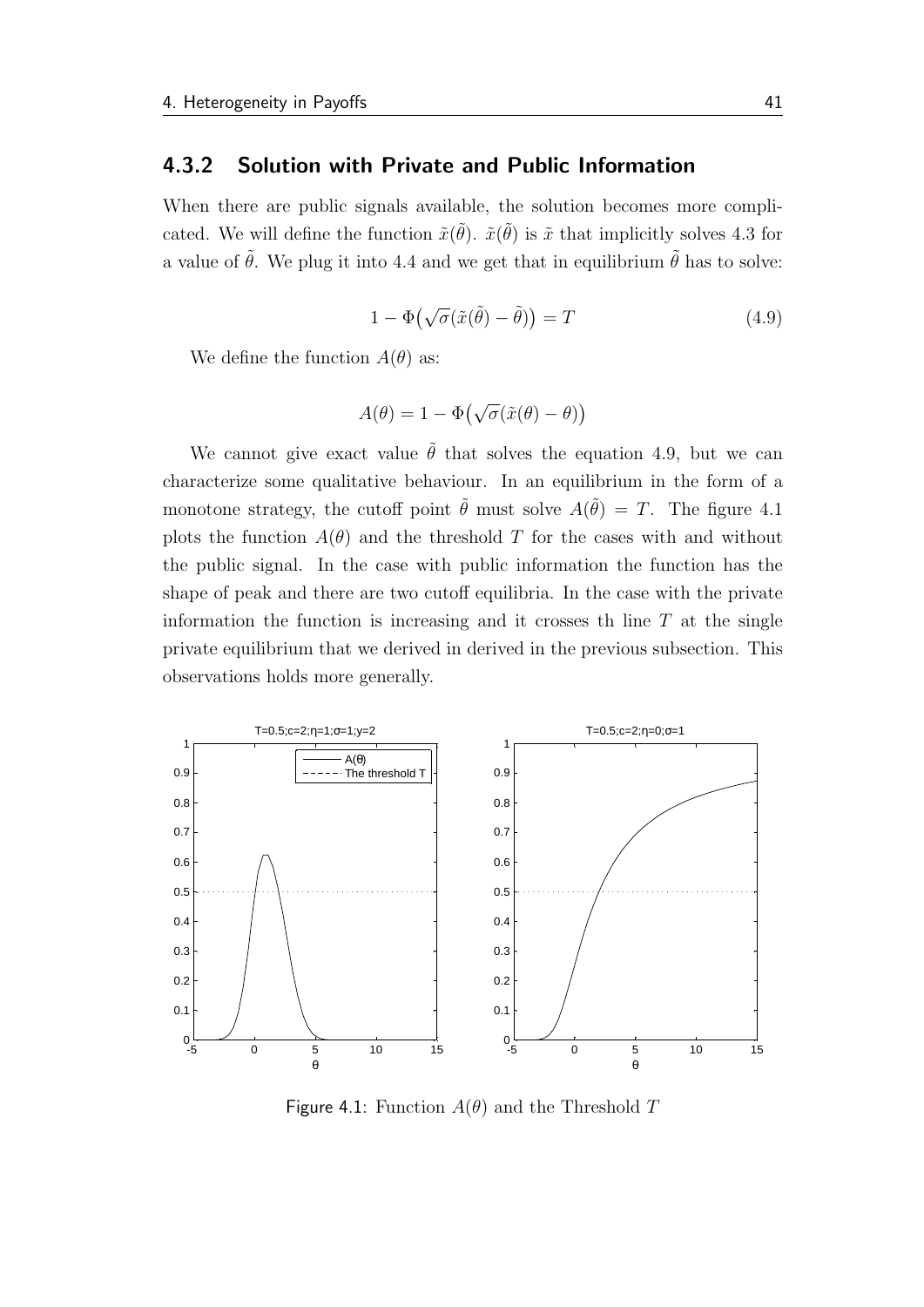Claim 4.1. If the players receive only private signals,  $A(\theta)$  is increasing. If there is public signal available,  $A(\theta)$  is single peaked and  $\lim_{\theta \to -\infty} A(\theta) = \lim_{\theta \to \infty} A(\theta) = 0$ 

The proof proceeds by differentiating the function  $A(\theta)$  and examining its slope and it is relegated to the appendix. With public signal, the function  $A(\theta)$ crosses the line  $T$  at most twice. For some values of parameters, however, the  $A(\theta)$  could never reach the value T, and there could be no cutoff equilibrium. Hence there could be at most two cutoff equilibria. We will call the one with lowest cutoff level  $\theta_L$  as lowest equilibrium and the one with higher cutoff level  $\tilde{\theta}_M$  as middle equilibrium. The highest equilibrium is the one, in which no type participates (with the cutoff level  $\tilde{\theta}_H = \infty$ ).

[Mesquita](#page-63-1) [\(2010\)](#page-63-1) suggested that one equilibrium could be eliminated to narrow scope of possible outcomes. Below we elaborate on the argument and discuss it in more detail. We show that in the case with public signal, we can eliminate the middle equilibrium.

### 4.3.3 Best Response Dynamics

We investigate the stability of the equilibria under the best response (Cournot) dynamics. We assume that the game is played repeatedly and the players choose the best responses to the strategy that was selected in the last stage. [Fudenberg & Levine](#page-63-2) [\(1998\)](#page-63-2) criticized Cournot dynamics, because it presupposes certain nativity of the players. Each player must believe that nobody else will change his action in the stage. Each agent plays best response to the current strategy rather than using more sophisticated procedure to predict others' actions more accurately. Nonetheless, we will exclude the equilibrium that is unstable under the Cournot dynamics, because the best response dynamics could be a reasonable approximation of more sophisticated learning dynamics.

We will look at the dynamics of the monotone strategies. We will model the dynamics as the development of the cutoff level  $\theta$ . We already showed that when the types play a strategy such that the regime collapses if  $\theta$  is greater than t, then the best response is a strategy, in which all types greater  $\tilde{x}(t)$ revolt. So if the types follow the strategy, the regime collapses if  $\theta$  is greater than a cutoff b that solves:

$$
1 - \Phi(\sqrt{\sigma}(\tilde{x}(t) - b)) = T \tag{4.10}
$$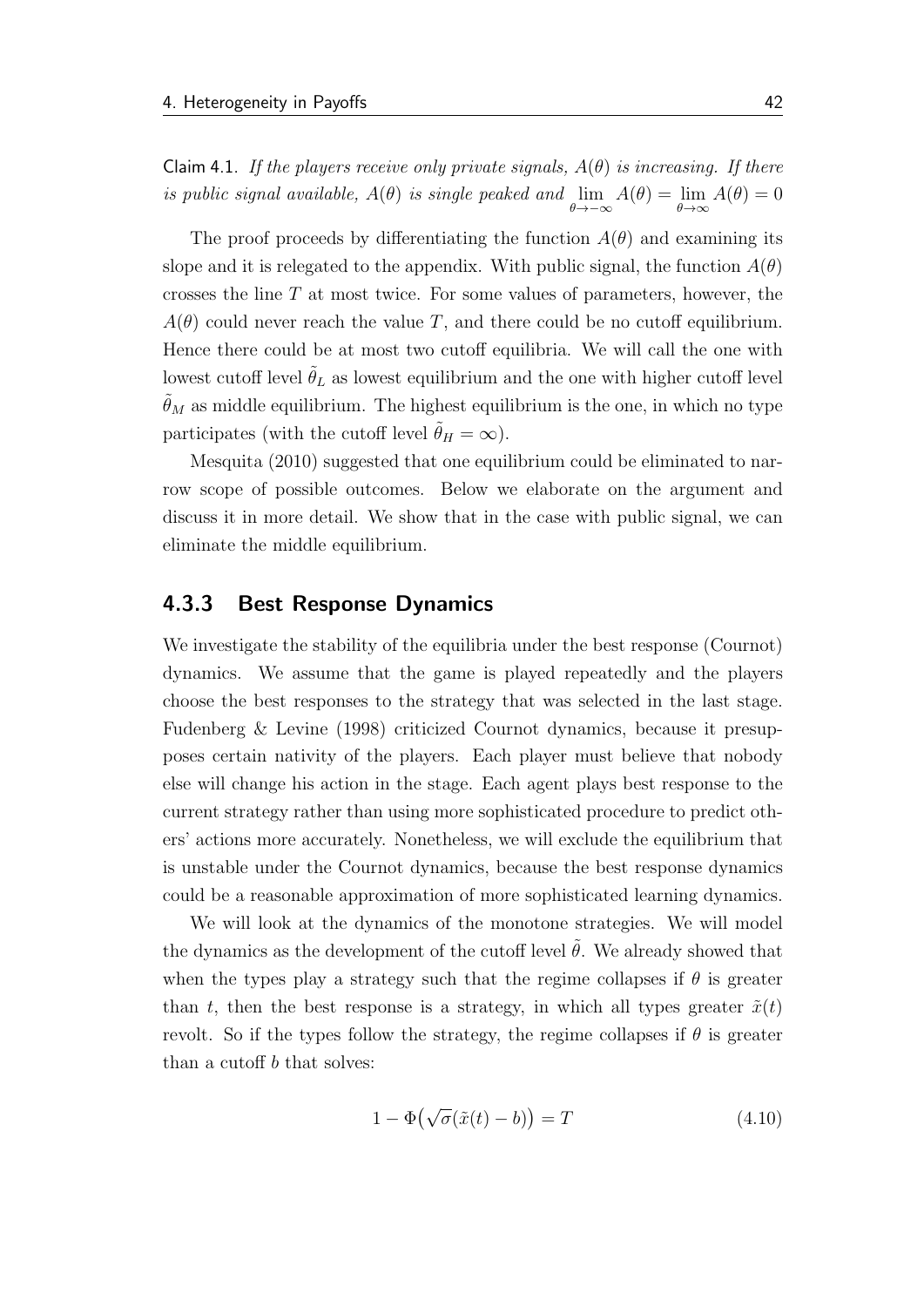Thus after some manipulation we get that the cutoff in the next period depend on the past one through the function  $b(t)$ :

$$
b(t) = \tilde{x}(t) - \frac{1}{\sqrt{\sigma}} \Phi^{-1} (1 - T)
$$
\n(4.11)

Whether the cutoff increases or decreases depend on whether the function  $A(\theta)$  is above or under the threshold T. We notice that:

$$
A(t) > T
$$
  
\n
$$
A(t) = 1 - \Phi(\sqrt{\sigma}(\tilde{x}(t)) - t)) > 1 - \Phi(\sqrt{\sigma}(\tilde{x}(t) - b(t))) = T
$$
  
\n
$$
\tilde{x}(t) - t < \tilde{x}(t) - b(t)
$$
  
\n
$$
b(t) < t
$$

and in addition:

$$
\tilde{x}(t) > \tilde{x}(b(t))
$$

$$
A(b(t)) = 1 - \Phi\left(\sqrt{\sigma}(\tilde{x}(b(t))) - b(t))\right) > 1 - \Phi\left(\sqrt{\sigma}(\tilde{x}(t) - b(t))\right) = T
$$

$$
A(b(t)) > T
$$

$$
b(b(t)) < b(t)
$$

So by induction if for t holds that  $A(t) > T$ , then  $b<sup>n</sup>(t)$  is decreasing sequence that is bounded below by  $\tilde{\theta}_L$  and since  $\tilde{\theta}_L$  is a fixed point of  $b(t)$ , the dynamic process converge to  $\tilde{\theta}_L$ . Similarly for a  $t$   $A(t) < T$  the sequence  $b^n(t)$ is increasing. So for  $t < \tilde{\theta}_L$  the sequence of  $b^n(t)$  will converge to  $\tilde{\theta}_L$ . Thus when we perturb the cutoff point away from the lowest equilibrium the learning process will converge back to  $\theta_L$ . On the figure [4.2](#page-52-0) we plot several paths of the dynamics. On the vertical axis there are the starting point of the dynamics and the solid lines plot the paths of the best response dynamics in time. We see that for the starting values lower than  $\tilde{\theta}_M$  the paths converge to  $\tilde{\theta}_L$ . While for starting points higher than  $\tilde{\theta}_M$  the paths diverge to infinity.

We exclude the middle equilibria, because it is unstable. Moreover, the middle equilibrium reacts intuitively to the change in parameters. For example consider a change in the parameter  $T$ , the strength of the government to withstand a rebellion. As the threshold  $T$  decreases, the middle equilibrium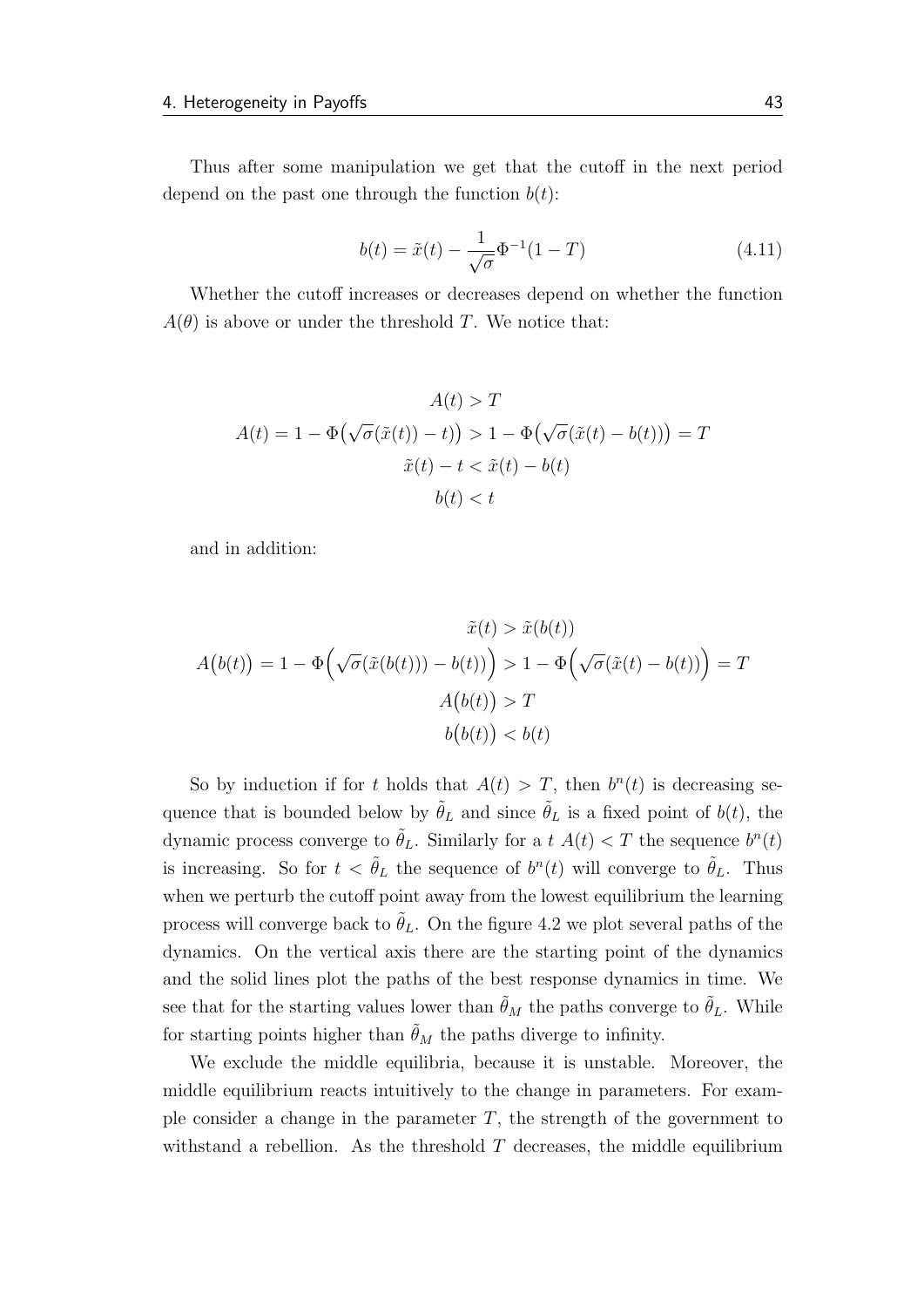<span id="page-52-0"></span>

Figure 4.2: Best Response Dynamics of  $\theta$ 

cutoff  $\tilde{\theta}_M$  increases. This would imply that players play less aggressively when the strength of government is smaller. Thus, we conclude that it is reasonable to exclude the middle cutoff equilibrium.

In addition the lowest equilibrium  $\theta_L$  is obtained by best response dynamics from the lowest strategy. Thus the iterated elimination of dominated strategies eliminates all strategies, for which the regime would fall at lower states than  $\hat{\theta}_L$ . It is the lower bound on all states, in which the regime would change. This also implies that if the function  $A(\theta)$  is below the threshold T the only possible equilibrium is the one, in which no one revolts.

### 4.3.4 The Effect of the Public Signal

The posterior is increasing in the sense of first order stochastic dominance in the public signal. Thus increasing the signal moves  $\tilde{x}(\theta)$  downwards and the function  $A(\theta)$  upwards. The figure [4.3](#page-53-0) illustrates the effect of public signal. For very small signal the peak of  $A(\theta)$  is under the threshold T and there is only the highest equilibrium, in which no types participate. As the signal  $y$ rises  $A(\theta)$  moves upwards and there appear two cutoff equilibria. The cutoff point of the lowest equilibrium is decreasing in the public signal.

Thus low public signal can lead to a situation, where nobody will revolt even though most of types are high and large part of the population would gain from the revolution. In addition the signal moves with the cutoff point  $\theta$ . The dotand-dash line on the left represents the size of action, when every type greater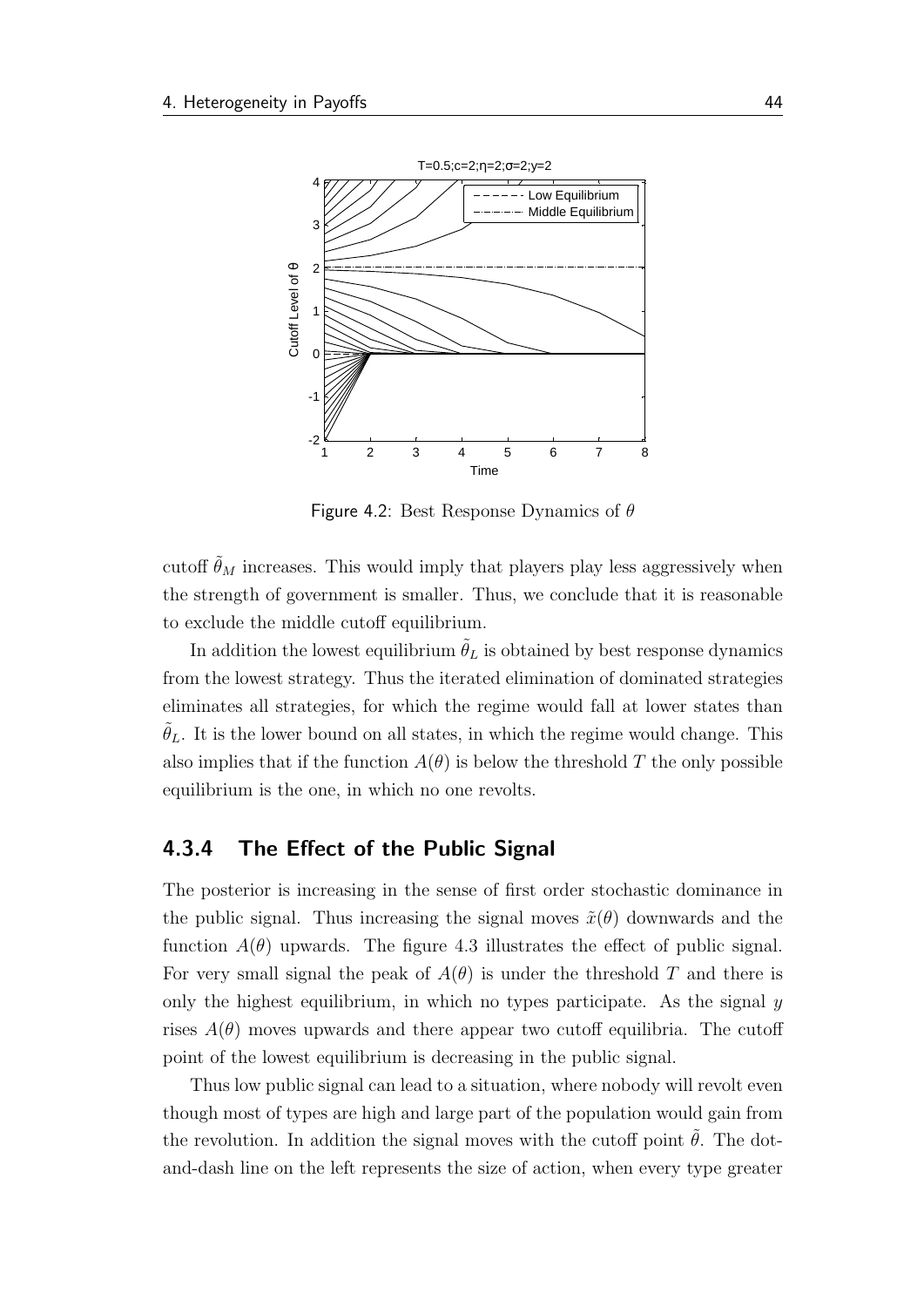then zero revolts. The line is the maximum size action that is attainable when all types that would benefit from revolution revolt. The intersection of the dotand-dash with the threshold line T is smallest value the parameter  $\Theta$ , for which there could be any revolution. As the public signal rises, the function  $A(\theta)$ approaches the dot-and-dash line. So for high signal the outcome revolution will be successful for the same values of  $\theta$  as in the complete information game.

<span id="page-53-0"></span>

Figure 4.3: The Effect of the Public Signal

The effect of precision on the function  $A(\theta)$  is also interesting. The figure [4.3](#page-53-0) illustrates the influence of the precision on the function  $A(\theta)$  and on the equilibria. If the public signal is uninformative, when there is only the private signal, the function  $A(\theta)$  and is increasing and it always intersects T. After the introduction of a public signal,  $A(\theta)$  gets the shape of a peak. As the precision rises the peak becomes sharper. As a we see on the picture for intermediate precisions the active equilibrium cease to exist for some intermediate values of precision.

### 4.4 Summary

In this chapter we introduced heterogeneity in the baseline model of collective action. When the payoffs of all people are well known in the society the game is of complete information and provided there is enough people for whom it is not dominant to abstain, there are two equilibria. One in which all types abstain and the second in which all positive type revolt.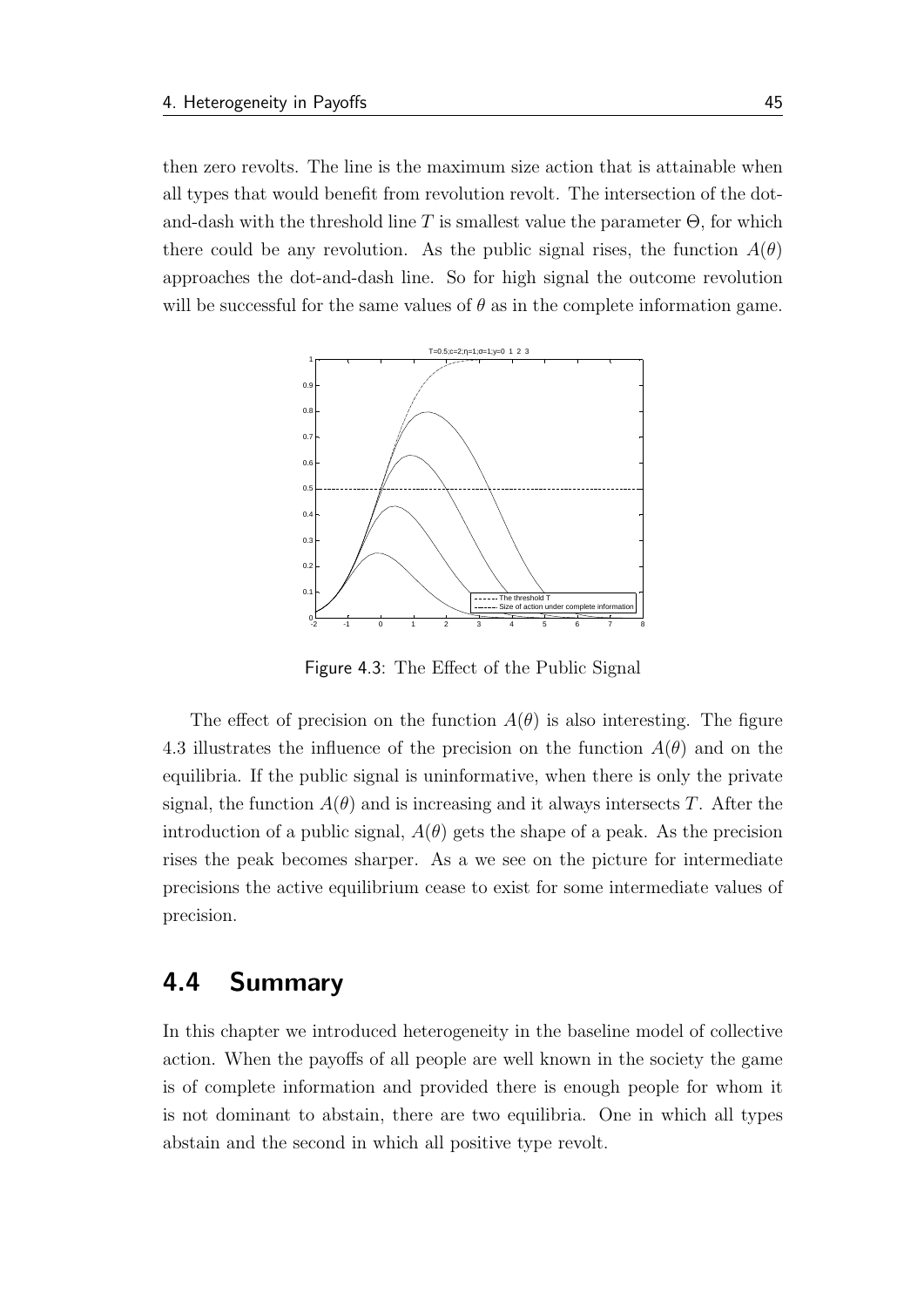

Figure 4.4: The Effect of the Precision of the Public Signal

When we introduced the idiosyncratic uncertainty about the exact distribution of payoffs the outcome of the game changes. We mentioned the fact that there are no states, for which the revolting would dominant for all types. In the language of [Morris & Shin](#page-63-0) [\(2001\)](#page-63-0) the game does not satisfy the limit dominance, one of the necessary conditions for the equilibrium uniqueness in the global game. As a consequence the self-fulfilling nature of the coordination problem remain. Yet, the introduction of the uncertainty still yields interesting results.

With the idiosyncratic signals, we identified equilibria in monotone strategies. Strategies, that are such that the types revolt if they are higher than some cutoff level and the regime falls if the threshold is higher than some cutoff level. When there was only private signal there was only one cutoff strategy in which some types revolted. When we added another public information there are from none to two equilibria in the monotone strategies in which some types revolted.

The uncertainty about higher order beliefs still causes that participation of some types is eliminated. The lowest cutoff point is the minimum type that will participate in the revolt. The public signal has an effect on the choices of the type. High signal induces more types to revolt and lowers the cutoff levels downward. The model, thus, provides a framework for a model of impact of informations. With private information only there is always an equilibrium with active participation, but low public signal can eliminate revolting completely, a feature that we did not see in the previous models.

We saw that the so called two-sided dominance cannot be dispensed if we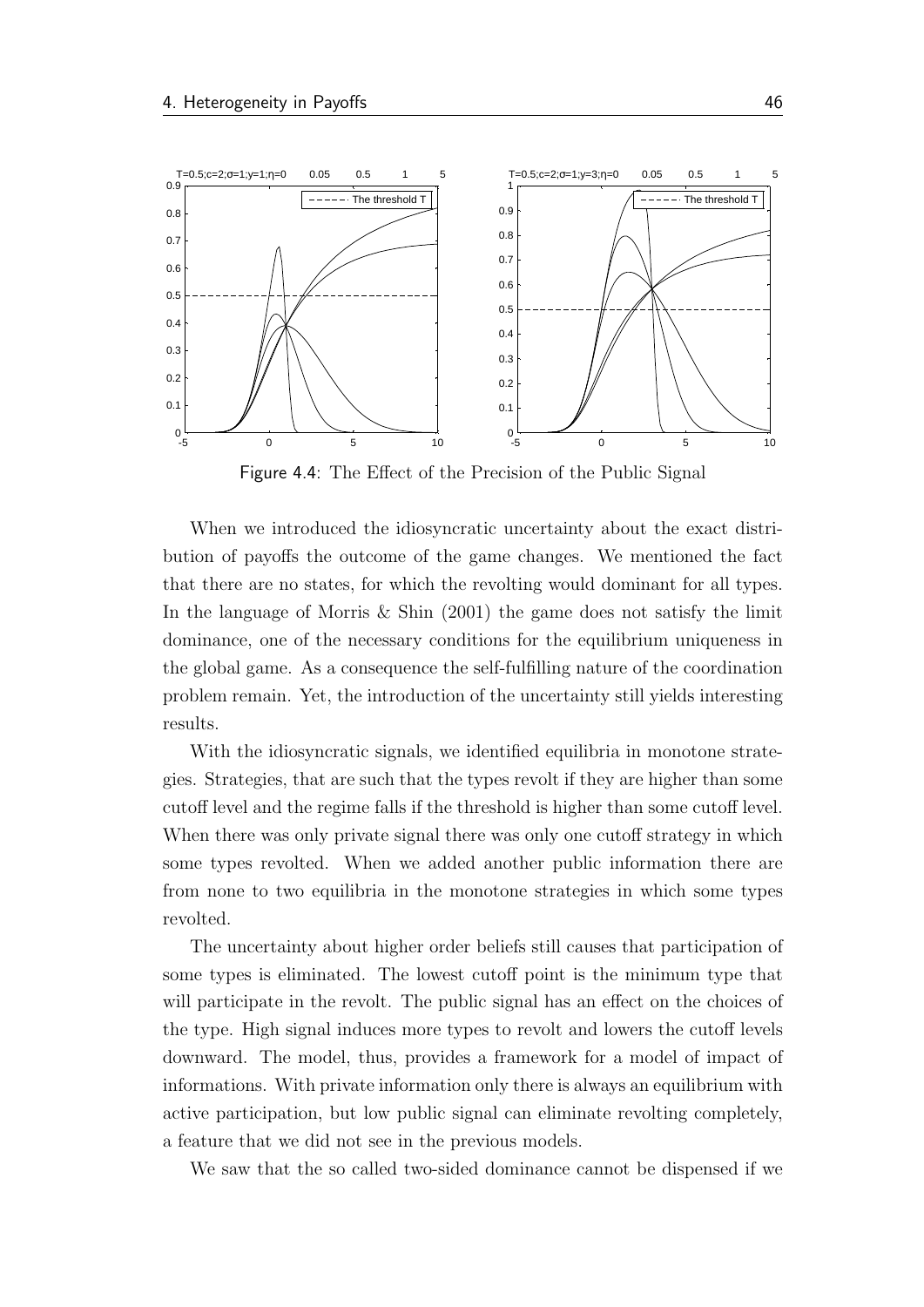want to get a unique prediction. Yet for the interpretation of payoffs, it is probably reasonable to assume only one-sided dominance. The multiplicity of equilibria is a both problem and advantage. The model is somehow incomplete as the outcome depends on exogenously set beliefs. On the other hand, through this optics we can explain sudden changes in outcomes without changes in the fundamentals. There could be long period peaceful period of no revolutionary activity. The revolting could eliminated for all types. But arrival of new informations can make the revolution possible. Change in the precision of information also has an effect on the the outcome of the game. We saw that especially for intermediate values of public signal, increased precision can also lead to making a revolt possible.

In the next chapter we briefly review some applications to revolutions as well as to currency crises.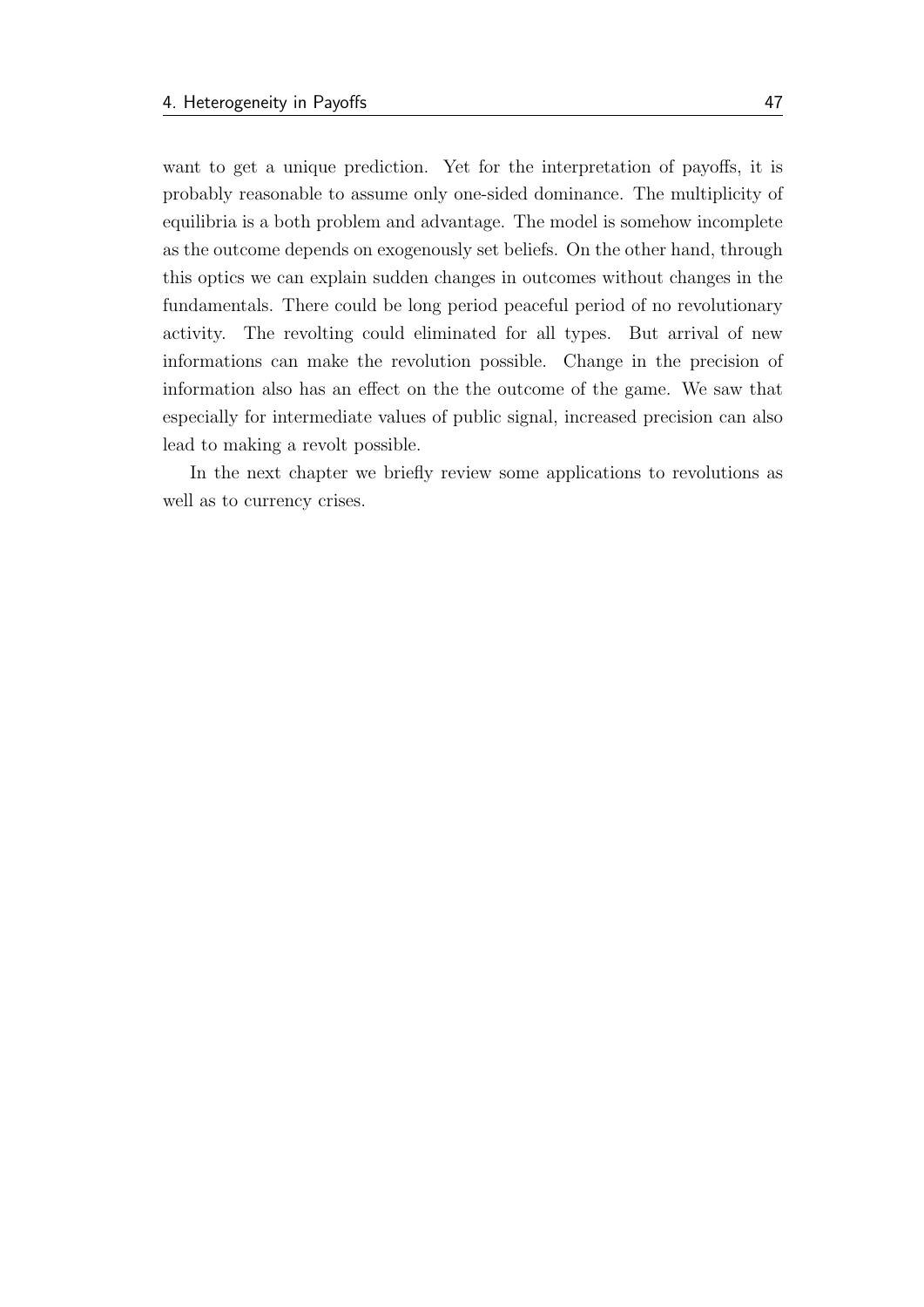# Chapter 5

## Applications

In this chapter we shortly review some applications of the model and explain its implications. Survey of more applications can be also found in [Morris &](#page-63-0) [Shin](#page-63-0) [\(2001\)](#page-63-0).

## 5.1 Revolutions

Throughout the thesis we maintained the interpretation of model of the collective as a revolutionary attempt. [Mesquita](#page-63-1) [\(2010\)](#page-63-1) uses the model with heterogeneous payoffs as an explanation about the role terrorists during the revolution. He assumes that the dissidents can take a costly publicly visible action, of which success depends on the support of the people. The outcome of the action depends linearly on three factors: the amount invested in it by the dissidents, the public support and on a random component. In particular the dissident invests in the action e amount of effort and  $\epsilon$  is the random component. Then the observed action is given as  $e + \theta + \epsilon$ .

Hence the outcome serves as a public signal. Thus the role of leaders in the revolution is not only to trigger the collective action by creating a focal point. Our model shows that the rationale for terrorists acts could be that they provide information. Since the outcome of terrorism depends positively on the public support, the action constitute publicly observable signal about anti-government sentiment in the population.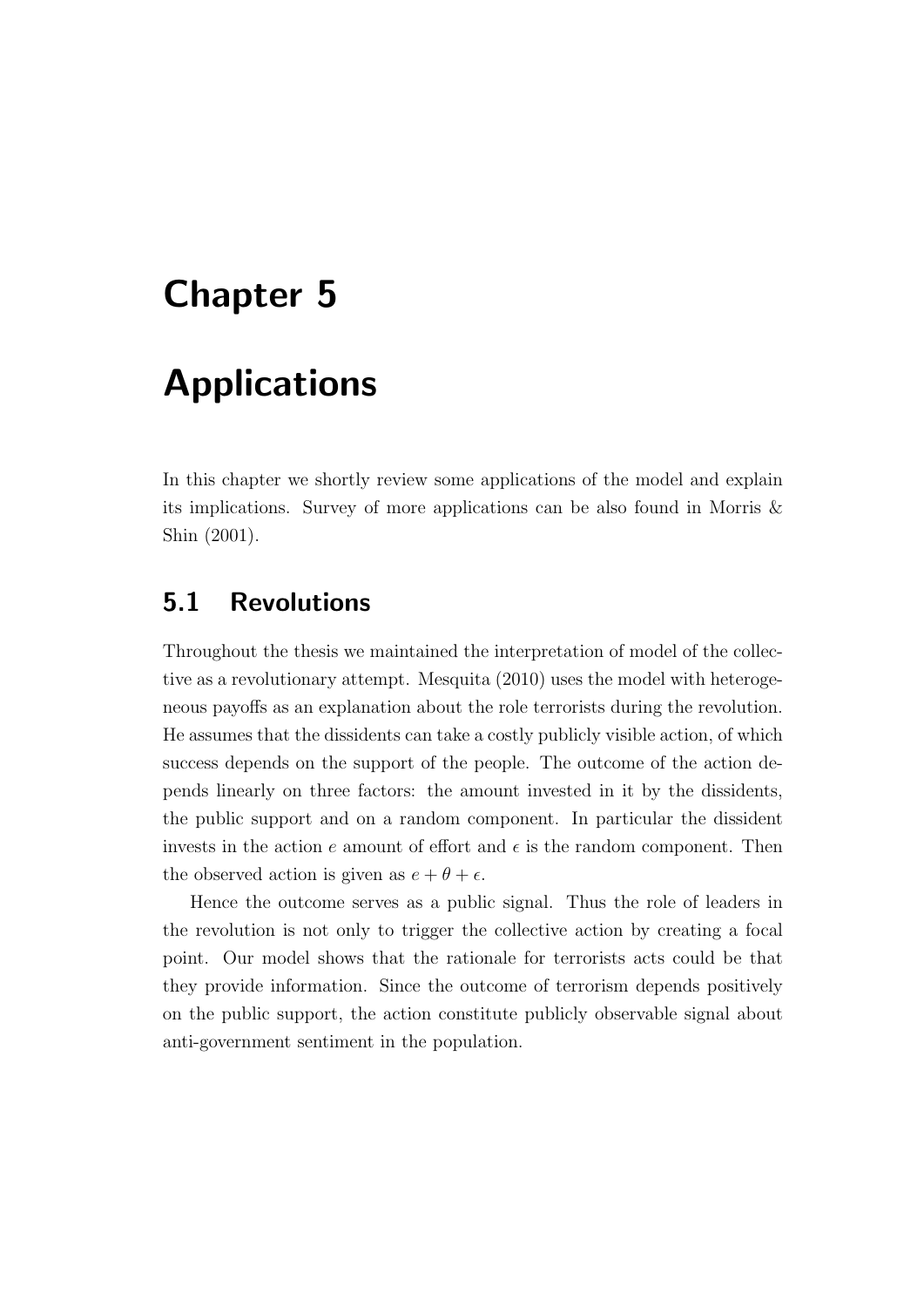## 5.2 Currency Crises

A classic application of the global games methodology is model of currency crisis. A currency crisis is a sudden devaluation in a currency linked with an abandonment of fixed exchange rate. Investors can make profit during the currency crisis by short selling the currency with fixed rate and speculating on the devaluation of the currency. In many cases the devaluation in a currency is inevitable because the affected countries run inflationary policies. [Obstfeld](#page-64-0) [\(1994\)](#page-64-0) notes, however, that sometimes self-fulfilling expectations of investors can trigger short selling in large amounts and force a country to abandon the peg even if the peg could have been otherwise sustained.

[Obstfeld](#page-64-1) [\(1986\)](#page-64-1) argue that for some values of fundamentals crises is inevitable. For other values of fundamentals, however, both the currency crises and maintenance of the fixed exchange rate regime are possible in dependence on the expectations of the investors. Thus the currency crises contain similar self-fulling features as the model of revolution and have multiple equilibria. [Morris & Shin](#page-63-3) [\(1998b\)](#page-63-3) and [Morris & Shin](#page-63-4) [\(1998a\)](#page-63-4) applied the global game approach similar to that of section [3.3](#page-34-0) to obtain unique prediction of the currency crises in dependence on the value of parameters. This allows us to make comparative statics exercise and see the role of the parameters.

We consider a stylized model of the currency attack. We assume that continuum of investors of mass one speculate on the devaluation of currency. Each investor can borrow one unit of currency and than sell the currency for an exchange rate  $e^{0}$ . After one period he one unit of currency back at an exchange rate  $e<sup>1</sup>$ . So if the exchange is still fixed after one period he does not earn anything, but if the peg is abandoned and the currency depreciates, he will earn the differential between the exchange rates  $e^0 - e^1$ . Moreover we assume that carrying out this operation cost c unit of currency. Hence the benefit from an attack on currency is  $B = e^0 - e^1 - c$ .

We assume that central bank has resources to maintain the fixed exchange rate regime only if at most T units of currency are sold on the market. The T parametrizes the level of foreign currency reserves as well as determination of the bank to defend the peg. The model we just outlined corresponds to our model of collective action and we can apply our findings from previous chapters. We summarize the payoffs in the table [5.1](#page-58-0)

We consider the simplest case with uncertainty about the threshold  $T$  and only the idiosyncratic signals. The results follow those in [3.3.2.](#page-36-1) The bank will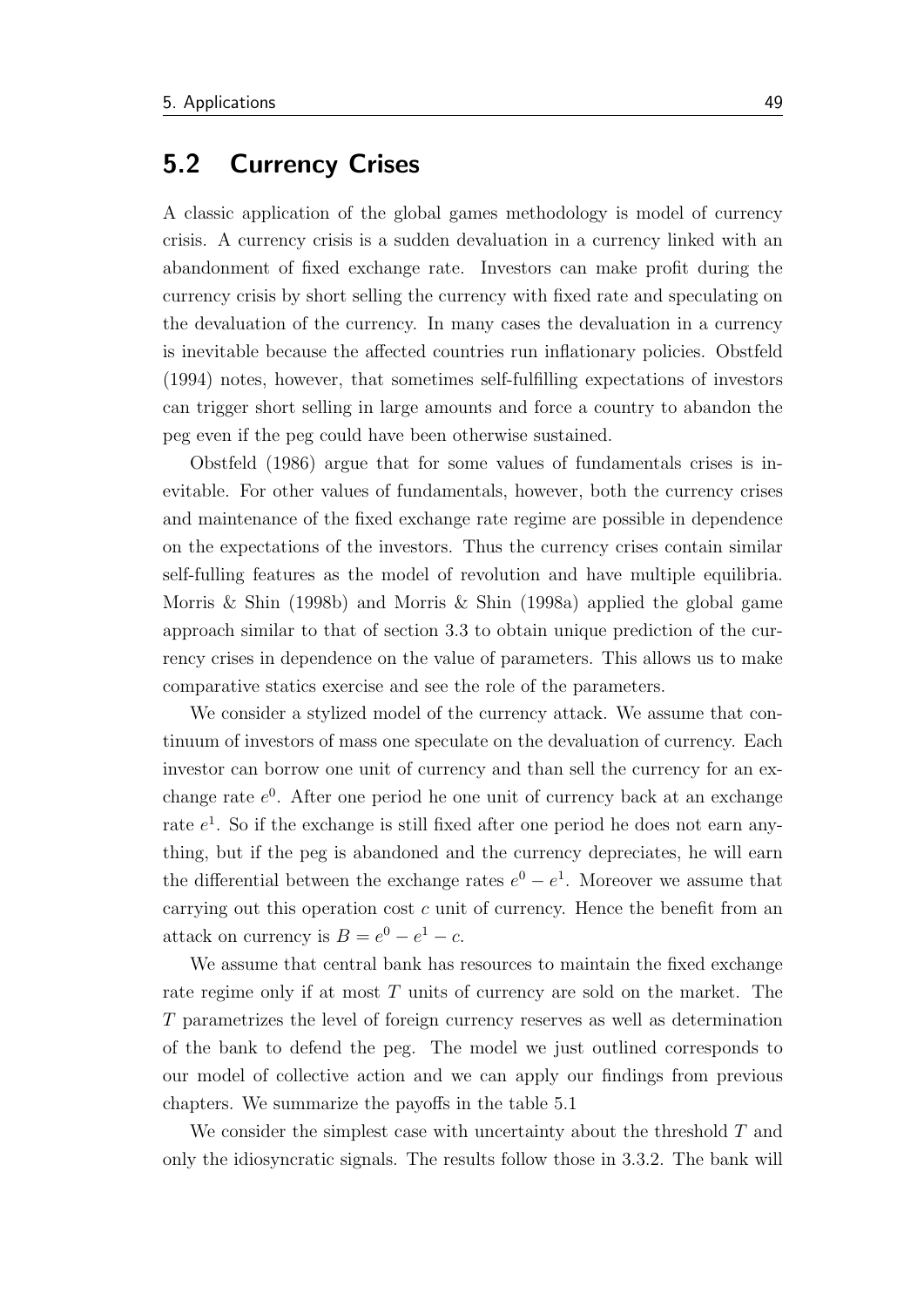|         | > 'I'           |  |
|---------|-----------------|--|
| revolt  | $e^{0}$<br>$-c$ |  |
| abstain |                 |  |

<span id="page-58-0"></span>Table 5.1: The Payoffs in the Model of Currency Crises

be able to defend the peg if for the parameter  $T$ :

<span id="page-58-1"></span>
$$
\frac{e^0 - e^1 - c}{e^0 - e^1} \le T \tag{5.1}
$$

Speculating on abandonment of a peg is a almost safe bet. If the speculation works out the investors will earn the interest rate differential and if it does not the investors loose only their transaction costs. It was advocated (for example in [Persaud](#page-64-2) [\(2009\)](#page-64-2)) that making the transaction costs higher is a good policy against the currency crises. Indeed this is the case in our model. The lower is the transaction cost  $c$ , the larger will be the speculation attacks and the more often will be peg abandoned. When the transaction cost will be close to zero, the left hand side of [5.1](#page-58-1) will be close to zero and the regime will collapse if  $T < 1$ . Thus even for currencies with strong fundamentals will be forced to leave the fixed exchange rate regime. Introducing a sand in the wheels might help to cut down on the number of self-fulfilling currency crises.

[Atkeson](#page-62-0) [\(2000\)](#page-62-0) argued that on financial markets investors closely observe public informations, hence the assumptions of only idiosyncratic signals are not viable and that the models must account for some restoration of common knowledge. There could be additional commonly known signals. We have shown that the cutoff level of the threshold  $T$  moves in the size of the public signals. Thus the change in the signals alone can trigger a currency crises. Moreover if the public informations are sufficiently precise the self-fulfilling nature of the crises is restored.

### 5.2.1 Extensions

It is often case that large investors of type of George Soros are highly visible and influence the small investors. [Corsetti](#page-62-1) *et al.*  $(2004)$  investigated such situation in the framework of the the model of section [3.3.](#page-34-0) They assumed there is one large investor that can short sell  $\alpha$  units of currency  $(0 < \alpha < 1)$  and there is continuum of small traders who can collectively short sell  $1 - \alpha$  of currency. They found that attack by the large player induces the smaller investors to be more aggressive. The effect is caused not only because the large player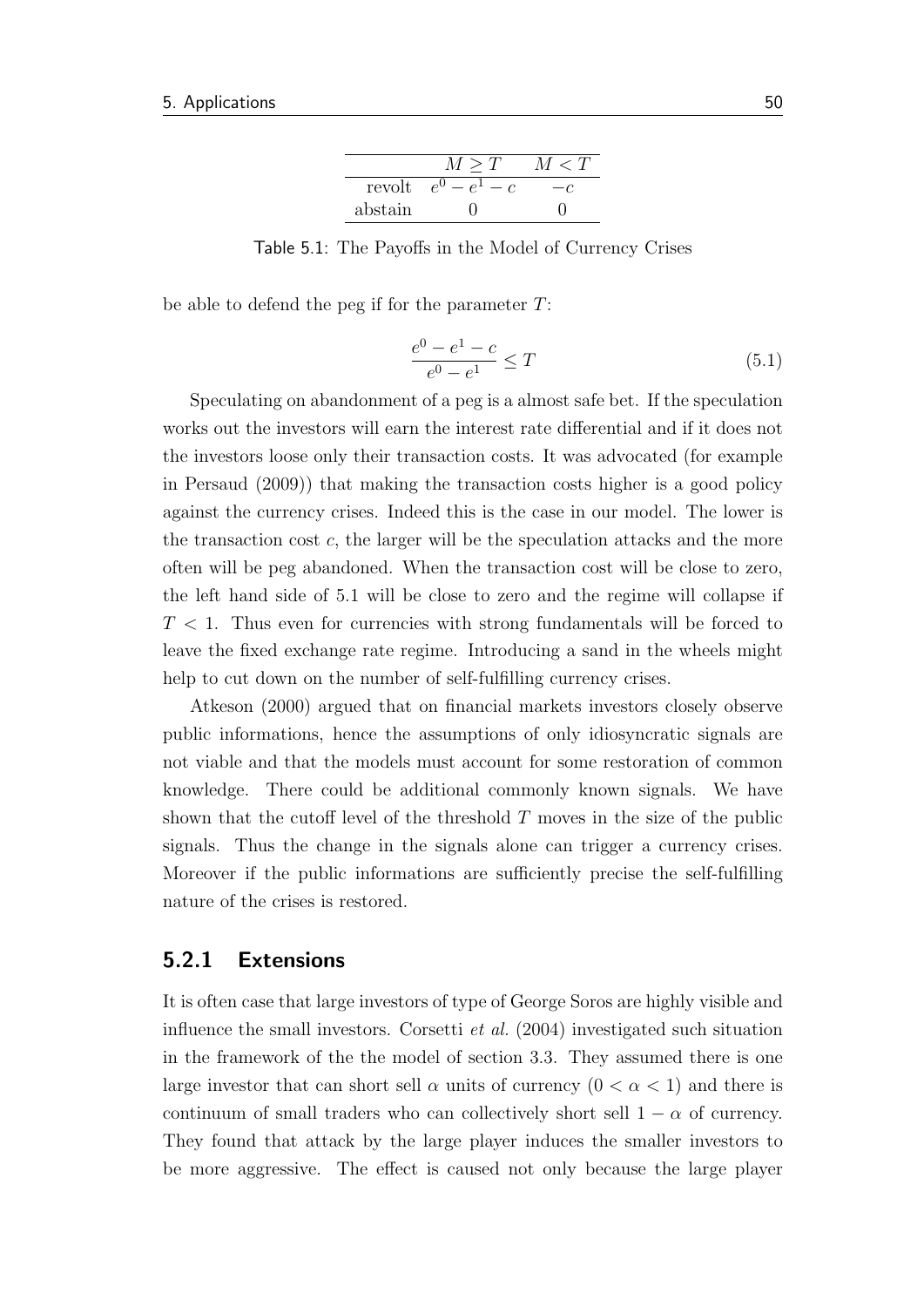lowers the amount of currency that the small players must short sell, but also because the action of large player conveys additional and commonly observed informations. The signal comes in the  $\theta + \epsilon \geq y$  rather then in the form  $\theta + \epsilon = y$  that tha signal had in our example. Similar situation to herding [\(Banerjee](#page-62-2) [1992\)](#page-62-2) arises and players might heavily rely on the signal that the large player acts. The importance of the signal from the large player depends on the relative sizes of the variances of the signals of small and large investor.

Other authors investigated other sources of public information. [Angeletos](#page-62-3) [et al.](#page-62-3) [\(2006\)](#page-62-3) considered a situation when a central bank endogenously set the transaction costs and [Angeletos](#page-62-4) et al. [\(2007\)](#page-62-4) such game is played repeatedly and players observe not only their signals but also know the peg was not abandoned. They found that public informations in such form again restore the multiplicity of equilibria.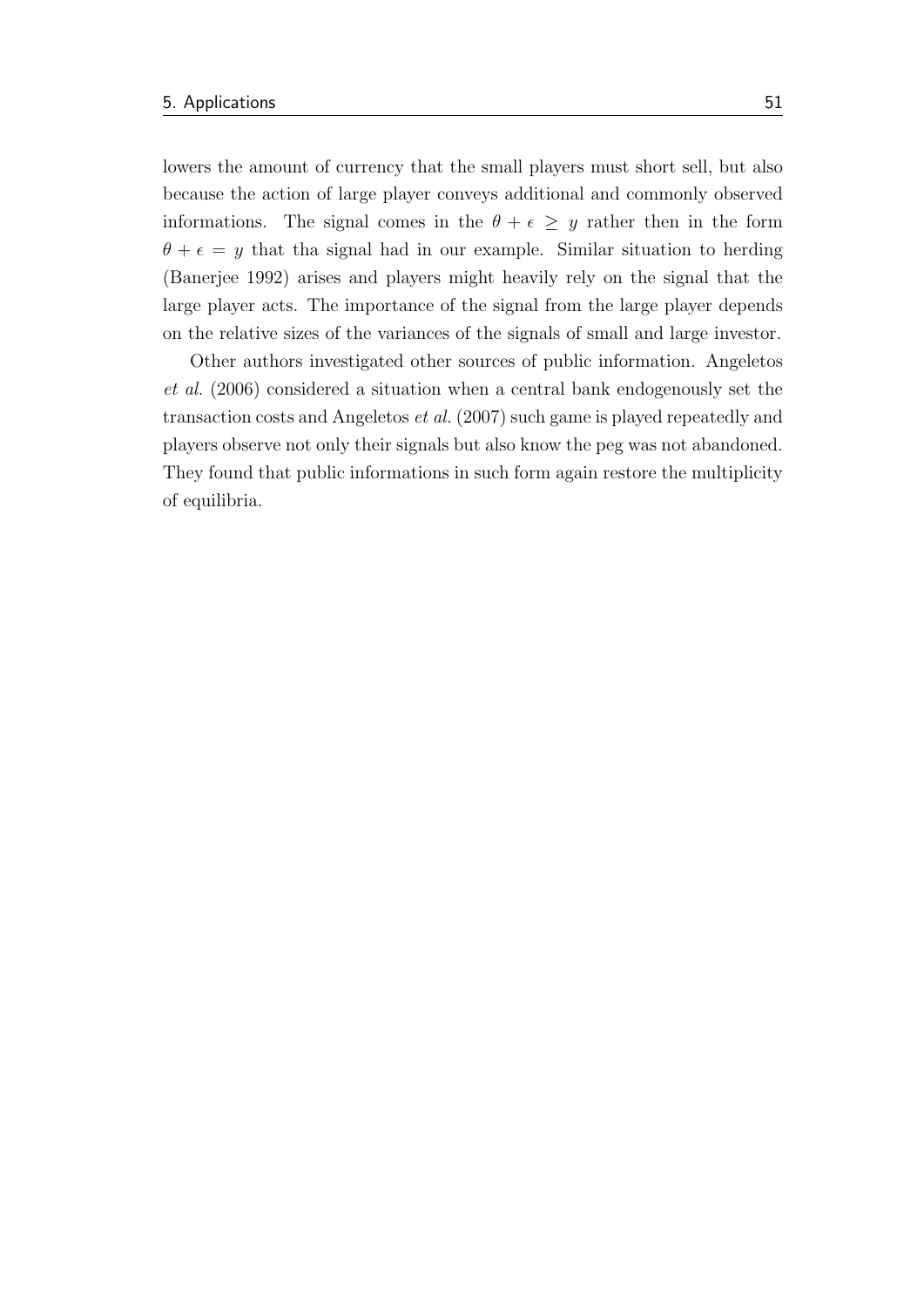# Chapter 6

# **Conclusion**

In this thesis we review theoretical literature about the coordination problem under uncertainty. We study a situation, in which agents choose between two actions, revolting and abstaining. If a sufficient part of the agents simultaneously choose the same action revolt, they can achieve a change in a regime that benefits them. Yet if only a small proportion of players revolt, those who revolt suffer a loss. Abstaining is an outside option that yields payoff zero. Hence each agent has to decide, whether to rely on that others will revolt as well. In the thesis we interpreted the situations as an attempt to overthrow a government, but the regime change could have a different meaning, for example an abandonment of fixed exchange rate.

The essence of the model is that the agents can reach the highest payoffs only if they coordinate. The choices of actions depend on the beliefs about what the other agents will do. Yet, many coherent beliefs are possible, so both of the actions can be justified as an equilibrium strategy. The outcomes are selffulfilling, whatever outcome is believed to prevail, that outcome also happens. Moreover, we argued there is often a trade-off between safe and Pareto-efficient actions, so there is no clear criteria which actions to choose.

In the real world the agents seldom know certainly all the information about the situation, thus we reviewed the literature that introduced the uncertainty into the model of coordination. We described especially the so called global game, the coordination game of incomplete information in which agents received different but correlated signals about the state. As a consequence there is uncertainty not only about the parameters of the game, but also about the information of other agents. We showed that the approach has two advantages. For one thing it turns out that this setting often leads to unique equilibrium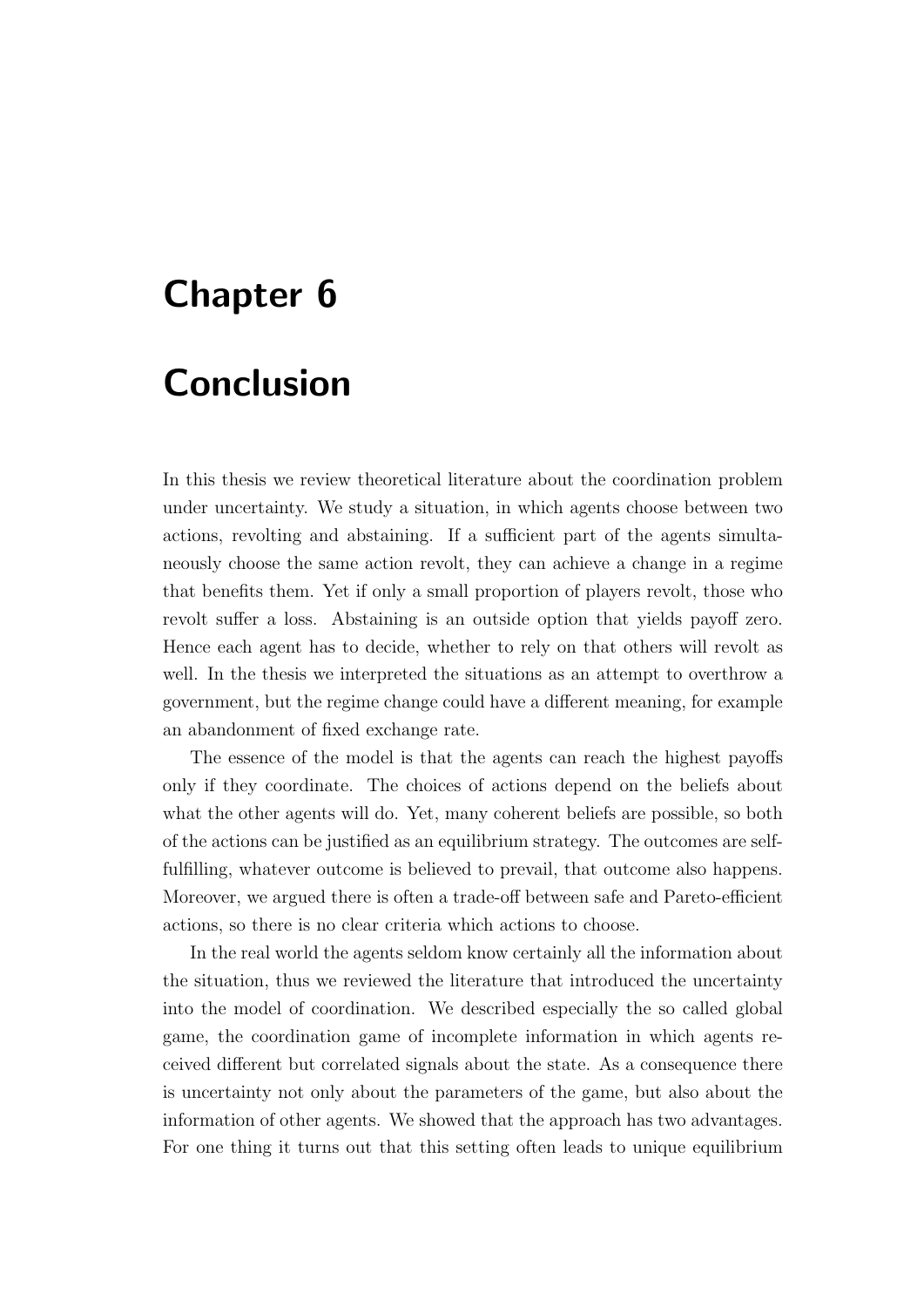and it thus enables us to examine the effect of the parameters. For the other thing the setting provides us with framework, in which we can discuss the role of information.

We consider several variants of the uncertainty and compared the effects. We consider model, in which each player receives idiosyncratic signal, the priors are uninformative and both action were dominated at some states. The model is a classic example of the global game. In this model the multiplicity of the equilibria disappeared. Great advantage is the unique prediction of the model and the possibility of making a comparative exercise.

We show that such model could be used to explain a currency crises. We showed that throwing some sand in the wheels of financial markets, raising the transaction costs of financial operations, would deter the agents from speculating against currency and reduce the occurrence of the currency crises

We also considered that players receive additional signal that is shared by all players. We found that if such signal was precise relatively to the private signal the multiplicity of equilibria was restored. We described how the result highlights the role of assumptions behind the global game. With sufficiently precise public signal the fact that the both actions are not dominated is commonly believed, whereas in the previous case there was always great uncertainty about the beliefs of other players, which led to elimination of some equilibria.

Lastly we consider a version of the model, in which only one action was dominated at some states. As a consequence the self-fulfilling nature of the equilibria was restored. We demonstrated that the public information affects the outcome of the game. One source of such information in political regime situation could be a publicly observable actions of terrorist. The model thus provides rationale for a terrorist act, which provides commonly observable information about the fundamentals. Such signal can make the revolution possible by informing the agents that the anti-government sentiment in the society is sufficiently high.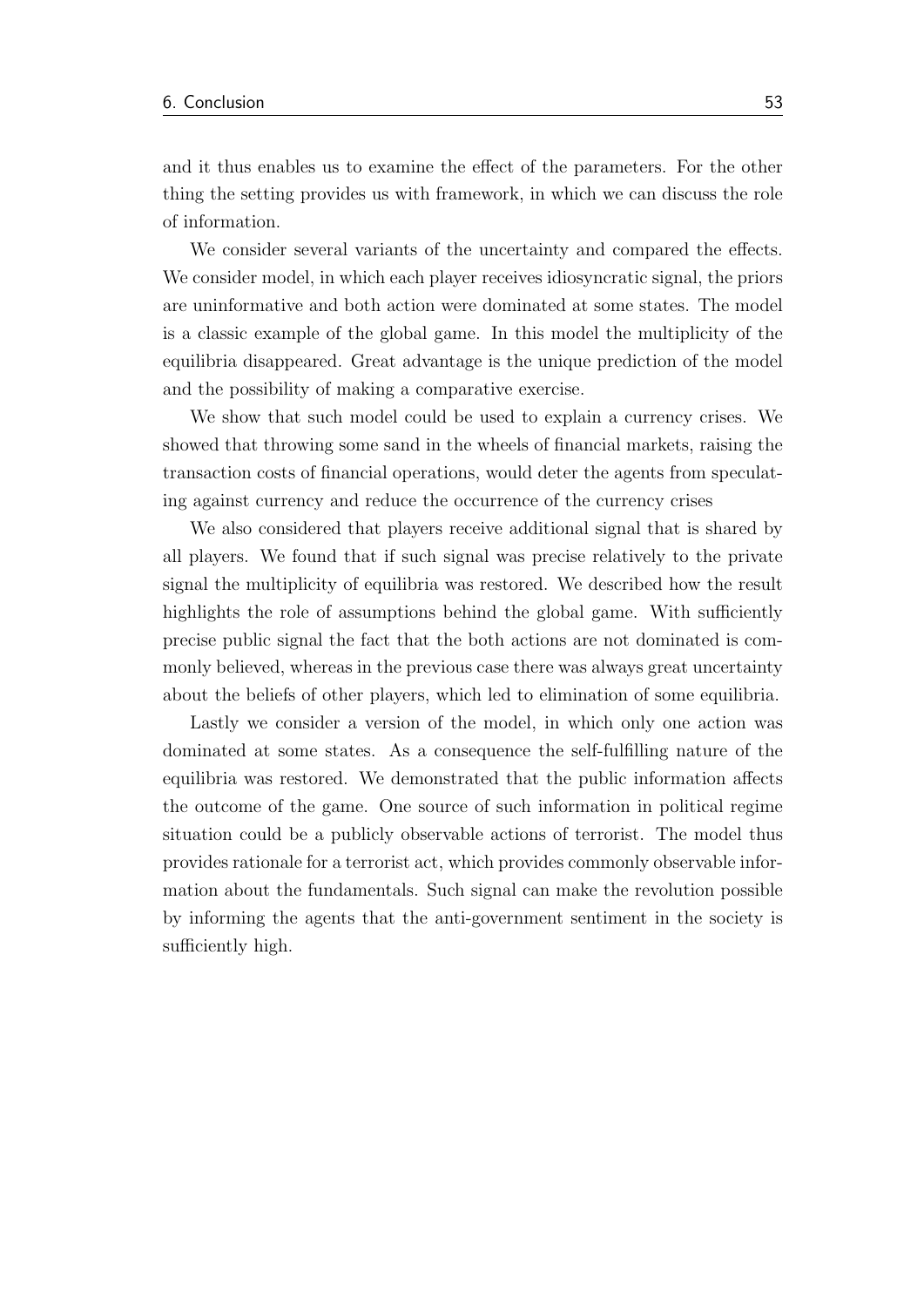# Bibliography

- <span id="page-62-3"></span>Angeletos, G.-M., C. Hellwig, & A. Pavan (2006): "Signaling in a global game: Coordination and policy traps." *Journal of Political Economy* 114(3): pp. 452–484.
- <span id="page-62-4"></span>Angeletos, G.-M., C. Hellwig, & A. Pavan (2007): "Dynamic global games of regime change: Learning, multiplicity, and the timing of attacks." Econometrica **75(3)**: pp. 711–756.
- <span id="page-62-0"></span>Atkeson, A. (2000): "Rethinking multiple equilibria in macroeconomic modelling: Comment." NBER Macroeconomics Annual 15, NBER.
- Aumann, R. J. (1976): "Agreeing to disagree." Annals of Statistics, 1976 4: pp. 1236–1239.
- <span id="page-62-6"></span>BAGNOLI, M. & T. BERGSTROM (2005): "Log-concave probability and its applications." *Economic Theory* **26(2)**: pp. 445–469.
- <span id="page-62-2"></span>BANERJEE, A. V. (1992): "A simple model of herd behavior." The Quarterly Journal of Economics  $107(3)$ : pp. 797–817.
- Carlsson, H. & E. van Damme (1993): "Global games and equilibrium selection." *Econometrica*  $61(5)$ : pp. 989–1018.
- Cooper, R., D. V. DeJong, R. Forsythe, & T. W. Ross (1992): "Communication in coordination games." The Quarterly Journal of Economics 107(2): pp. 739–71.
- <span id="page-62-1"></span>CORSETTI, G., A. DASGUPTA, S. MORRIS, & H. S. SHIN (2004): "Does one soros make a difference? a theory of currency crises with large and small traders." Review of Economic Studies  $71(1)$ : pp. 87–113.
- <span id="page-62-5"></span>DEGROOT, M. H. (2005): *Optimal Statistical Decisions*. Newark, NJ: Wiley.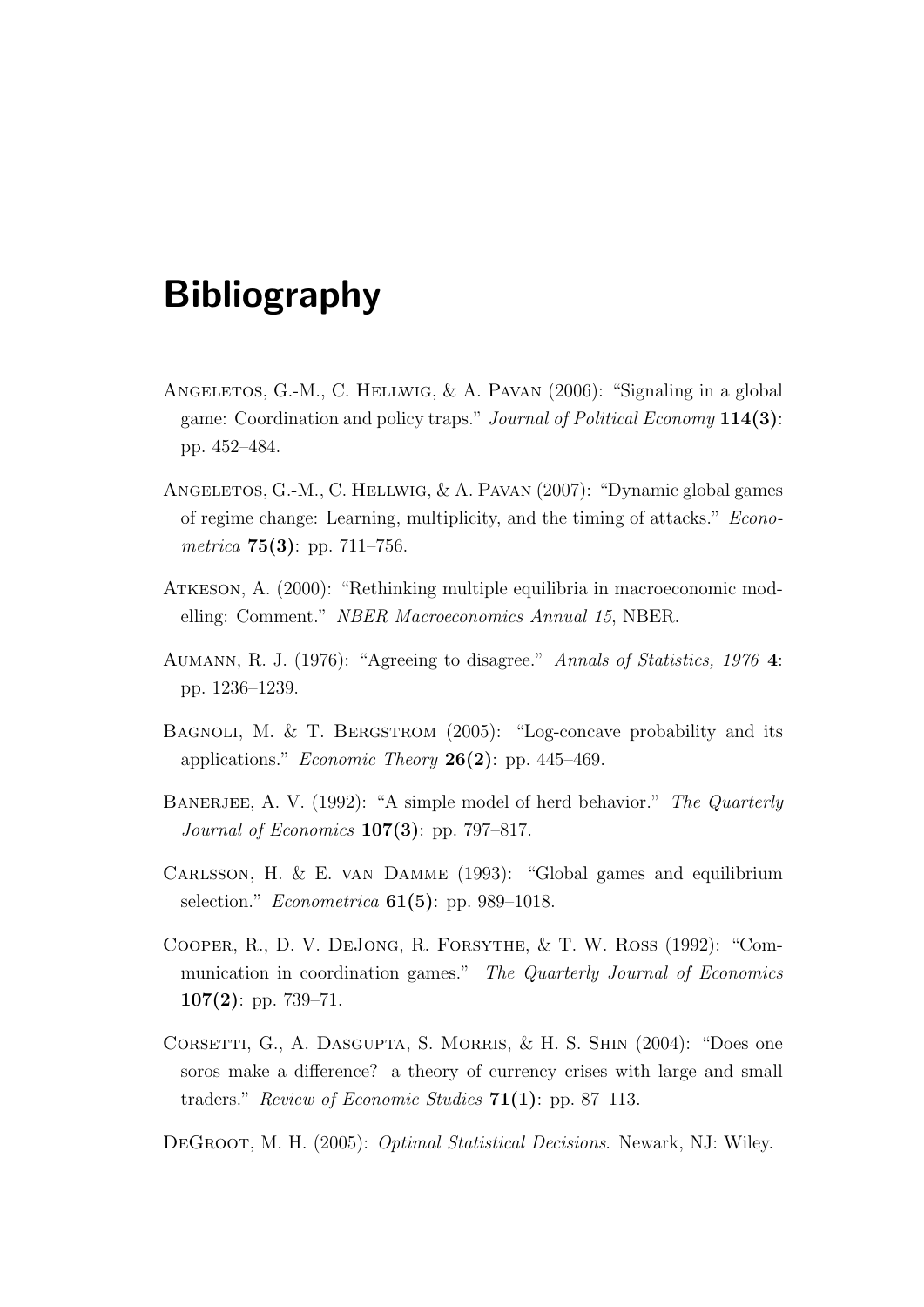- ECHENIQUE, F. & A. EDLIN (2004): "Mixed equilibria are unstable in games of strategic complements." Journal of Economic Theory 118(1): pp. 61–79.
- EDMOND, C. (2011): "Information manipulation, coordination, and regime change." NBER Working Papers 17395, National Bureau of Economic Research, Inc.
- <span id="page-63-2"></span>FUDENBERG, D. & D. K. LEVINE (1998): The Theory of Learning in Games, volume 1 of MIT Press Books. The MIT Press.
- HARSANYI, J. C. & R. SELTEN (1988): A General Theory of Equilibrium Selection in Games, volume 1 of MIT Press Books. The MIT Press.
- <span id="page-63-1"></span>Mesquita, E. B. D. (2010): "Regime change and revolutionary entrepreneurs." American Political Science Review 104(03): pp. 446–466.
- MILGROM, P. & J. ROBERTS (1990): "Rationalizability, learning, and equilibrium in games with strategic complementarities." *Econometrica*  $58(6)$ : pp. 1255–77.
- MONDERER, D. & D. SAMET (1989): "Approximating common knowledge with common beliefs." *Games and Economic Behavior*  $1(2)$ : pp. 170–190.
- MORRIS, S., R. ROB, & H. S. SHIN (1995): "Dominance and belief potential." *Econometrica* **63(1)**: pp. 145–57.
- <span id="page-63-4"></span>MORRIS, S. & H. SHIN (1998a): "A theory of the onset of currency attacks." Technical report.
- <span id="page-63-3"></span>MORRIS, S. & H. S. SHIN (1998b): "Unique equilibrium in a model of selffulfilling currency attacks." American Economic Review 88(3): pp. 587–97.
- MORRIS, S. & H. S. SHIN (2000): "Rethinking multiple equilibria in macroeconomic modelling." Cowles Foundation Discussion Papers 1260, Cowles Foundation for Research in Economics, Yale University.
- <span id="page-63-0"></span>MORRIS, S. & H. S. SHIN (2001): "Global games: Theory and applications." Cowles Foundation Discussion Papers 1275R, Cowles Foundation for Research in Economics, Yale University.
- MORRIS, S. & H. S. SHIN (2004): "Coordination risk and the price of debt." European Economic Review  $48(1)$ : pp. 133 – 153.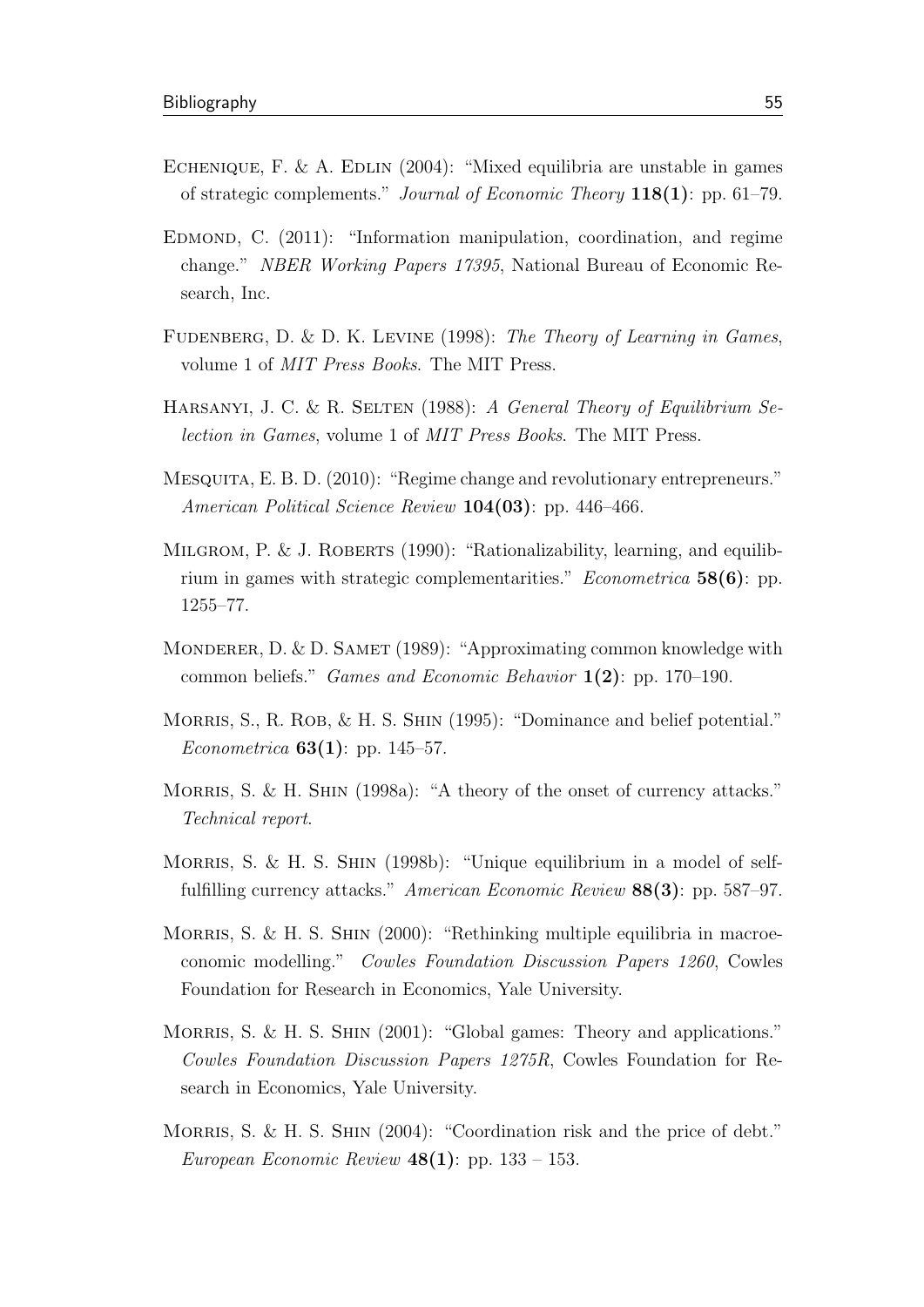- <span id="page-64-1"></span>OBSTFELD, M. (1986): "Rational and self-fulfilling balance-of-payments crises." American Economic Review  $76(1)$ : pp. 72–81.
- <span id="page-64-0"></span>OBSTFELD, M. (1994): "The logic of currency crises." NBER Working Papers 4640, National Bureau of Economic Research, Inc.
- <span id="page-64-2"></span>Persaud, A. (2009): "We should put sand in the wheels of the market." The Financial Times.
- Rubinstein, A. (1989): "The electronic mail game: Strategic behavior under "almost common knowledge."." American Economic Review 79(3): pp. 385–91.
- SCHELLING, T. C. (1980): Strategy of Confict. Harvard University Press.
- SCHMIDT, D., R. SHUPP, J. M. WALKER, & E. OSTROM (2003): "Playing safe in coordination games:: the roles of risk dominance, payoff dominance, andhistory of play." *Games and Economic Behavior*  $42(2)$ : pp. 281 – 299.
- Shiller, R. J. (2000): Irrational exuberance. Princeton University Press, Princeton, N.J. ; Chichester :.
- Straub, P. G. (1995): "Risk dominance and coordination failures in static games." The Quarterly Review of Economics and Finance  $35(4)$ : pp. 339 – 363.
- YOUNG, H. P. (1993): "The evolution of conventions." Econometrica  $61(1)$ : pp. 57–84.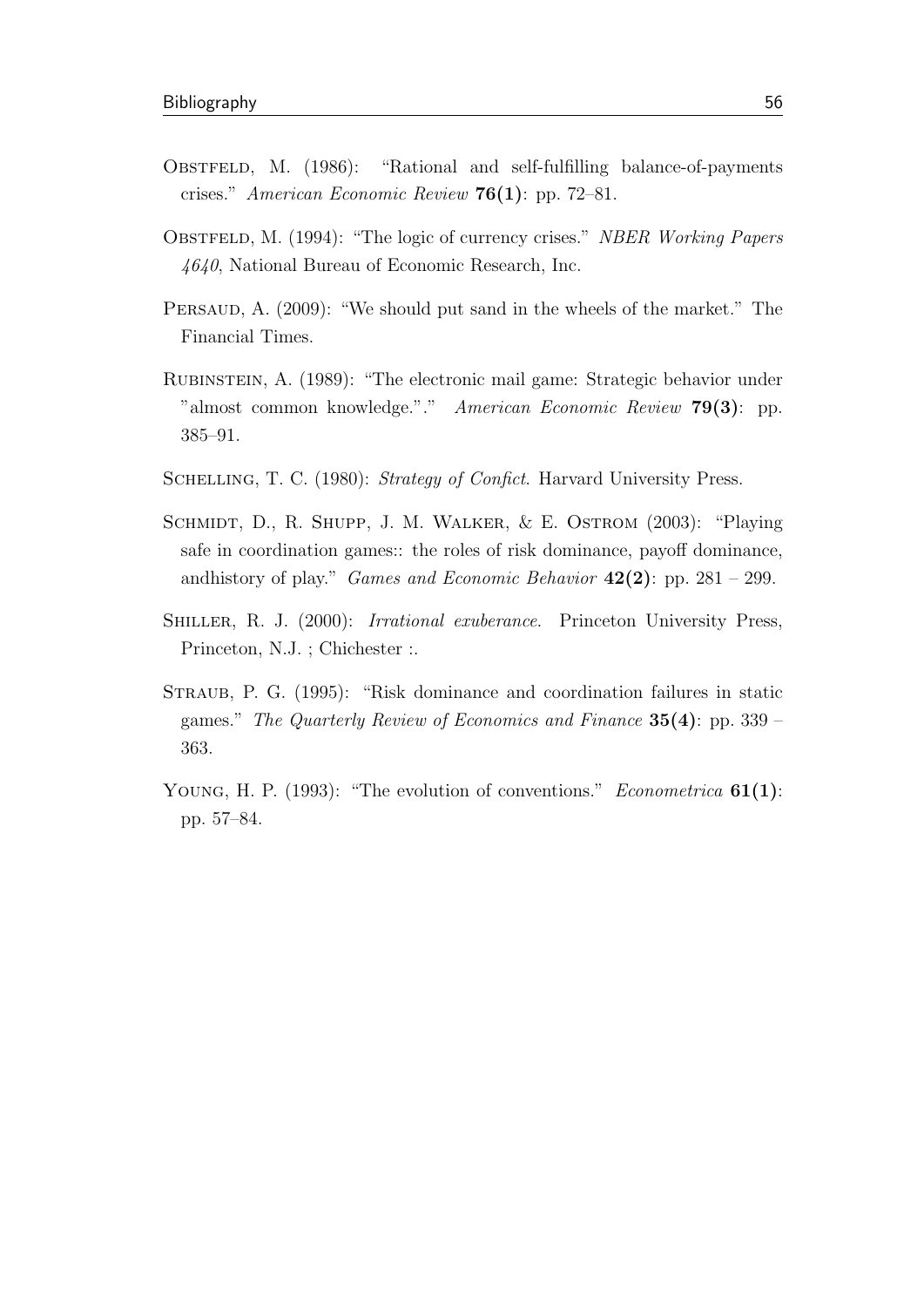# Appendix A

# Appendix

## A.1 Bayesian Updating

Below we derive the posterior distribution that we have used throughout the thesis. We find the posterior for the random variable Θ with normal prior after observing a noisy signal about  $\Theta$  with normally distributed noise. The derivation follows [DeGroot](#page-62-5) [\(2005\)](#page-62-5).

We assume that  $\Theta$  and Y are distributed according:

<span id="page-65-0"></span>
$$
\Theta \sim \mathcal{N}(x, \sigma), \quad Y \sim \mathcal{N}(\Theta, \eta) \tag{A.1}
$$

We denote  $f_{\Theta}(\theta|y)$  the probability density function of  $\Theta$  at  $\Theta = \theta$  conditional on observing that  $Y = y$ .  $f_{\Theta}(\theta)$  is the density function for  $\Theta$  and  $f_Y(y|\theta)$ is the density for Y conditional on realization of  $\Theta = \theta$ . We plug the normal densities into the rule for finding conditional probability density functions:

$$
f_{\Theta}(\theta|y) = \frac{f_Y(y|\theta)f_{\Theta}(\theta)}{\int_{-\infty}^{\infty} f_Y(y|t)f_{\Theta}(t)dt} \propto f_Y(y|\theta)f_{\Theta}(\theta)
$$

$$
\propto \exp(-\eta(y-\theta)^2)\exp(-\sigma(\theta-x)^2)
$$

$$
\propto \exp(-\eta y^2 + 2\eta y \theta - \eta \theta^2 - \sigma \theta^2 + 2\sigma \theta x - \sigma x^2)
$$

In the following equations we rearrange the last term so that all  $\theta$  are in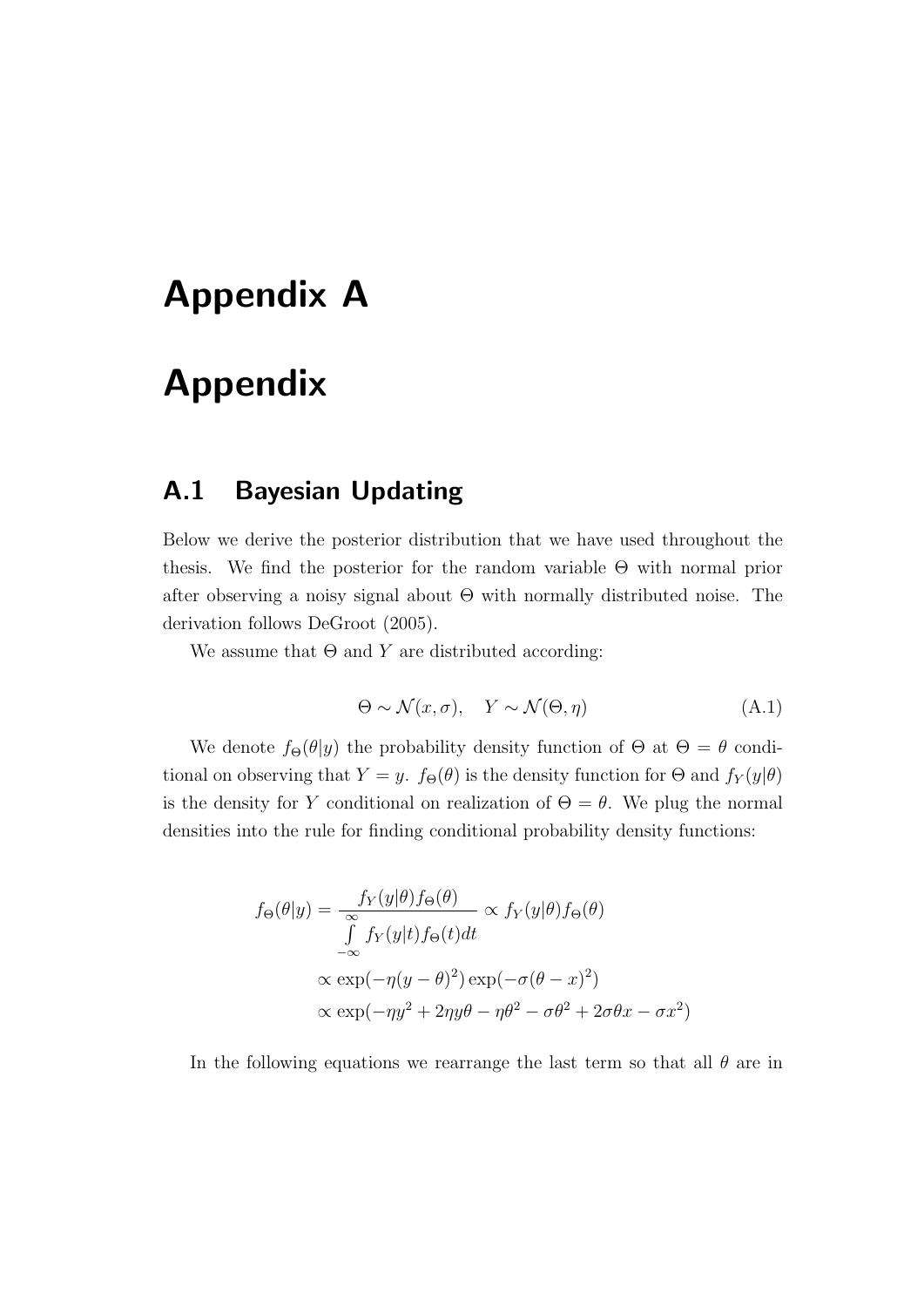quadratic term and leave the rest that is not a function of  $\theta$  out.

$$
f_{\Theta}(\theta|y) \propto \exp(-\eta y^2 + 2\eta y \theta - \eta \theta^2 - \sigma \theta^2 + 2\sigma \theta x - \sigma x^2)
$$
  

$$
\propto \exp(-( \eta + \sigma) \theta^2 + 2(\sigma x + \eta y) \theta - \eta y^2 - \sigma x^2)
$$
  

$$
\propto \exp\left(-(\eta + \sigma) \left(\theta^2 + 2\left(\frac{\sigma}{\eta + \sigma} x + \frac{\eta}{\eta + \sigma} y\right) \theta + \left(\frac{\sigma}{\eta + \sigma} x + \frac{\eta}{\eta + \sigma} y\right)^2\right) - \left(\frac{\sigma}{\eta + \sigma} x + \frac{\eta}{\eta + \sigma} y\right)^2\right) - \eta y^2 - \sigma x^2\right)
$$
  

$$
\propto \exp\left(-(\eta + \sigma) \left(\theta - \left(\frac{\sigma}{\eta + \sigma} x + \frac{\eta}{\eta + \sigma} y\right)\right)^2\right)
$$
  

$$
\times \exp\left((\eta + \sigma) \left(\frac{\sigma}{\eta + \sigma} x - \frac{\eta}{\eta + \sigma} y\right)^2 - \eta y^2 - \sigma x^2\right)
$$
  

$$
\propto \exp\left(-(\eta + \sigma) \left(\theta - \left(\frac{\sigma}{\eta + \sigma} x + \frac{\eta}{\eta + \sigma} y\right)\right)^2\right)
$$

The last term is proportional to the density of normal distribution. Since  $f_{\Theta}(\theta|y)$  is probability distribution function, it must integrate to one and thus the multiplicative constant must be the same as for the density of normal distribution. Thus the posterior distribution of  $\Theta$  is:

<span id="page-66-0"></span>
$$
\mathcal{N}\left(\frac{\sigma}{(\eta+\sigma)}x + \frac{\eta}{(\eta+\sigma)}y, \frac{1}{\eta+\sigma}\right) \tag{A.2}
$$

After the player receives the private signal  $x$  has the same posterior as the prior in [A.1,](#page-65-0) so after he observes the public signal  $Y$  he further updates the posterior, so the posterior distribution is given by [A.2.](#page-66-0)

## A.2 Cutoff Equilibria with Heterogeneous Payoffs

Below we show the proof for the claim in section [4.](#page-44-0)

Claim A.1. If the players receive only private signals,  $A(\theta)$  is increasing. If there is public signal available,  $A(\theta)$  is single peaked and  $\lim_{\theta \to -\infty} A(\theta) = \lim_{\theta \to \infty} A(\theta) = 0$ 

*Proof.* The function  $A(\theta)$  is defined as  $1 - \Phi\left(\sqrt{\sigma}(\tilde{x}(\theta) - \theta)\right)$ . To examine whether it is increasing or not we differentiate it.

$$
\frac{dA}{d\theta} = -\sqrt{\sigma}\phi\Big(\sqrt{\sigma}(\tilde{x}(\theta) - \theta)\Big)(\tilde{x}'(\theta) - 1)
$$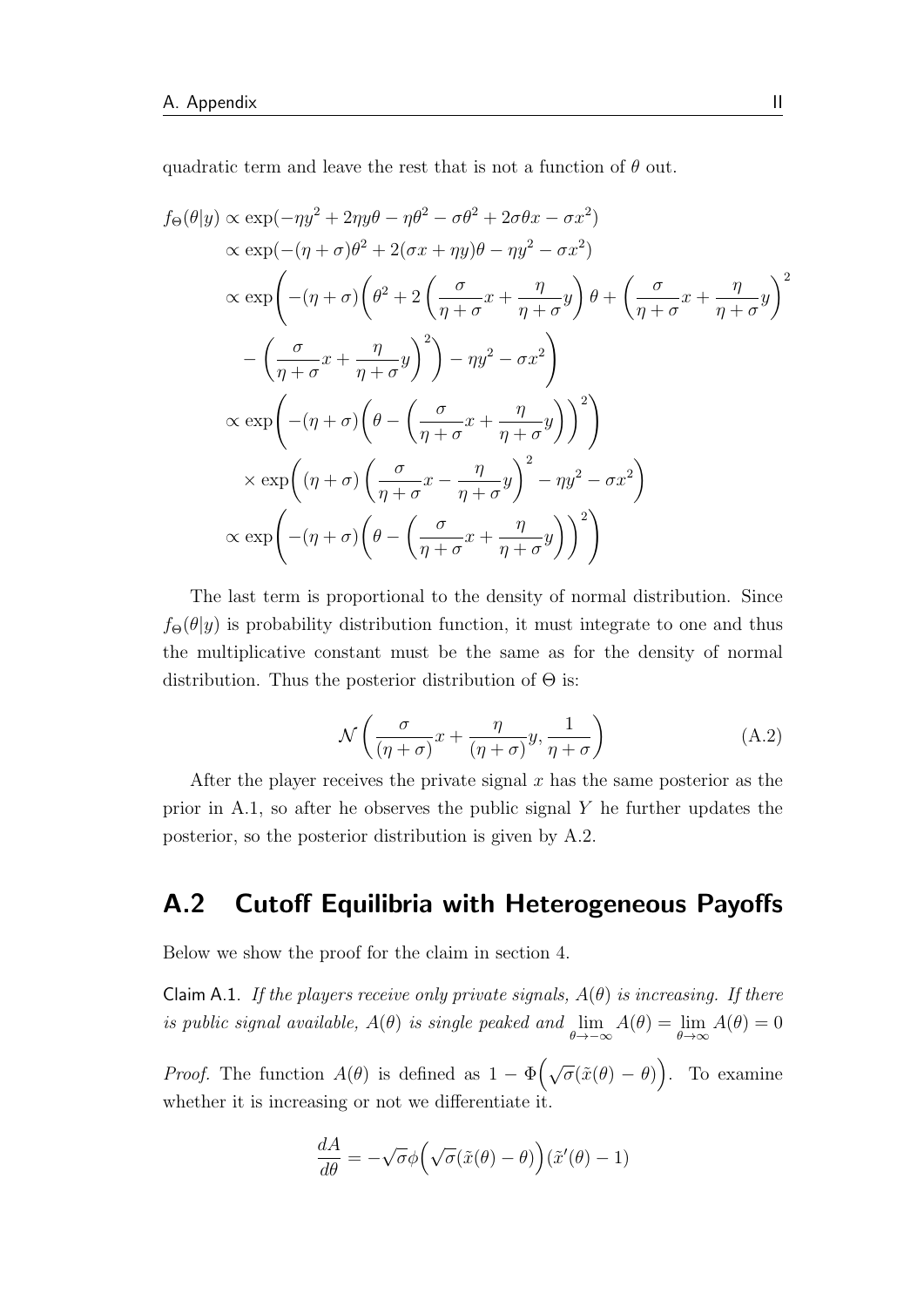$A(\theta)$  is increasing iff:

$$
\frac{dA}{d\theta} = -\sqrt{\sigma}\phi \left( \sqrt{\sigma} (\tilde{x}(\theta) - \theta) \right) (\tilde{x}'(\theta) - 1) > 0
$$

Since  $\phi(\cdot)$  is positive,  $A(\theta)$  is increasing iff  $\tilde{x}'(\theta) < 1$ . The function  $\tilde{x}(\theta)$  is defined implicitly as  $\tilde{x}$  that solves.

$$
\left(1 - \Phi\left(\eta + \sigma\left(\theta - \frac{\sigma}{\eta + \sigma}\tilde{x} - \frac{\eta}{\eta + \sigma}y\right)\right)\right)(\tilde{x} + c) = c
$$

In what follows we will denote  $\phi($ √  $\sqrt{\eta+\sigma}(\theta-\frac{\sigma}{n+1})$  $\frac{\sigma}{\eta+\sigma}\tilde{x}-\frac{\eta}{\eta+\sigma}$  $(\frac{\eta}{\eta+\sigma}y)$  and  $\Phi(\sqrt{\eta+\sigma}(\theta-\$ σ  $\frac{\sigma}{\eta+\sigma}\tilde{x}-\frac{\eta}{\eta+\sigma}$  $(\frac{\eta}{\eta+\sigma}y)$  as f and F. By implicit differentiation we find that the derivative of  $\tilde{x}(\theta)$  is:

<span id="page-67-1"></span>
$$
\tilde{x}'(\theta) = -\frac{-f(\tilde{x} + c)}{\frac{\sigma}{\eta + \sigma} f(\tilde{x} + c) + 1 - F}
$$
\n(A.3)

Since  $A(\theta)$  is increasing iff  $\tilde{x}'(\theta) < 1$ , we plug the derivative into this condition. After multiplying both sides by the positive denominator we get that  $A(\theta)$  is increasing iff:

$$
f(\tilde{x} + c) < \frac{\sigma}{\eta + \sigma} f(\tilde{x} + c) + 1 - F
$$

After subtracting  $\frac{\sigma}{\eta+\sigma}f(\tilde{x}+c)$  from both sides and dividing by  $f(\tilde{x}+c)$  we get that this is equivalent to:

<span id="page-67-0"></span>
$$
\frac{\eta}{(\eta + \sigma)} < \frac{1 - F}{f(\tilde{x} + c)}\tag{A.4}
$$

When there is only private information the public signal is completely uninformative and its precision is zero. Therefore to obtain the slope of  $A(\theta)$  in this special case we substitute  $\eta = 0$  into the inequality [A.](#page-67-0)4. The condition is always satisfied because the right hand side of the inequality is strictly positive and therefore the function  $A(\theta)$  is increasing.

When the public signal is present, the left hand side of the inequality [A.](#page-67-0)4 is greater than zero. We show that right hand side is decreasing in  $\theta$  and that it crosses the left hand side once. This implies that the function  $A(\theta)$  is single peaked.

First we show that the argument inside the normal cdf and pdf on the left hand side of the inequality [A.4](#page-67-0) is increasing in  $\theta$ , i.e. that: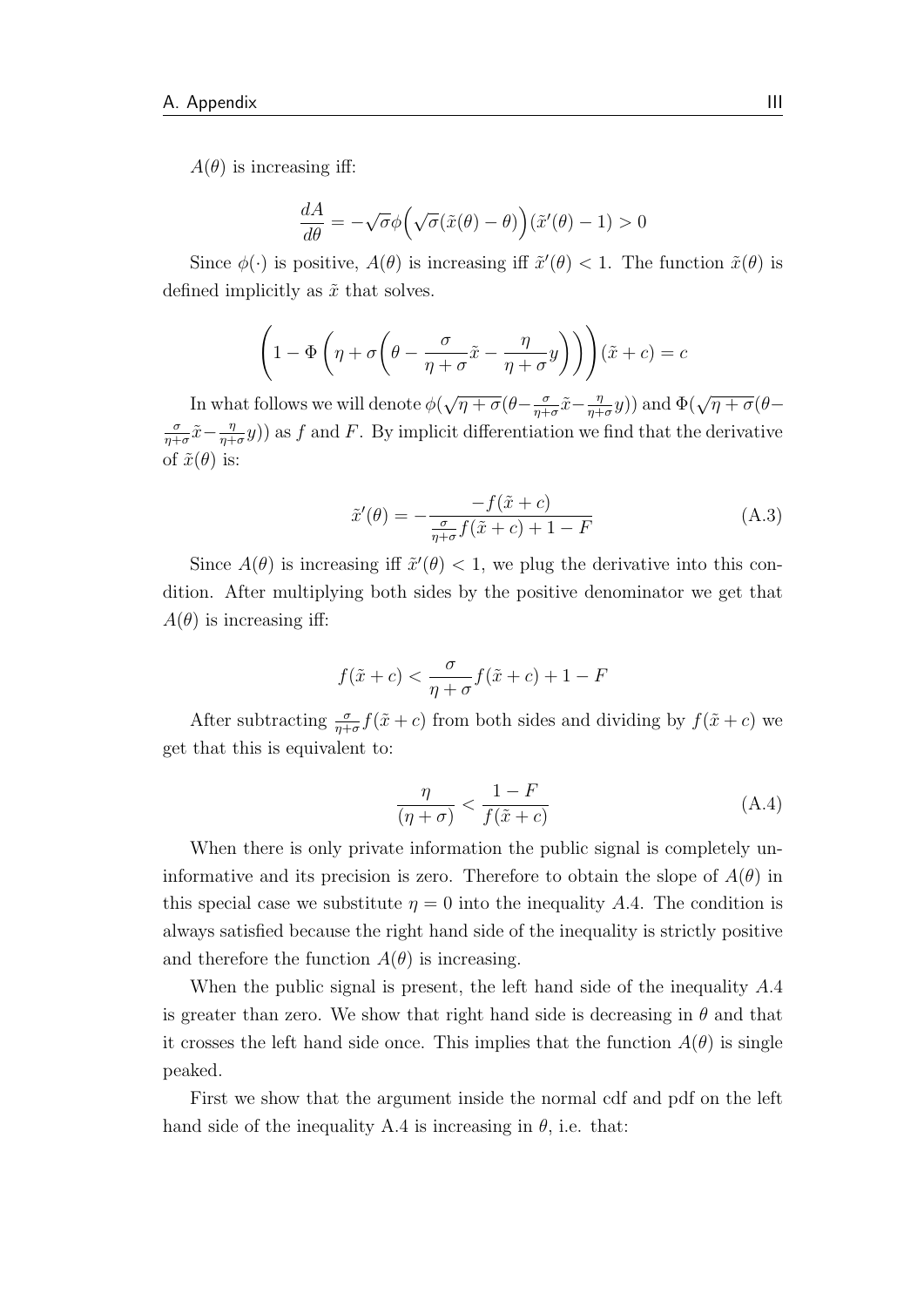<span id="page-68-0"></span>
$$
\sqrt{\eta + \sigma} \left( \theta - \frac{\sigma}{\eta + \sigma} \tilde{x}(\theta) - \frac{\eta}{\eta + \sigma} y \right) \tag{A.5}
$$

is increasing in  $\theta$ . We differentiate the expression and plug in for the derivative of  $\tilde{x}(\theta)$  from [A.3.](#page-67-1) So the term is increasing in  $\theta$  iff:

$$
1 - \frac{\sigma}{\eta + \sigma} x'(\theta) > 0
$$
  

$$
1 - \frac{\sigma}{\eta + \sigma} \left( -\frac{-f(\tilde{x} + c)}{\frac{\sigma}{\eta + \sigma} f(\tilde{x} + c) + 1 - F} \right) > 0
$$
  

$$
\frac{\sigma}{\eta + \sigma} f(\tilde{x} + c) + 1 - F > \frac{\sigma}{\eta + \sigma} f(\tilde{x} + c)
$$
  

$$
1 - F > 0
$$

The last term is indeed true, so [A.5](#page-68-0) is increasing in  $\theta$ . Because the normal distribution is log concave (see [Bagnoli & Bergstrom](#page-62-6) [\(2005\)](#page-62-6)) the ratio  $\frac{1-\Phi(\cdot)}{\phi(\cdot)}$ is decreasing in its arguments.  $\frac{1-F}{f}$  on the left hand side of [A.4](#page-67-0) is composed function of the increasing term [A.5](#page-68-0) and the decreasing ratio of normal cdf and pdf  $\frac{1-\Phi(\cdot)}{\phi(\cdot)}$ , hence it is decreasing. Moreover since  $\tilde{x}(\theta) + c$  is positive and increasing,  $\frac{1-F}{f(\tilde{x}+c)}$  is decreasing. Next, we investigate the limits of  $\frac{1-F}{f(\tilde{x}+c)}$ . We note that:

$$
\lim_{\theta \to -\infty} \tilde{x}(\theta) = 0, \quad \lim_{\theta \to \infty} \tilde{x}(\theta) = \infty
$$
\n(A.6)

As  $\theta$  goes to  $-\infty$ :

$$
\lim_{\theta \to -\infty} \sqrt{\eta + \sigma} \left( \theta - \frac{\sigma}{\eta + \sigma} \tilde{x}(\theta) - \frac{\eta}{\eta + \sigma} y \right) = -\infty
$$

Because the arguments inside of the normal cdf and pdf in  $F$  and  $f$  go to  $-\infty$ , F and f go to zero, so we have that:

$$
\lim_{\theta \to -\infty} \frac{1 - F}{f(\tilde{x}(\theta) + c)} = \infty
$$

In addition the term  $\frac{1-F}{f}$  is decreasing and greater than zero, so it has a limit. As  $\theta$  goes to infinity: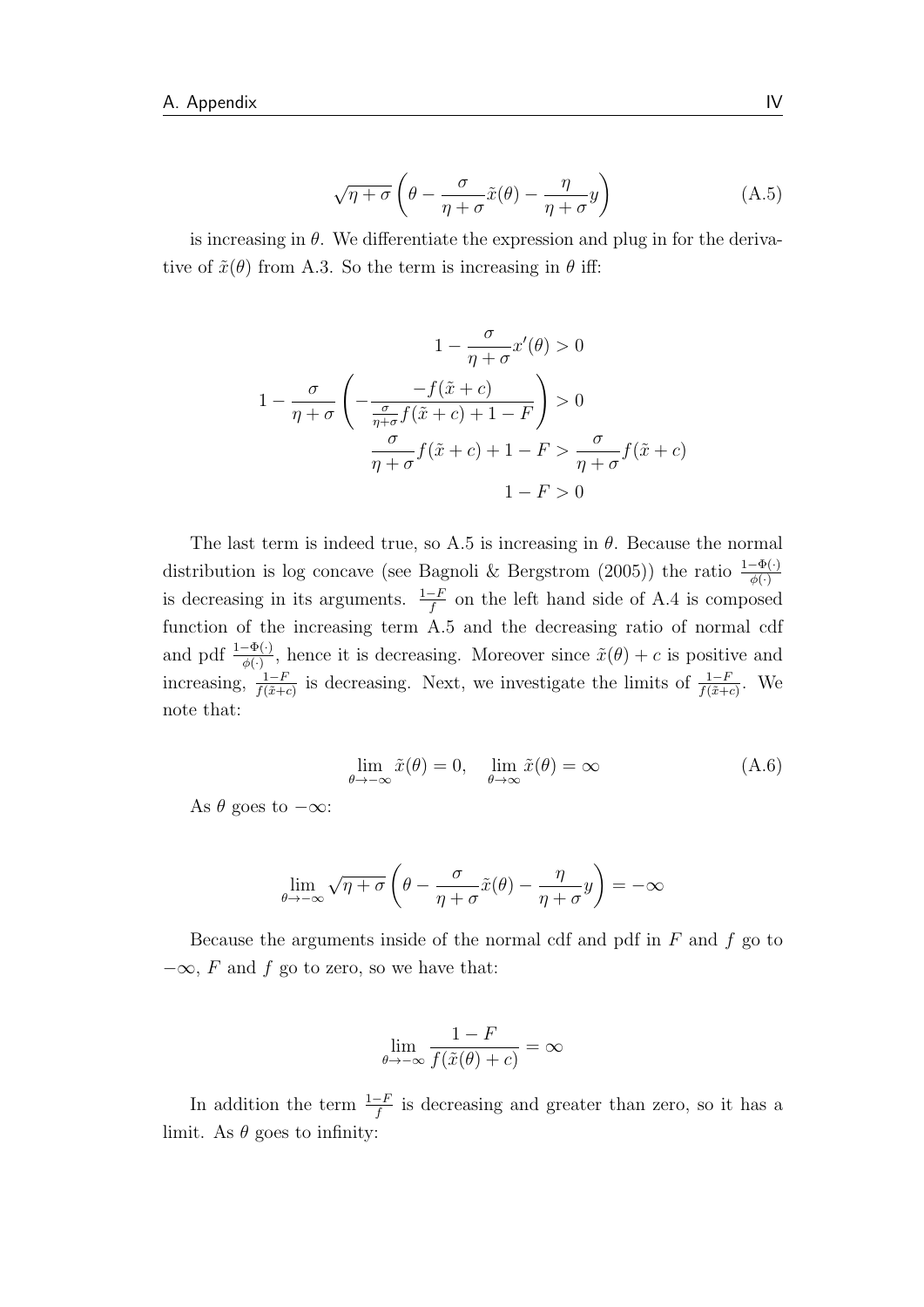$$
\lim_{\theta \to \infty} \frac{1 - F}{f(x(\theta) + c)} = \lim_{\theta \to -\infty} \frac{1 - F}{f} \times \lim_{\theta \to -\infty} \frac{1}{x(\theta) + c} = \lim_{\theta \to -\infty} \frac{1 - F}{f} \times 0 = 0
$$

To sum it up, the term on the right hand side of the inequality [A.4](#page-67-0) is decreasing in  $\theta$  and goes from infinity to zero. Thus for small  $\theta$  the inequality [A.4](#page-67-0) holds and  $A(\theta)$  is increasing and for high  $\theta$  the function  $A(\theta)$  is decreasing. Next we look at the limits of  $A(\theta)$ .

$$
\lim_{\theta \to -\infty} A(\theta) = \lim_{\theta \to -\infty} 1 - \Phi(\sqrt{\sigma}(\tilde{x}(\theta) - \theta))
$$

$$
= 1 - \Phi(\infty) = 0
$$

In the end we show that as  $\theta$  goes to infinity  $A(\theta)$  goes to zero. First we look at the limit of  $x'(\theta)$ :

$$
\lim_{\theta \to \infty} x'(\theta) = \lim_{\theta \to \infty} \frac{1}{\frac{\sigma}{\eta + \sigma} + \frac{1 - F}{f(x(\theta) + c)}} = \frac{1}{\frac{\sigma}{\eta + \sigma}} = \frac{\eta + \sigma}{\sigma}
$$

Then:

$$
\lim_{\theta \to \infty} x(\theta) - \theta = \lim_{\theta \to \infty} \theta \left( \frac{x(\theta)}{\theta} - 1 \right) = \lim_{\theta \to \infty} \theta \times \lim_{\theta \to \infty} (x'(\theta) - 1) = \frac{\eta}{\sigma} \lim_{\theta \to \infty} \theta = \infty
$$

The second equality follows from l'Hospital's rule.

$$
\lim_{\theta \to \infty} A(\theta) = \lim_{\theta \to \infty} 1 - \Phi\left(\sqrt{\sigma}(\tilde{x}(\theta) - \theta)\right) = 1 - \Phi(\infty) = 0
$$

Thus we found, that in the case with public signal the function  $A(\theta)$  is single-peaked and  $\lim_{\theta \to -\infty} A(\theta) = \lim_{\theta \to \infty} A(\theta) = 0.$ 

 $\Box$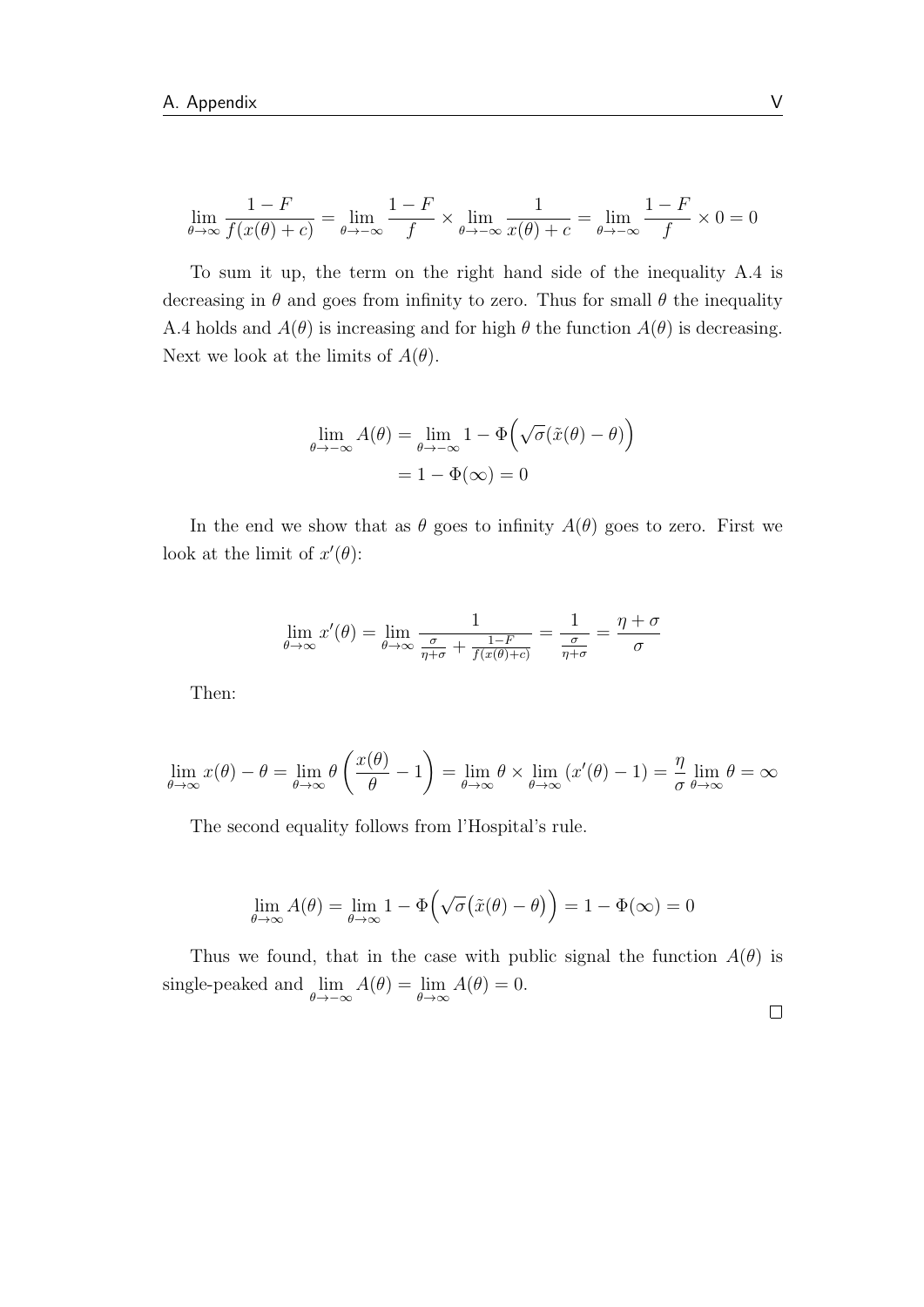## **Master Thesis Proposal**

Institute of Economic Studies Faculty of Social Sciences Charles University in Prague



| $t$ omes.fiala@seznam.cz<br>E-mail:<br>gregor@fsv.cuni.cz<br>E-mail: | Author: | <b>Bc. Tomáš Fiala</b> | Supervisor: | PhDr. Martin Gregor PhD |
|----------------------------------------------------------------------|---------|------------------------|-------------|-------------------------|
|                                                                      |         |                        |             |                         |
|                                                                      | Phone:  | 725558532              | Phone:      |                         |
| Specialization:<br>Economic Theory<br>Defense Planned:<br>June 2012  |         |                        |             |                         |

#### **Proposed Topic:**

Global Games

#### **Topic Characteristics:**

Multiple equilibria are common in games where players need to coordinate. For example, it is often observed that currency attacks are triggered even without change in economic fundamentals. Obsfeld (1996) builds a model of currency attack which features multiple equilibria and sudden currency attack might be explained by a change in the beliefs. In the coordination games the outcome does not depend only on the beliefs of each player about the fundamentals but also on the beliefs about the beliefs of other player and so on to infinity. Rubinstein (1989) showed that even slight absence of such higher order beliefs might lead to very qualitatively different results. Morris and Shin (1998) consider variation of the Obsfeld`s model. They assume that the fundamentals are not known perfectly and model the belief formation of the players explicitly. They showed that even small degree of uncertainty leads to unique equilibrium. This approach of Morris and Shin(1998) (originally by Carlsson, H., and E. van Damme (1993)) is applicable to wider class of problems in which players need to coordinate on their actions (e.g. debt pricing, bank runs).

Another important situation, in which coordination is vital is a revolution. The outcome of a revolution depends also depends on the beliefs of people on others` participation. If noone beliefs that government will fall no revolution will take place and vice versa. Such multiplicity of equilibria leaves much the process unexplained and constitutes poor framework for analysis of the causes of sudden political change. The above outlined aproach of Global Games might provide good way how to model equilibrium selection in such situations. In the thesis we will discuss how the framework of Global games is relevant to the study of political change and then consider an application.

We will focus on setting of sequential move game (as in Angeletos, G.-M., C. Hellwig, and A. Pavan (2006) or Edmond, C.(2007)). This will allow us examine the role of learning and signaling in the coordination problem. Such approach might be motivated by answering topical question whether the spread of more efficient means of communication (such as the internet or uncensored cable TV) might help to coordinate actions to overthrow a political regime.

#### **Hypotheses:**

- 1. Can cheap talk or costly signals by government strengthen its position?
- 2. Does a large player have significant impact?
- 3. Can learning and signaling among players lead to better coordination?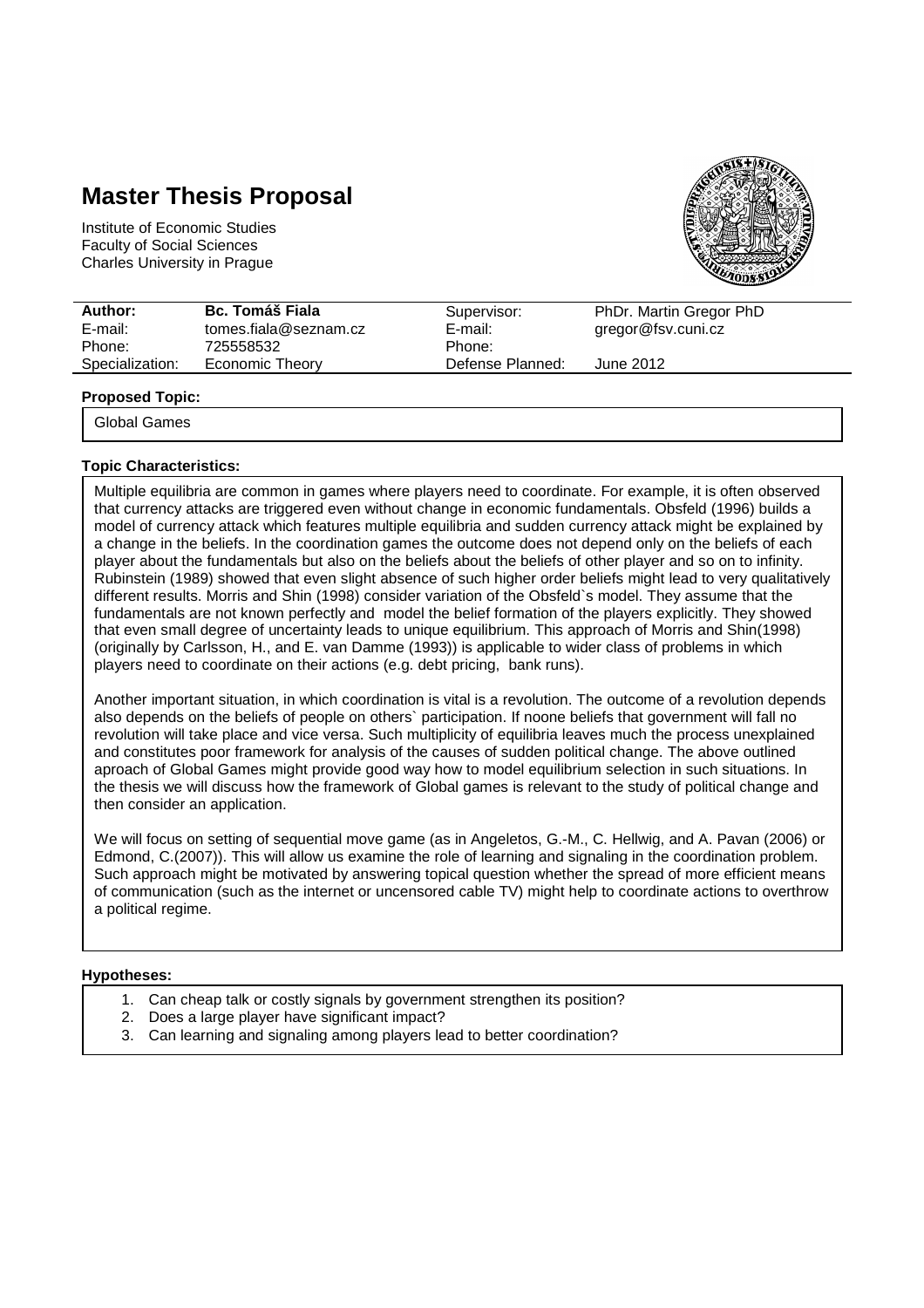#### **Methodology:**

This thesis will review the literature on global games and the role of common knowledge in coordination problems and discuss its applicability to the problem of the political regime change. Then we will use the apparatus of global games and game theory generally to model it.

We will consider slight variations in the assumption of the basic framework of Bueno De Mesquita, E. (2010). We will try to extend it to dynamic case, to allow for learning. We will focus on signaling by government (as in Edmond, C.(2007)) and the role of large player's signals (as in Corsetti, G. at al. (2004)). We will attempt to obtain analytical results if possible and/or use a numerical simulation to answer the questions.

#### **Outline:**

- 1) Literature review
	- a. Current models of revolutions
	- b. Game theoretic aprroach
	- c. Information economics, Global games, Higher order beliefs
- 2) How can global games contribute to the study of revolution?
	- a. Using Game Theory to study revolutions
	- b. Multiplicity of equlibria and equilibrium selection
- 3) Applications of Global Games Approach to Political Change
	- a. Basic Model
	- b. Extension
	- c. Comparative analysis
	- d. Empirical testability